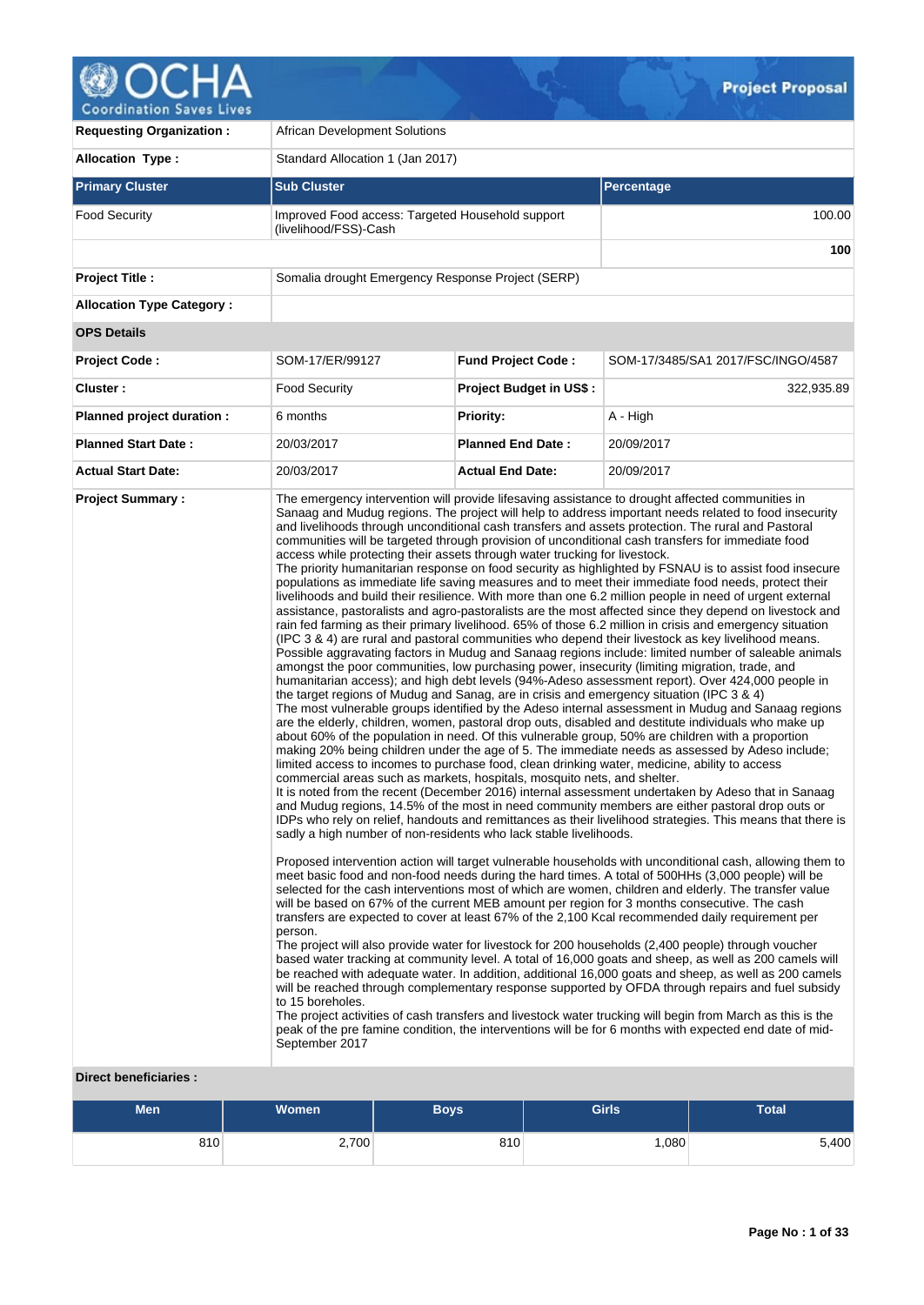# **Other Beneficiaries :**

| Beneficiary name                      | <b>Men</b> | Women | <b>Boys</b> | <b>Girls</b> | <b>Total</b> |
|---------------------------------------|------------|-------|-------------|--------------|--------------|
| Pastoralists                          | 284        | 945   | 284         | 378          | 1,891        |
| Internally Displaced People/Returnees | 162        | 540   | 162         | 216          | 1,080        |
| Urban Poor                            | 162        | 540   | 162         | 216          | 1,080        |
| Agro-Pastoralists                     | 202        | 675   | 202         | 270          | 1,349        |

# **Indirect Beneficiaries :**

Additional 200 households (1,200 people) will be reached through the OFDA funded emergency in provision of repairs and fuel subsidy for 15 boreholes. its expected an additional 16,000 goats and sheep and 200 camels will be provided clean water through this complementary response

# **Catchment Population:**

# **Link with allocation strategy :**

The integrated approach as proposed will contribute to not only Food Security Cluster allocation strategy but also other humanitarian clusters by considering the broader range of persistent humanitarian issues the pre famine conditions in Mudug and Sanaag regions. It is from this premise that the proposed interventions will provide a more effective and cost-efficient response through improving immediate food access and livelihoods protection to drought affected population in the project target regions of Sanaag and Mudug in Somalia. the interventions address the allocation priority objective of providing lifesaving assistance to droughts affiected communities in Somalia. In addition, Adeso will leverage on the drought responses provided through USAID /FFP and OFDA funded emergency programs in the target areas of Sanaag and Mudug regions. Under OFDA funding, Adeso is providing water provision to people while SHF will be prioritized for livestock water provisions. The SHF fund will complement FFP funded responses in improving immediate access to food through unconditional cash transfers cash for work approach under SFH, and FFP will provide unconditional assistance for additional hhs in the same target regions.the labour poor households in the same target areas. The project is also linked to CERF allocation where it will provide complementary support to WFP and FAO funded livelihood components in the target areas. Adeso will coordinate with CERF allocated to WFP and FAO to implement the livelihoods distribution and assets restoration in the target districts in Sanaag and Mudug regions.

# **Sub-Grants to Implementing Partners :**

| <b>Partner Name</b>                                        |                           | <b>Partner Type</b>  |  | <b>Budget in US\$</b> |  |  |  |  |  |
|------------------------------------------------------------|---------------------------|----------------------|--|-----------------------|--|--|--|--|--|
|                                                            |                           |                      |  |                       |  |  |  |  |  |
| Other funding secured for the same project (to date) :     |                           |                      |  |                       |  |  |  |  |  |
| <b>Other Funding Source</b><br><b>Other Funding Amount</b> |                           |                      |  |                       |  |  |  |  |  |
|                                                            |                           |                      |  |                       |  |  |  |  |  |
| Organization focal point:                                  |                           |                      |  |                       |  |  |  |  |  |
| Name                                                       | <b>Title</b>              | <b>Email</b>         |  | Phone                 |  |  |  |  |  |
| Degan Ali                                                  | <b>Executive Director</b> | dali@adesoafrica.org |  | +254 722 216398       |  |  |  |  |  |
| Mohamed Ali Shariff                                        | <b>Country Director</b>   | mali@adesoafroca.org |  | +254 704 828 655      |  |  |  |  |  |
| <b>BACKGROUND</b>                                          |                           |                      |  |                       |  |  |  |  |  |
| 1. Humanitarian context analysis                           |                           |                      |  |                       |  |  |  |  |  |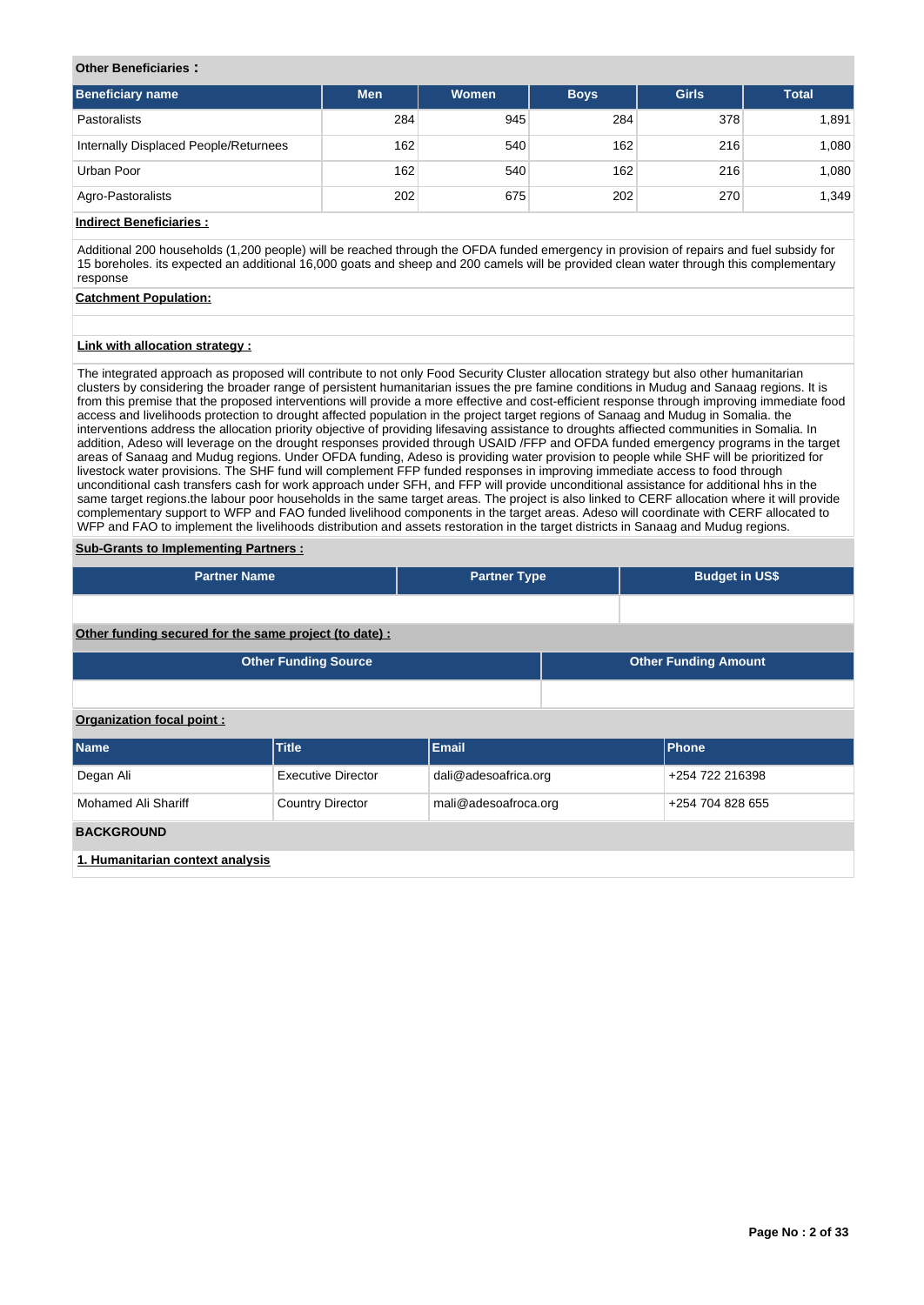Adeso proposes the emergency interventions to be implemented in the drought affected districts of Mudug and Sanaag regions of Northern Somalia and Somaliland. The regions have been experiencing severe drought especially following the poor April to June 2016 Gu season and failed October to December 2016 Deyr season. This has led to deterioration of food insecurity hence increasing the number of people facing Crisis and emergency situation (IPC 3 & 4) to two and half folds in the last 6 months (FSNAU / FEWS NET, Feb 2017). The consistent below average rainfall experienced in 2016 led to below average cereals harvest and low livestock products according to FSNAU post rains reports (2016). The Sanaag region is disputed between Puntland state and Somaliland and as result there is political tension that limit humanitarian access. As much as there is political invested interest, there is no basic services provided by either of the government hence the region remaining extremely marginalized. On the other hand, Mudug is one of the hardest hit region by drought in Puntland state with minimal government services reaching the local community especially after the recent clan feuds that has left many people homeless with many of them changing their status of residency to IDPs.

it is noted that in these two regions alone, over 424,000 people are food insecure ( IPC 3 and IPC 4) according FSNAU /FEWS NET Feb Report. Following the ongoing drought, pasture and water resources is very limited in these pastoral areas such as Las Qoray, Hobyo and Jarriban districts hence many communities migrated to other areas in search of pasture and water with many of their livestock dying. It's noted that over 1/4 of their stock have died according to community provided information. There has been widespread and large-scale water trucking in these regions, forcing many households to redirect limited income to buy water for themselves and their livestock (Adeso, December 2016). Majority of the people and their livestock in the target regions depend on traditional water sources, such as the shallow wells, community Berkards, water pans and rock water catchment which have all dried up and dilapidated-in bad shape.

Undertaken subsistence farming also depends on these traditional water sources for irrigation most of which are dry. It is noted from the recent (December 2016) internal assessment undertaken by Adeso that in Sanaag and Mudug regions, 14.5% of the most in need community members are either pastoral drop outs or IDPs who rely on relief, handouts and remittances as their livelihood strategies. most of them being women.

Livestock and livestock product in these regions are the backbone of the community economy through livestock export sale to Middle East including local sale for consumption. It's been determined that with the drought affecting the livestock sector through the poor animal body conditions that do not fetch good sale, drought induced livestock diseases, livestock deaths and the significant livestock out migration to south and central Somalia for water and pasture; the pastoral communities are losing by day if not by hour since they are watching as the backbone of their livelihood drift away due to prolonged harsh climatic conditions.

The only regular alternative source of water is through trucking by businessmen who have increased the water prices more than four times hence the local people not being able to afford as result of increased reduced local communities purchasing power. Adeso internal report (conducted in December 2016) found out that rural community households in Mudug and Sanaag walk for more than 65 kilometers to be able to access water to use (for both their households and their livestock) from the few strategic boreholes and the water trucking centers. Our field observation showed that rural communities' access limited water either once or twice a week hence their hygiene standards being compromise.

# **2. Needs assessment**

The proposed program locations are all in the relatively secure and stable northern part of Somalia and Somaliland, within the predominantly pastoral livelihood zones of Golis, Gebi and Guban. According to the quarterly brief released by FSNAU in Feb 2017, the prolonged harsh Hagaa (July – September 2017) season exacerbated by delayed and significantly below-average rains in many parts of Somalia, food security of poor pastoral households has deteriorated since July 2016. Particularly, the acute food security Crisis and emergency (IPC Phase 3 & 4) in many parts of Somalia. These are largely parts of Mudug and Sanaag (Golis, Gebi, Guban) regions, where pasture and water conditions are below average. Poor households have relatively higher food purchases than the better $\Box$ off due to the lower contribution of livestock to food requirements. However, their income is less, meaning there is often food shortage at the household level leading to perennial food security problems for the poor. The project interventions will focus on acute food insecurity induced by acute vulnerability, and will support the targeted households to meet their food and income needs throughout the year and reduce periods of acute food shortage. Though the markets are functional, there is low purchasing power among the drought affected communities with increased negative coping strategies being practiced as the last resort to access food. Over 90% of assessed families have high level of debts at 94% as per Adeso internal assessment that range between \$2,000 to \$5,000 debts per family.

The most vulnerable groups identified by the Adeso internal assessment in Mudug and Sanaag regions are the elderly, children, women, pastoral drop outs, disabled and destitute individuals who make up about 60% of the population in need. Of this vulnerable group, 50% are children with a proportion making 20% being children under the age of 5. The immediate needs as assessed by Adeso include; limited access to incomes to purchase food, clean drinking water, medicine, ability to access commercial areas such as markets, hospitals, mosquito nets, and shelter. It is noted from the recent (December 2016) internal assessment undertaken by Adeso that in Sanaag and Mudug regions, 14.5% of the most in need community members are either pastoral drop outs or IDPs who rely on relief, handouts and remittances as their livelihood strategies. This means that there is sadly a high number of non-residents who lack stable livelihoods.

The priority for humanitarian response on food security as highlighted by FSNAU is to assist food insecure households to meet their immediate food needs, protect their livelihoods and build their resilience. With more than one million people in need of urgent external assistance, pastoralists and agro-pastoralists are the most affected since they depend on livestock and rain fed farming as their primary livelihood. Possible aggravating factors in Mudug and Sanaag region include: limited number of saleable animals amongst the poor; low purchasing power, insecurity (limiting migration, trade, and humanitarian access); and high debt levels.

From the internal assessment, it was noted that on average, household income (less than \$20/month) does not cover minimum food requirements and households are currently consuming an average of two meals a day instead of their usual three in order to reduce food expenditure. Household dietary diversity is medium (4.1) with agro-pastoral respondents scoring highest (4.2) amongst the different livelihood groups while farmers scored the lowest (1.3). Food Consumption Score data indicates that 57.4% of households have poor food consumption in terms of both quality and quantity and only 13.7% consume an adequate diet.

The project will target affected women, children and other vulnerable rural and pastoral hhs and urban poor in the both regions which are affected by the droughts.

# **3. Description Of Beneficiaries**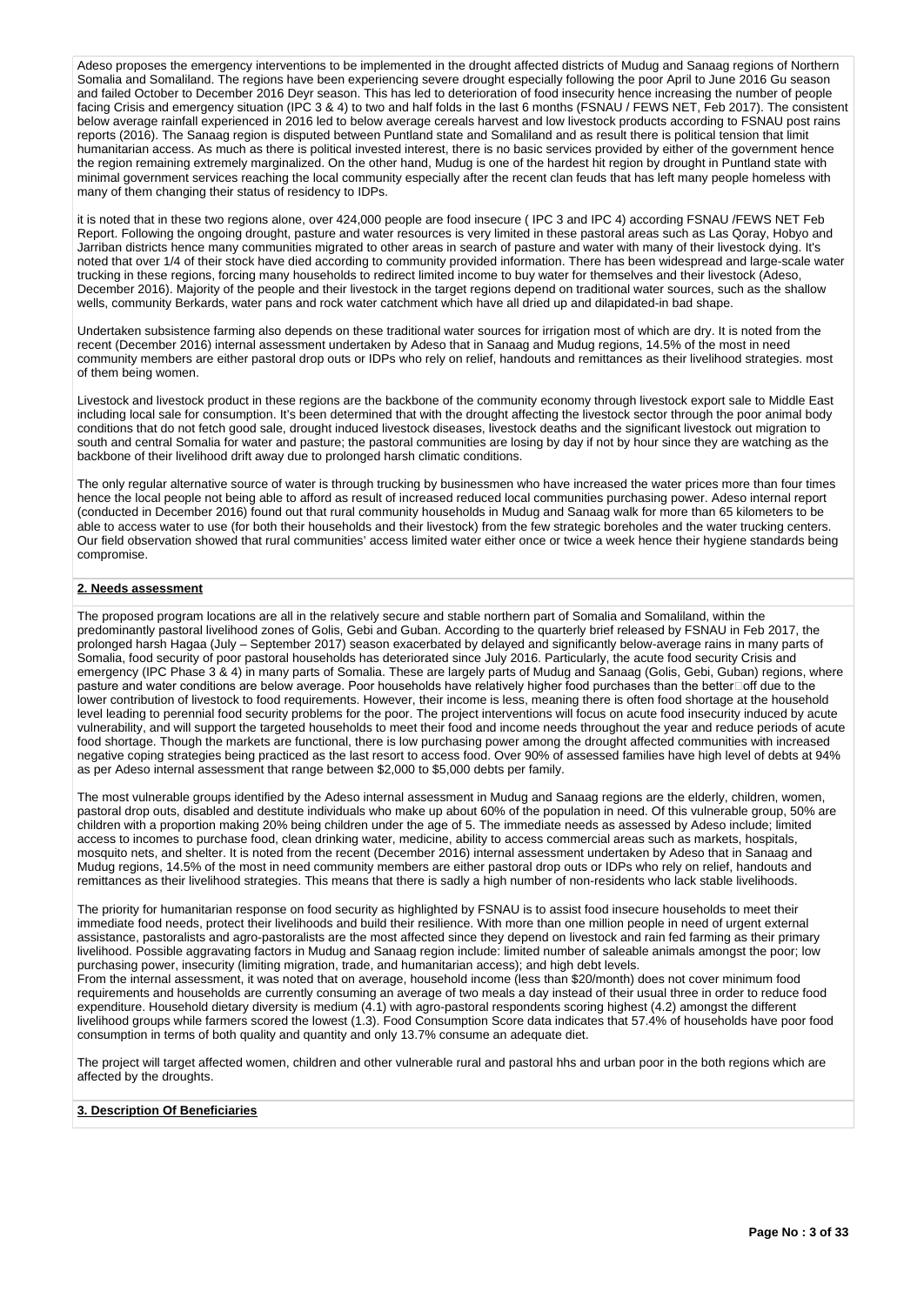Adeso will target the most affected vulnerable pastoral households (will include pastoral drop outs, disabled, minorities, female headed households and orphaned children) who have been worst affected by the drought situation in the target regions of Mudug and Sanaag. This is based on findings from internal Adeso monitoring as well as reports from FSNAU-FEWSNET of Feb 2017. though the direct beneficiaries remains the droughts women, children and elderly, their livesock that provides income and survival means will be provided with water.

Since the interventions are household focused, the human cohort of our target are the ones who are left behind in the homesteads or in the community when the rest of able bodied individuals or the ones who are charged with taking care of camel, livestock and shots go out to look for pasture and water. Adeso will use the already tried and proven Inclusive Community Based Targeting (ICBT) methodological approach to facilitate the communities to identify the most affected households and assets to be rehabilitated.

## Water Trucking for livestock.

Adeso will provide livestock water trucking for 400 households to leverage on the already running USAID-OFDA program responding to the droughts through water trucking for human, fuel subsidy that reduce the cost of water for the poor people. Adeso will provide water vouchers to 200 hhs, while additional 200hhs will be reached under OFDA response. The voucher value will be at the current local market rates per litre of water.

### Cash based response

Cash-based interventions undertaken by Adeso and other agencies under cash and vouchers monitoring group (CVMG) in emergency situations has clearly demonstrated that community households receiving cash grants usually utilize most of the money to improve their access to food, including diversifying their diet which results in a significant rapid improvement in beneficiary household food security, nutrition and asset recovery. Implementing cash based responses will help improve the community households purchasing power and livelihoods of the targeted households, thereby empowering them to meet their basic food and non-food needs and decreasing the use of distress coping mechanisms (i.e. by cushioning pastoralists from destocking to purchase food). This will prevent complete asset depletion and contribute to longer term livelihood recovery and food security. The households targeted for assistance will be the mostly drought hit poorest and most vulnerable, based on agreed selection criteria. Adeso expect this to include IDPs, pastoralists, agro-pastoralists, pastoral drop outs and farmer households.

By targeting the most vulnerable households, these interventions will ease the current stress caused by the successive droughts, while also addressing some longer-term disaster risk reduction needs with an aim building resilience among vulnerable communities in the regions of Sool and Sanaag. The use of cash to improve household food security is preferable to in-kind (food) assistance, because cash delivery through the use of mobile phones is usually quick and efficient in Somalia as the recent programming by Adeso has determined and is also cheaper since it does not require warehousing, logistics or transportation costs. This was also evident in the large-scale cash intervention in South Central Somalia during the drought response in 2011.

Proposed intervention action will also target 500 households with unconditional cash, allowing them to meet basic food and non-food needs during the hard times. A total of 500 HHs (3,000 people) in Mudug and Sanaag will be selected to participate in cash transfers in order to provide immediate food access. The transfer value is based at 67% of the FSNAU Minimum Expenditure Basket (MEB), that is expected to cover 67% of the 2,100 Kcal recommended daily requirement per person.

# **4. Grant Request Justification**

From the onset of the drought declaration in the Northern Somalia by the respective governments and the subsequent confirmation from FSNAU-FEWSNET assessment reports, there has been funding gap for core humanitarian activities needed for lifesaving interventions. Although as Adeso we have been implementing emergency and recovery projects in Sanaag and Mudug region, the proportion of targeted and reached individuals has been small to warrant significant impact. Adeso has through many avenues tried to solicit for funds so as to massively respond to the needs on the ground in these two regions including releasing a drought appeal towards the end of 2016 to all its donor networks, including individuals, foundations and institution donors. All this time, the situation has been deteriorating as highlighted by the January 2017 report by FEWS NET-FSNAU. For example, Sanaag region has very wide gap in humanitarian assistance as result of the political tension between Somaliland and Puntland over the disputed Sanaag region coupled with insecurity in the region brought by the famous Galgala hills –which is the main hub for Al-Shabaab's presence in Northern Somalia.

The turn of events for Northern Somalia Severe drought continued to worsen across Somalia, due to the failure of three consecutive rainy seasons during 2015-2016, followed by a prolonged dry season Hagaa (July-September 2016) and significantly below-average Deyr rainfall (October-December 2016). At the end of 2016, drought conditions exacerbated in Puntland and Somaliland, but also expanded to other regions (FSNAU FEWS NET, January 2017). Adeso undertook a needs assessment in late November-early December to determine magnitude and level of humanitarian needs in the two regions which determined that the severe drought had massively affected the two regions hence the need for humanitarian agencies to respond to acute water and food shortages in the affected areas as fast as they can. In addition, Adeso has a running program funded by USAID-OFDA that is responding to the droughts through water trucking for human, fuel subsidy that reduce the cost of water for the poor people. in addition, Adeso has reprogram its FFP funded to include locations in Mudug and sanaag for emergency food assistance via cash transfers; this covers just a small caseload i.e. for the amount left when most individuals had relocated form conflict prone Mudug area. This has since left majority of the people in crisis and emergency situation in need of more lifesaving interventions. Because of these funding gaps and the current drought situation that is threatening the lives of the many vulnerable women, girls, boys and men, Adeso is approaching SHF for immediate drought response consideration to avert looming humanitarian crisis in Sool and Sanaag.

# **5. Complementarity**

Currently, Adeso is implementing a cash assistance project in Sanaag and Mudug regions, FFP funded Cash Assistance Project for Somalia / Somaliland coastal communities (CAPS). The project funded by USAID-Food for Peace (FFP) initiative is targeting 735 HHs (5,145 individuals) in Lasqorey district in Sanaag region with cash relief and 525 HHs (3,675 Individuals) with conditional cash (cash for work) interventions. in addition, the project will leverage on OFDA funded droughts response in the target, where water tracking is being to affected households, while SHF fund will be prioritized for the livestock. this provides perfect linkages with the ongoing interventions. Adeso is also in a discussion with USAID-OFDA on the drought response intervention and a proposal has been submitted for consideration. The proposed intervention will complement the ongoing (current) interventions by incorporating and adding more beneficiaries who are in dire need of livelihood interventions. In addition, Adeso through the programme fundraising team is working with other foundations through a recently released drought appeal to solicit funds from a network of our fundraising individuals, foundations and institution donors. Adeso is a WASH partner and is currently appying for drought WASH response in the same target villages, these 2 project will be integrated in terms of locations targeting, beneficiaries targeting and as well as the activities.

the project will also link with CERF funded interventions by WFP and FAO and will therfore implement the livelihood inputs distribution and assets restoration through cash for work approach. the project will coordinate with all other droughts responses in the target regions, and the project team will keep close coordinationa and information sharing with the puntland drought response team and the UN OCHA lead emergency coordinations at Garowe and at the regional levels.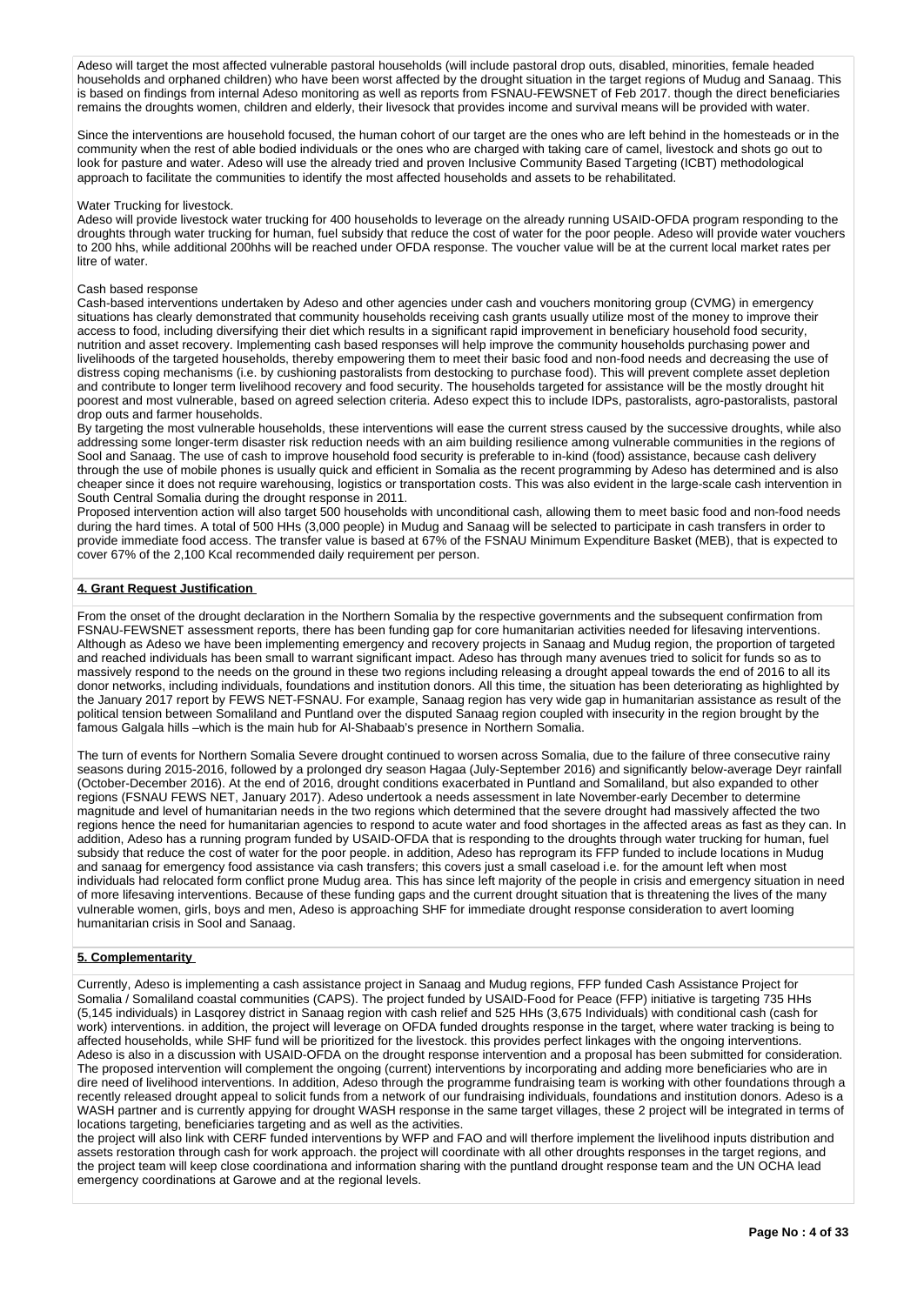### **LOGICAL FRAMEWORK**

### **Overall project objective**

To provide emergency assistance to drougths affected women, children, disables, elderly and men in Lasqorey, Hobyo and Jarriban districts of Somalia, Somaliland with total targets of 5,400 women, girls, boys and men,

| <b>Food Security</b>                                                                                                                                                                                                        |                                                 |                                 |
|-----------------------------------------------------------------------------------------------------------------------------------------------------------------------------------------------------------------------------|-------------------------------------------------|---------------------------------|
| <b>Cluster objectives</b>                                                                                                                                                                                                   | <b>Strategic Response Plan (SRP) objectives</b> | <b>Percentage of activities</b> |
| Improve household immediate access to food<br>through provision of unconditional transfer<br>depending on the severity of food insecurity<br>as per IPC classification, vulnerability and<br>seasonality of the livelihoods | Somalia HRP 2017                                | 71                              |
| Support rehabilitation and/or restoration of<br>household and community productive assets<br>and capacity to build resilience to withstand<br>future shocks and prevent further                                             | Somalia HRP 2017                                | 29                              |

## deterioration

**Contribution to Cluster/Sector Objectives :** The interventions will contribute to Food Security Cluster objectives by improving immediate access to food for 3,000 people and livelihood protection in providing water for their livestock to 2,400 people. the water for livestock will be provided through household voucher, valued at the local water prices where the target households can access the water from the local commerial water vendors at the local markets rates

While drought hit communities are in dire need of emergency assistance, it's also important to note that a steering move towards assets protection needs not only communal support to improve their livelihoods as linked to disaster preparedness. The provision of these interventions will help improve communities' early warning and DRR system and help strengthen the resilience of communities to food and climatic shocks. Adeso will employ the services of an already recruited (Consortium) DRR/EWS specialist with an extensive knowledge of practical experience of DRR and EWS not only in the region but specifically in Somalia to help communities determine priority areas of intervention.

### **Outcome 1**

Improved access to water to200 vulnerable households through provision of redeemable water trucking vouchers for the livestock, and fuel subsidy at the functional boreholes (the latter is OFDA complementary response for 200HHs and their livestock accessing water at the boreholes)

# **Output 1.1**

### **Description**

400 households (2,400 people) have received adequate water for thier livestock through water trucking and through the supported functional boreholes. 200 households (1,200 people) will be directly reached through SHF fund where direct water voucher will be distributed to the targeted households, while the additional 200 households (1,200 people) will be reached through the OFDA complementary responses where 15 boreholes will be repaired and fuel subsidy provided. only the 200 households under SHF is budgeted under this intervention

### **Assumptions & Risks**

There is utilization of appropriate selection criteria to enlist the most in need-vulnerable households/individuals.

### **Activities**

### **Activity 1.1.1**

### **Standard Activity : Voucher distribution**

Mobilization, conduct community-based targeting, registration and verification of 2,400 vulnerable people to be provided with 3 months of water tracking services for their livestock.

Under this activity, the project will mobilize the selected communities and conduct public information sharing with the communities about the project, the scope, targets, the duration, the entitlement and how the community will participate. in each selected village, committees will be formed and trained on their roles, and specifically the beneficiaries selection criteria.

Beneficiaries households registration will be undertaken in consultation with Village Relief Committees and opinion leaders using the online registration system as set up by Adeso whereby all the beneficiaries details including photo is taken (recorded) and a printable beneficiary card provided as an enlist into the beneficiaries database.

The value for each Voucher will be 68.64 dollars arrived at by determining the the cost of one barrel at the rural areas which is \$6.6; and the 520L will be 2.6 barrels (one barrel is 200L of water). Thus, one month will be 4 weeks 2.6 Barrel \$6.6 (\$68.64) and 3 months will be \$68.64 3 equivalent to \$41,184.00).

To ensure accountability, an open public verification will be done where the community verify each beneficiary and this will ensure only the most needy households will be reached. the beneficiaries selection criteria will include unable to provide water for the livestock, no other household income, has livestock remaining from the droughts effects with chance they will survive with this support and with minimal other assets.

### **Activity 1.1.2**

### **Standard Activity : Voucher distribution**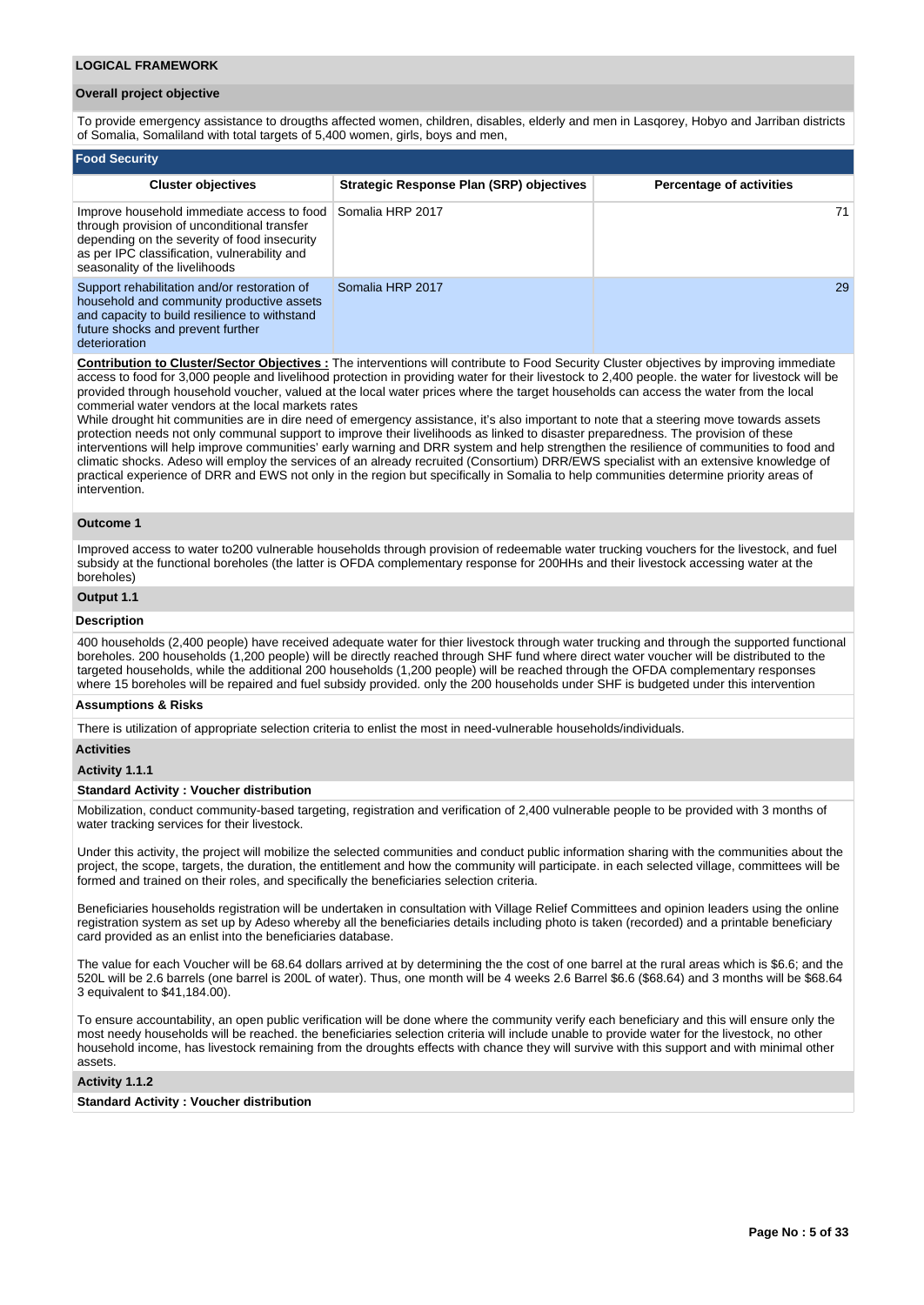Provision of Water to livestock of 200 vulnerable households (2,400 people) in the target locations of Sanaag and Mudug. the target livestock average per households is 80 shoats (goats and sheep and 2 camels).

Under this activity, the project team will procure water vouchers and distribute to the beneficiaries.

Through the community committees, reliable local water vendors that have been accredited by Puntland State Agency for Water, Energy and Natural Resources (PSAWEIN) to distribute clean and quality water will be identified and contracted for the provision of the water to the selected and registered beneficiary household.

The vendors will be trained on the process-including the quality of water, linkage with Puntland State Agency for Water, Energy and Natural Resources (PASWEYN) who will do the water treatment, the amount of water per household, the frequency of delivery and the voucher redemption process.

At the distribution time (Household) beneficiaries will sign a receipt voucher indicating that they have been provided with Water. The Receipt will be in triplicate whereby one copy is maintained by the water vendor, the other signed copy is left with beneficiary and the last is retained by Adeso.

To ensure quality checks, the water voucher foil will be stamped with different kinds of stamps each month to ensure that there will be no duplication or forgery of any kind. The Stamped foils and receipt leaflets will be counter checked and signed before any payment is undertaken.

Puntland State Agency for Water, Energy and Natural Resources (PASWEYN) will also help with quality checks as they will be in charge of specifying and recommending water vendors to Adeso.

### **Indicators**

|                                                                                           |                                                                                                                        |                                                                                                                                |            | <b>End cycle beneficiaries</b> |                   |  | <b>End</b><br>cycle |
|-------------------------------------------------------------------------------------------|------------------------------------------------------------------------------------------------------------------------|--------------------------------------------------------------------------------------------------------------------------------|------------|--------------------------------|-------------------|--|---------------------|
| Code                                                                                      | <b>Cluster</b>                                                                                                         | <b>Indicator</b>                                                                                                               | <b>Men</b> | <b>Women</b>                   | <b>Boys Girls</b> |  | <b>Target</b>       |
| Indicator 1.1.1                                                                           | <b>Food Security</b>                                                                                                   | Number of people that benefited from conditional<br>transfers to improve access to food and protection<br>of livelihood assets |            |                                |                   |  | 2.400               |
|                                                                                           | <b>Means of Verification: 1. water voucher distribution list.</b><br>3. Post Distribution Monitoring and field reports | 2. Payment vouchers received from the water vendors redeeming the vouhers.                                                     |            |                                |                   |  |                     |
| Indicator 1.1.2                                                                           | <b>Food Security</b>                                                                                                   | Number and type of Livestock Provided with water<br>at the project sites                                                       |            |                                |                   |  | 36,000              |
| <b>Means of Verification: 1. water distribution report</b><br>2. Project Progress reports |                                                                                                                        |                                                                                                                                |            |                                |                   |  |                     |
| Indicator 1.1.3                                                                           | <b>Food Security</b>                                                                                                   | Amount and Value of water procured and<br>delivered to the project sites                                                       |            |                                |                   |  |                     |
|                                                                                           | Means of Verification 1 Water vouchers verification                                                                    |                                                                                                                                |            |                                |                   |  |                     |

**Means of Verification :** 1. Water vouchers verification

2. Project Progress report

# **Outcome 2**

Improved immediate access to food for 3,000 people in Sanaag and Mudug Regions of Somalia and Somaliland. Adeso use household size of 6 people, as per the 2014 UNFPA somalia population survey report. this is equivalent to 500 households (500  $*$  6 = 3,000 people) **Output 2.1**

# **Description**

3,000 targeted vulnerable people have an increased household income through unconditional cash transfers. A total of 500 households (3,000 people) will have improved food access as result of increased household income through the unconditional cash response

### **Assumptions & Risks**

1. Appropriate selection criteria to be utilized to enlist vulnerable but able individuals.

2. Gender is mainstreamed where both Male and Female needs are catered for.

3. Mobile network coverage remains the same to allow mobile phone cash transfers

## **Activities**

### **Activity 2.1.1**

# **Standard Activity : Conditional or unconditional Cash transfer**

Conduct community mobilization, beneficiaries selection, verification and validation of 500 Households for the unconditional cash transfers in Mudug and Sanaag Regions

Under this activity, the project will mobilize the communities at the project sites and share project information (including project overview, scope, entitlement, targets and their vulnerability criteria, duration and how the community will participate). committees will be formed in each target village, at least 40% of the committees will be active women with key roles in the committee.

The committees will be trained, they will signed TOR that specify their roles in the local language -that is also explained during the training. the composition of the committees will be all inclusive, the vulnerable groups such as women, minorities, people with disabilities, IDPs and returnees are not left out.

The committees will do the community engagement in the selection of the beneficiaries. there will be public verification of the selected households and thus, the those not meeting the selection criteria are replaced.

## **Activity 2.1.2**

**Standard Activity : Conditional or unconditional Cash transfer**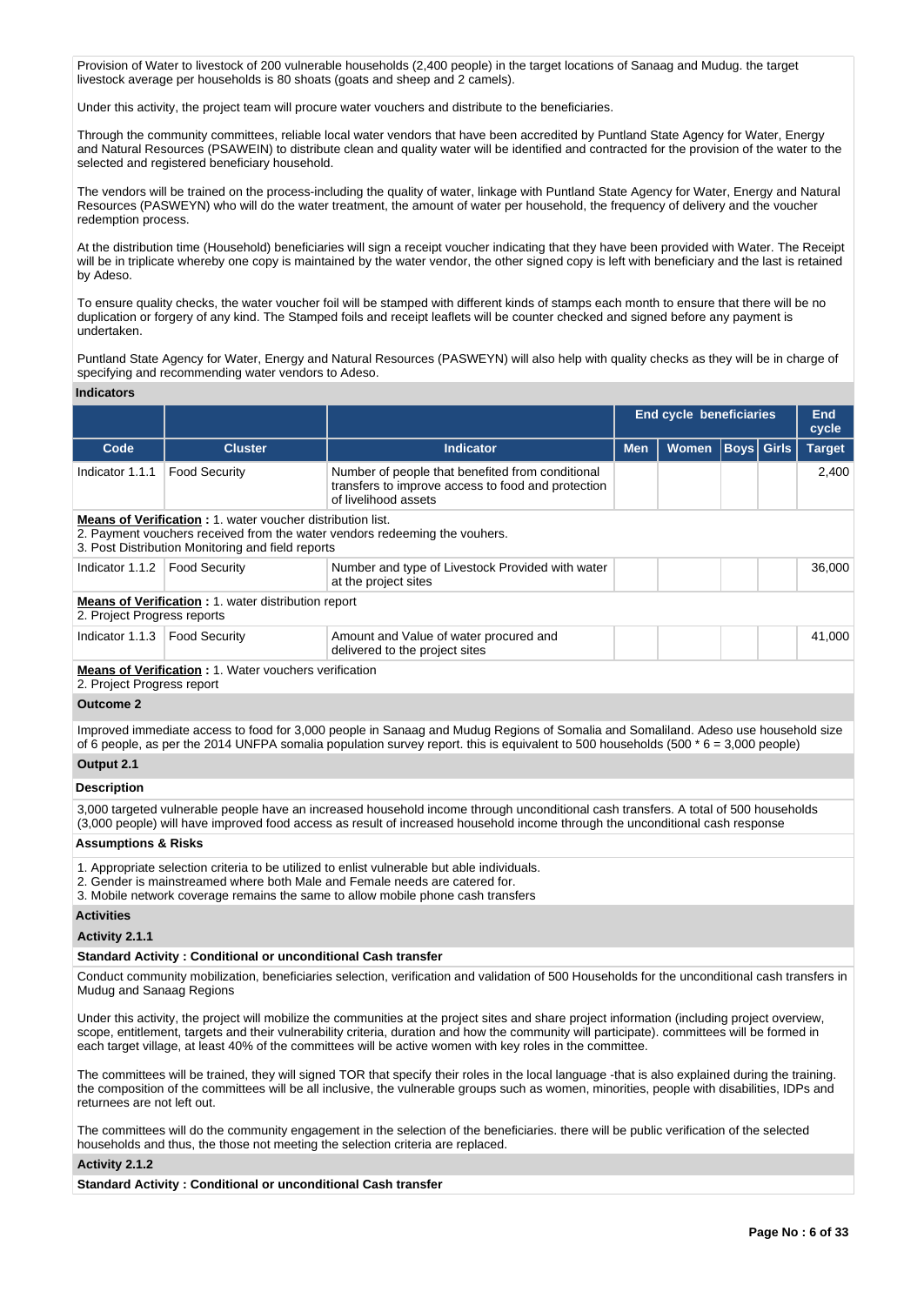Carry out 3 months unconditional cash payment to 500 vulnerable households in the target regions of Mudug and Sanaag.

For Mudug, the value of each household transfer per month will be 72 dollars which makes up for 66% of the MEB (FSNAU January 2017).

For Sanaag, the value of the each household cash transfer per month will be 150 dollars making up for 67% of the Full MEB costs as at January 2017 FSNAU data.

To mitigate the risks of funds diversion and corruption, Adeso will utilize Mobile Money Transfer instead of the Manual Hawala system where beneficiaries are sent their entitlements through their mobile SIM Cards and they can choose to withdraw the money or use 'sahal' the mobile money payment system to purchase goods or pay for services.

Also, Village Relief Committees and Open sharing of selection criteria helps minimize diversion of funds to the unwanted or unregistered beneficiaries.

There is an already set two way feedback and accountability mechanism where the accountability officer makes contact and is in close discussion with registered beneficiaries to make sure that they get their right entitlements at the required times.

# **Activity 2.1.3**

## **Standard Activity : Conditional or unconditional Cash transfer**

Conduct monthly post distribution monitoring and markets surveys after every cycle of cash payment to 500 vulnerable households.

Post distribution Monitoring will be undertaken at least two weeks after each cash transfer. This is as the rule of thumb for any cash based intervention. The tools being utilized are as set by the Cash and Vouchers Monitoring Group (CVMG). The timing is due tot he fact that we need to get the outcomes created by the ration being provided to beneficiaries whereby expenditure patterns and process leading to them receiving the stipulated amount.

Adeso also undertakes weekly monitoring of markets i.e. Two rural markets and Two urban markets are surveyed each Monday to monitor the prices of key essential food and non-food items. This is undertaken using FSNAU methodology of market based survey of essential food and non-food items. This is done to determine whether the cash injected in the community or markets is causing inflation and to determine further the impacts of the cash in the market i.e. if the cash is reinvigorating the economy.

### **Indicators**

|                                        |                                                                                               |                                                                                                                                                                                                                                                                                                                                                                           |            | <b>End cycle beneficiaries</b> |                   | End<br>cycle  |
|----------------------------------------|-----------------------------------------------------------------------------------------------|---------------------------------------------------------------------------------------------------------------------------------------------------------------------------------------------------------------------------------------------------------------------------------------------------------------------------------------------------------------------------|------------|--------------------------------|-------------------|---------------|
| Code                                   | <b>Cluster</b>                                                                                | Indicator                                                                                                                                                                                                                                                                                                                                                                 | <b>Men</b> | <b>Women</b>                   | <b>Boys Girls</b> | <b>Target</b> |
| Indicator 2.1.1                        | <b>Food Security</b>                                                                          | Number of people in crisis and IDPs receiving<br>unconditional support to improve access to food                                                                                                                                                                                                                                                                          |            |                                |                   | 3,000         |
|                                        | <b>Means of Verification:</b> 1. Registration list of registered beneficiaries.               | 2. Payment receipt received from the money vendor or money transfer agency.<br>3. Post Distribution Monitoring. Data undertaken after each round of payment or transfer.                                                                                                                                                                                                  |            |                                |                   |               |
| Indicator 2.1.2                        | <b>Food Security</b>                                                                          | Average total USD per person earned through<br>cash transfers                                                                                                                                                                                                                                                                                                             |            |                                |                   | 3,000         |
|                                        | <b>Means of Verification:</b> 1. Project progress report<br>2. beneficiaries payment vouchers |                                                                                                                                                                                                                                                                                                                                                                           |            |                                |                   |               |
| Indicator 2.1.3                        | Food Security                                                                                 | Number of people selected for unconditional cash<br>assistance activities, disaggregated by sex                                                                                                                                                                                                                                                                           |            |                                |                   | 3,000         |
| <b>Means of Verification:</b>          |                                                                                               |                                                                                                                                                                                                                                                                                                                                                                           |            |                                |                   |               |
|                                        |                                                                                               | <b>Additional Targets</b> : A total of 16,000 shoats (goats and sheep) and 200 camels will be reached with water outcome 1 above. An additional<br>200 HHs (1,200 people) with similar number of livestock (16,000 shoats and 200 camels) will be reached through the OFDA supported<br>complementary response, in provision of fuel subsidy and repairs to 15 boreholes. |            |                                |                   |               |
| <b>M&amp;R</b>                         |                                                                                               |                                                                                                                                                                                                                                                                                                                                                                           |            |                                |                   |               |
| <b>Monitoring &amp; Reporting plan</b> |                                                                                               |                                                                                                                                                                                                                                                                                                                                                                           |            |                                |                   |               |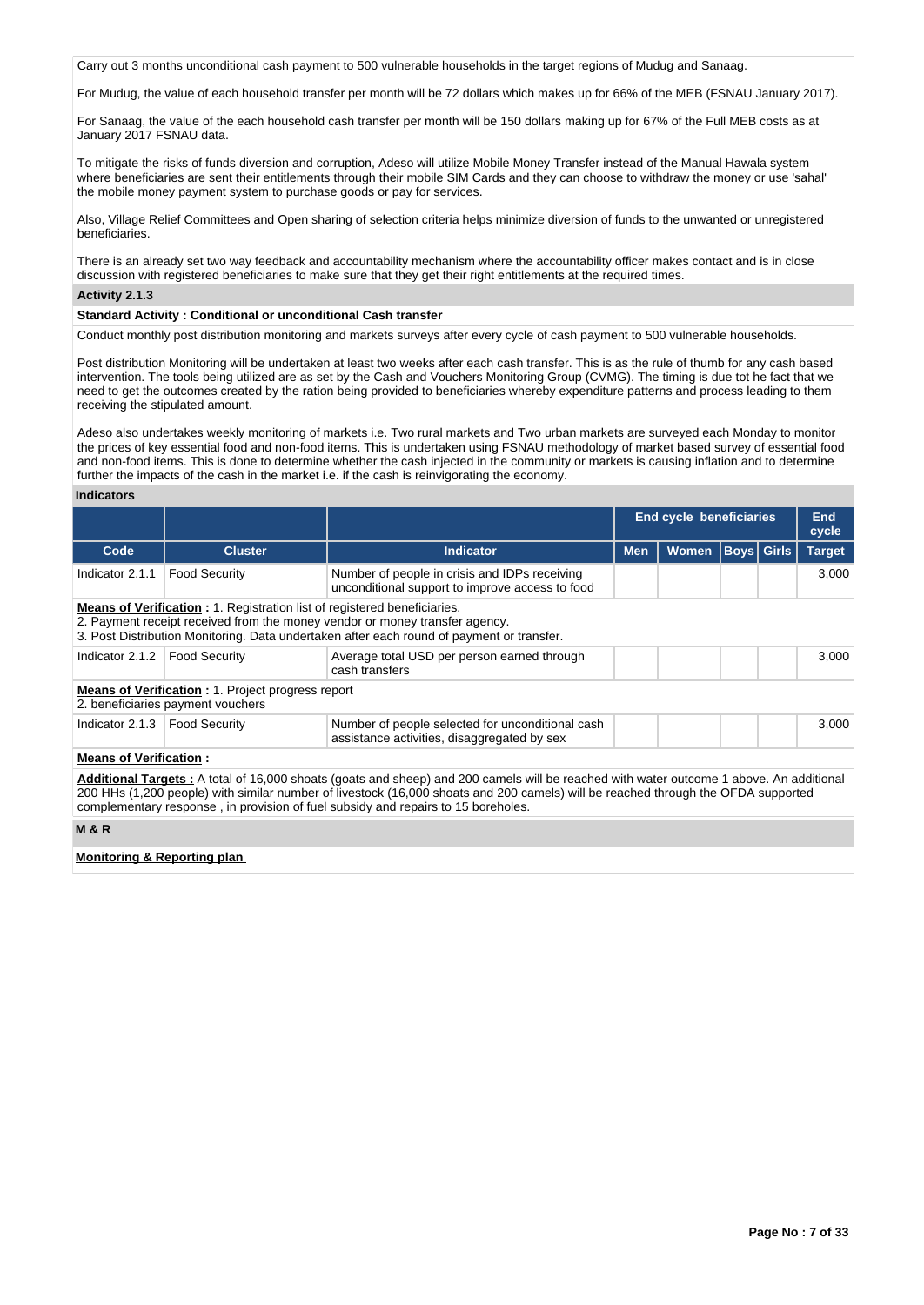Apart from the internal MEAL systems, Adeso will undertake joined monitoring with local authorities and line ministries including community leaders. we as always will strive to follow the FSC cluster system and coordination mechanisms as led by UNOCHA through information sharing. The activities implementation will also be coordinated via the government droughts response committee who hold meetings regularly and determine priorities that should be taken into account together with M&E schedule. Adeso will adopt Participatory Result Based Monitoring and Evaluation (PRBM&E) approach. Indicators as set for project outputs, objectives (outcomes) and impacts (goal) will be reviewed during implementation. A long side indicators set by the FSC to be monitored, Adeso shall convene stakeholder forum comprising of project staff, beneficiaries, government representatives, representatives from other development actors in the area to help in measuring results indicators that s within the project context. Each project sector will have a working committee. Committees will be coordinated by the project manager and involved in the project cycle from assessment, planning, implementation (data verification and collation) and monitoring and evaluation and reporting. The proposed data collection tools are: Surveys / Post distribution monitoring (PDM) / outcome monitoring tools and utilization and outcome mapping tool.

Data collection and validation will be continuous. The project will generate weekly updates from field visits. The updates will be used to prepare project monthly progress reports. The project shall commission external evaluators to carry out an end line evaluation. At the beginning of the project Baseline survey will be conducted to inform on the conditions that need improvement. Impact survey will be done to show the extent to which results were realized. Lessons learnt, best practices and case studies will be documented to show project outcomes.

Adeso will utilize P FIM methodology (People First Impact Method) approach, Adeso will strengthen its selection criteria for FSL interventions i.e. P FIM is an approach meant to 'give communities a voice' which is in line with our objective on 'advocating for the inclusion of persons of concern as highlighted in the sustainable Development Goals (SDGs) and MDGs and in particular, the initiatives for a global partnership for development (MDG8) '. It identifies the causes of positive, negative and neutral change in the lives of the communities (in particular the vulnerable households). P FIM adds value to Adeso as an agency with a focus of engaging communities fully in prioritization of their own needs and development of their lives. This will complement the existing participatory approaches with a primarily methodology for assessing and evaluating impact with targeted beneficiaries playing key roles in the process. The methodology will be designed to be implemented by front line programme staff and will emphasize on listening to and identifying changes taking place in communities through the FSL programme hence inculcating the culture of self-reliance where they are able to advocate for their own needs.

Adeso has strong internal project cycle management that ensures all the project implementation steps are monitored, regular reports provided and the corrective measures applied early enough to avoid any deviation or poor performance of the project. The internal quarterly program review process is such forum that ensures the project team and the wider Adeso team, including the program design and quality unit converge to critically review the progress, the lessons learnt / best practices and handling any challenges that might arise. Adeso has a strong accountability framework that gives voice to the beneficiaries, that encompasses a hot line system where beneficiaries can give feedback, send free toll SMS feedback to encourage two-way feedback.

# **Workplan**

| <b>Activitydescription</b>                                                                                                                                                                                                                                                                                                                                                                                                                                  | Year | 2 | з  |    | 5 |  | 8 | 9 |  |  |
|-------------------------------------------------------------------------------------------------------------------------------------------------------------------------------------------------------------------------------------------------------------------------------------------------------------------------------------------------------------------------------------------------------------------------------------------------------------|------|---|----|----|---|--|---|---|--|--|
| Activity 1.1.1: Mobilization, conduct community-based targeting, registration and<br>verification of 2,400 vulnerable people to be provided with 3 months of water<br>tracking services for their livestock.                                                                                                                                                                                                                                                | 2017 |   | X. | ΙX |   |  |   |   |  |  |
| Under this activity, the project will mobilize the selected communities and conduct<br>public information sharing with the communities about the project, the scope,<br>targets, the duration, the entitlement and how the community will participate. in<br>each selected village, committees will be formed and trained on their roles, and<br>specifically the beneficiaries selection criteria.                                                         |      |   |    |    |   |  |   |   |  |  |
| Beneficiaries households registration will be undertaken in consultation with Village<br>Relief Committees and opinion leaders using the online registration system as set<br>up by Adeso whereby all the beneficiaries details including photo is taken<br>(recorded) and a printable beneficiary card provided as an enlist into the<br>beneficiaries database.                                                                                           |      |   |    |    |   |  |   |   |  |  |
| The value for each Voucher will be 68.64 dollars arrived at by determining the the<br>cost of one barrel at the rural areas which is \$6.6; and the 520L will be 2.6 barrels<br>(one barrel is 200L of water). Thus, one month will be 4 weeks 2.6 Barrel \$6.6<br>(\$68.64) and 3 months will be \$68.64 3 equivalent to \$41,184.00).                                                                                                                     |      |   |    |    |   |  |   |   |  |  |
| To ensure accountability, an open public verification will be done where the<br>community verify each beneficiary and this will ensure only the most needy<br>households will be reached, the beneficiaries selection criteria will include unable<br>to provide water for the livestock, no other household income, has livestock<br>remaining from the droughts effects with chance they will survive with this support<br>and with minimal other assets. |      |   |    |    |   |  |   |   |  |  |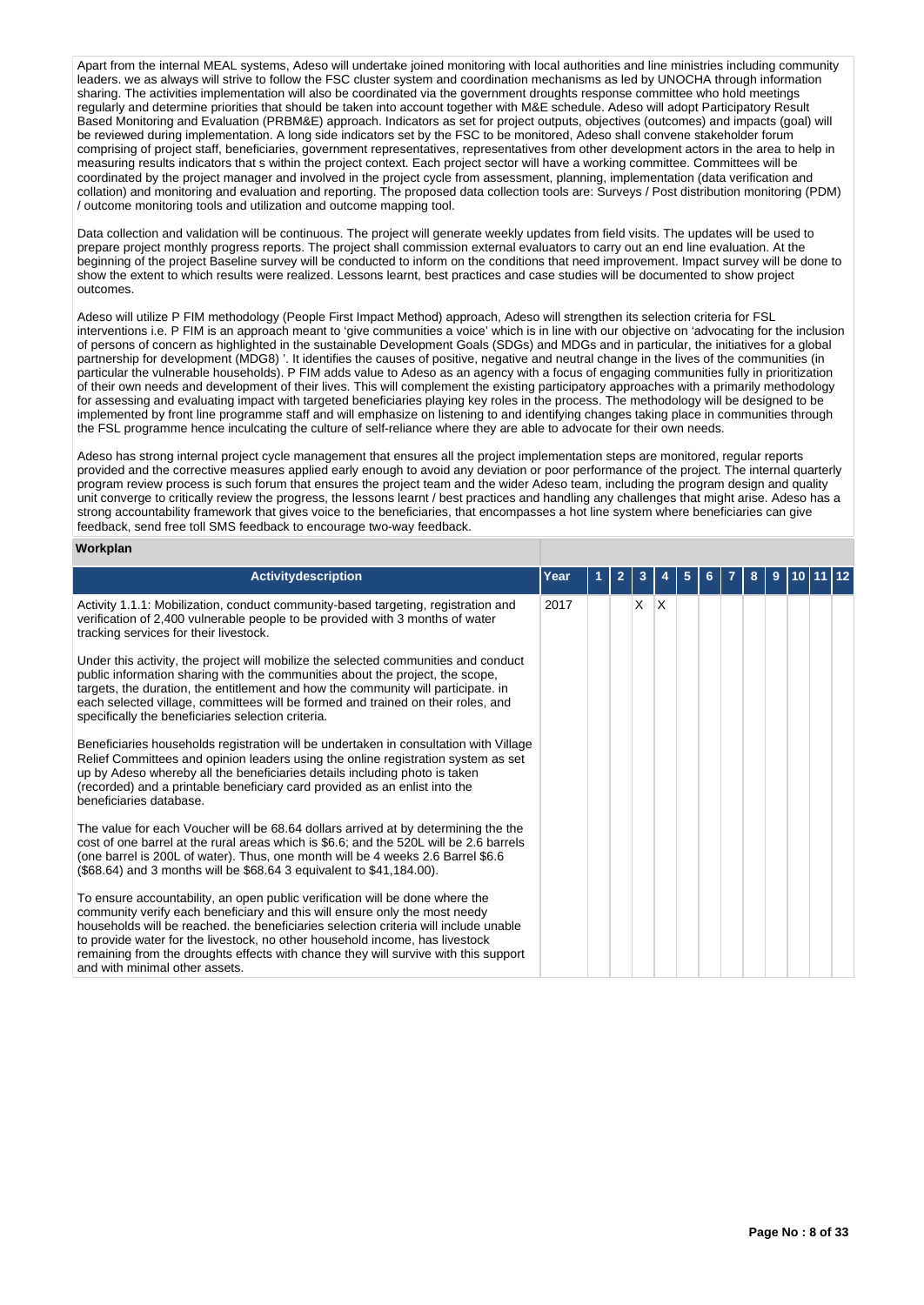| Activity 1.1.2: Provision of Water to livestock of 200 vulnerable households (2.400<br>people) in the target locations of Sanaag and Mudug. the target livestock average<br>per households is 80 shoats (goats and sheep and 2 camels).                                                                                                                                                                           | 2017 |    | X            | ΙX. | $\mathsf{X}$ |  |  |  |
|-------------------------------------------------------------------------------------------------------------------------------------------------------------------------------------------------------------------------------------------------------------------------------------------------------------------------------------------------------------------------------------------------------------------|------|----|--------------|-----|--------------|--|--|--|
| Under this activity, the project team will procure water vouchers and distribute to<br>the beneficiaries.                                                                                                                                                                                                                                                                                                         |      |    |              |     |              |  |  |  |
| Through the community committees, reliable local water vendors that have been<br>accredited by Puntland State Agency for Water, Energy and Natural Resources<br>(PSAWEIN) to distribute clean and quality water will be identified and contracted<br>for the provision of the water to the selected and registered beneficiary household.                                                                         |      |    |              |     |              |  |  |  |
| The vendors will be trained on the process-including the quality of water, linkage<br>with Puntland State Agency for Water, Energy and Natural Resources (PASWEYN)<br>who will do the water treatment, the amount of water per household, the frequency<br>of delivery and the voucher redemption process.                                                                                                        |      |    |              |     |              |  |  |  |
| At the distribution time (Household) beneficiaries will sign a receipt voucher<br>indicating that they have been provided with Water. The Receipt will be in triplicate<br>whereby one copy is maintained by the water vendor, the other signed copy is left<br>with beneficiary and the last is retained by Adeso.                                                                                               |      |    |              |     |              |  |  |  |
| To ensure quality checks, the water voucher foil will be stamped with different<br>kinds of stamps each month to ensure that there will be no duplication or forgery of<br>any kind. The Stamped foils and receipt leaflets will be counter checked and<br>signed before any payment is undertaken.                                                                                                               |      |    |              |     |              |  |  |  |
| Puntland State Agency for Water, Energy and Natural Resources (PASWEYN) will<br>also help with quality checks as they will be in charge of specifying and<br>recommending water vendors to Adeso.                                                                                                                                                                                                                 |      |    |              |     |              |  |  |  |
| Activity 2.1.1: Conduct community mobilization, beneficiaries selection, verification<br>and validation of 500 Households for the unconditional cash transfers in Muduq<br>and Sanaag Regions                                                                                                                                                                                                                     | 2017 | X. | $\mathsf{X}$ |     |              |  |  |  |
| Under this activity, the project will mobilize the communities at the project sites and<br>share project information (including project overview, scope, entitlement, targets<br>and their vulnerability criteria, duration and how the community will participate).<br>committees will be formed in each target village, at least 40% of the committees will<br>be active women with key roles in the committee. |      |    |              |     |              |  |  |  |
| The committees will be trained, they will signed TOR that specify their roles in the<br>local language -that is also explained during the training. the composition of the<br>committees will be all inclusive, the vulnerable groups such as women, minorities,<br>people with disabilities, IDPs and returnees are not left out.                                                                                |      |    |              |     |              |  |  |  |
| The committees will do the community engagement in the selection of the<br>beneficiaries, there will be public verification of the selected households and thus,<br>the those not meeting the selection criteria are replaced.                                                                                                                                                                                    |      |    |              |     |              |  |  |  |
| Activity 2.1.2: Carry out 3 months unconditional cash payment to 500 vulnerable<br>households in the target regions of Mudug and Sanaag.                                                                                                                                                                                                                                                                          | 2017 |    | X            | X   | X            |  |  |  |
| For Mudug, the value of each household transfer per month will be 72 dollars which<br>makes up for 66% of the MEB (FSNAU January 2017).                                                                                                                                                                                                                                                                           |      |    |              |     |              |  |  |  |
| For Sanaag, the value of the each household cash transfer per month will be 150<br>dollars making up for 67% of the Full MEB costs as at January 2017 FSNAU data.                                                                                                                                                                                                                                                 |      |    |              |     |              |  |  |  |
| To mitigate the risks of funds diversion and corruption, Adeso will utilize Mobile<br>Money Transfer instead of the Manual Hawala system where beneficiaries are sent<br>their entitlements through their mobile SIM Cards and they can choose to withdraw<br>the money or use 'sahal' the mobile money payment system to purchase goods or<br>pay for services.                                                  |      |    |              |     |              |  |  |  |
| Also, Village Relief Committees and Open sharing of selection criteria helps<br>minimize diversion of funds to the unwanted or unregistered beneficiaries.                                                                                                                                                                                                                                                        |      |    |              |     |              |  |  |  |
| There is an already set two way feedback and accountability mechanism where the<br>accountability officer makes contact and is in close discussion with registered<br>beneficiaries to make sure that they get their right entitlements at the required<br>times.                                                                                                                                                 |      |    |              |     |              |  |  |  |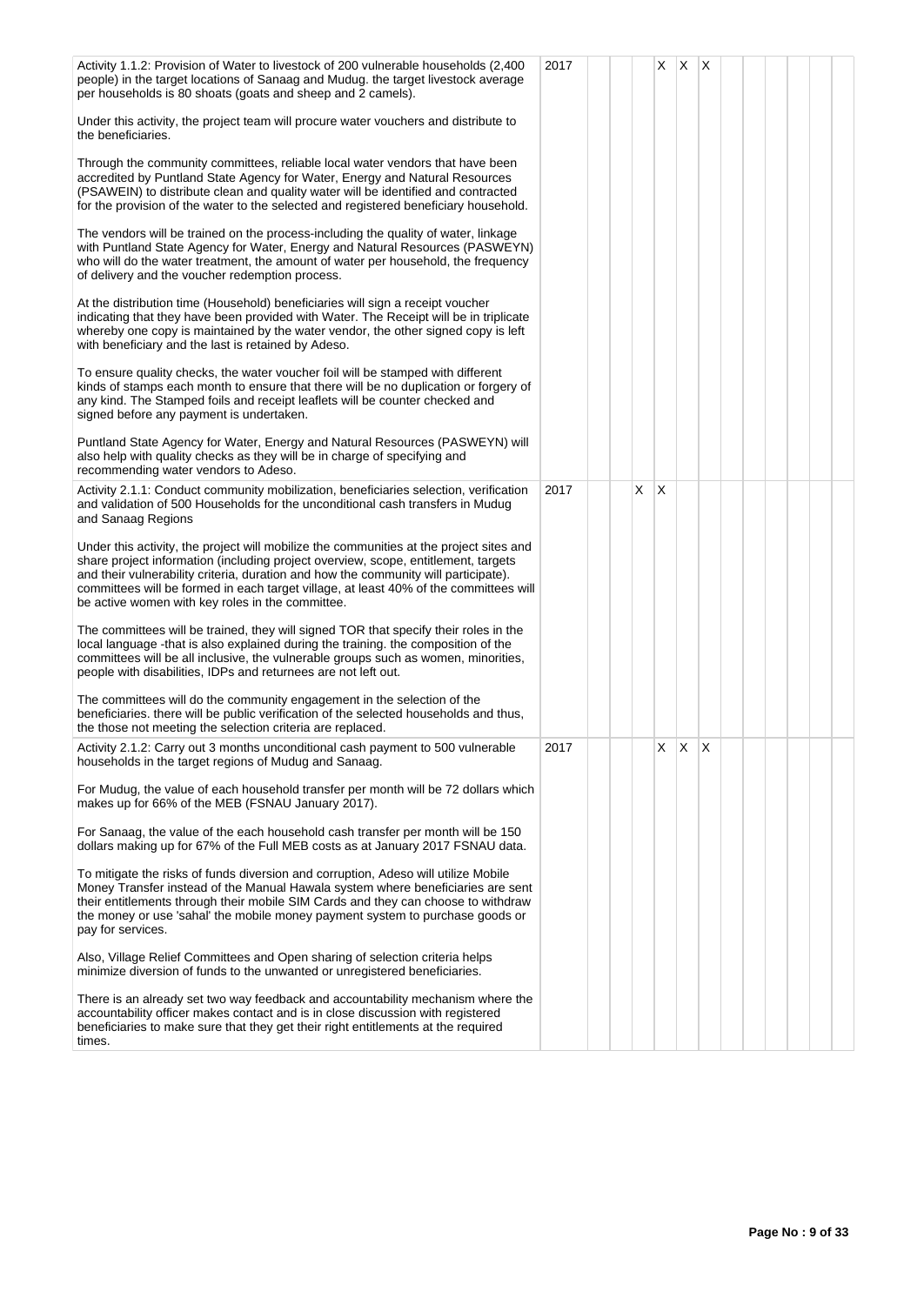| Activity 2.1.3: Conduct monthly post distribution monitoring and markets surveys<br>after every cycle of cash payment to 500 vulnerable households.                                                                                                                                                                                                                                                                                                                                                                                    | 2017 |  | $\times$ | XX | $\mathsf{X}$ $\mathsf{X}$ |  |  |
|----------------------------------------------------------------------------------------------------------------------------------------------------------------------------------------------------------------------------------------------------------------------------------------------------------------------------------------------------------------------------------------------------------------------------------------------------------------------------------------------------------------------------------------|------|--|----------|----|---------------------------|--|--|
| Post distribution Monitoring will be undertaken at least two weeks after each cash<br>transfer. This is as the rule of thumb for any cash based intervention. The tools<br>being utilized are as set by the Cash and Vouchers Monitoring Group (CVMG). The<br>timing is due tot he fact that we need to get the outcomes created by the ration<br>being provided to beneficiaries whereby expenditure patterns and process leading<br>to them receiving the stipulated amount.                                                         |      |  |          |    |                           |  |  |
| Adeso also undertakes weekly monitoring of markets i.e. Two rural markets and<br>Two urban markets are surveyed each Monday to monitor the prices of key<br>essential food and non-food items. This is undertaken using FSNAU methodology<br>of market based survey of essential food and non-food items. This is done to<br>determine whether the cash injected in the community or markets is causing<br>inflation and to determine further the impacts of the cash in the market i.e. if the<br>cash is reinvigorating the economy. |      |  |          |    |                           |  |  |

## **OTHER INFO**

### **Accountability to Affected Populations**

On being accountable to affected populations; Adeso will strive to utilize P-FIM methodology (People First Impact Method) approach where all stakeholders will be involved in all steps of the project life cycle, Adeso will strengthen its selection criteria for FSL interventions i.e. P FIM is an approach meant to 'give communities a voice' which is in line with our objective on 'advocating for the inclusion of persons of concern as highlighted in the sustainable Development Goals (SDGs) and MDGs and in particular, the initiatives for a global partnership for development (MDG8) '. It identifies the causes of positive, negative and neutral change in the lives of the communities (in particular the vulnerable households). Through the ICBT (Inclusive Community-based Targeting) methodology to be used, Adeso with help of Village Relief Committees (VRC's selected by communities to help bridge the gap between the agency and the community) )will identify beneficiaries who meet the selection criteria then help register them to be provided with specific interventions.

Adeso with help of VRC's will be responsible for verification of selected beneficiaries after registration.

A complaints mechanism is already set up where local populations (not only beneficiaries) could raise issues in different ways; through the Adeso, through the VRC and through a telephone line.

Information sharing will be through the VRC's, Community Mobilizers, Frequent field visits by project staff (Project manager), through the accountability system and through provision of summary reports both on accountability/feedback and the project progress.

Adeso considered the principle of "Do No Harm' by gathering information of needs i.e. conducting a needs assessment and community needs scanning to establish the most needs of the community. This was in respective to the current drought situation in the regions we are targeting. The government and local administration were part of the assessment and the ones who gave a go ahead for the assessment to be undertaken and even are informed of the results or findings gotten form the assessment. The proposed interventions have been accepted as prioritized by the community and its noted that they will improve the lives of the community members and the regions in general by minimizing the harm created by the drought.

## **Implementation Plan**

Adeso directly implements therefore, its project staff will be implementing all project activities at community level. Adeso has an organogram in place that clarifies management structure and clear reporting lines, as well as the relevant Standard Operating Procedures and program implementation guidelines. Adeso has rigorous financial systems in place to ensure prudent accountability of project resources. Adeso will hire finance officers at field level to ensure proper financial management. Adeso is also very active in the food security cluster at state level which strengthens its coordination with other humanitarian actors and government representatives. Adeso also coordinates with other stakeholders at community levels. This ensures that the project will reduce risk of duplication and increase efficiency, effectiveness and impact. Since Adeso is a member of the various thematic clusters, such as the food security, water sanitation and hygiene (WASH) cluster and the inter cluster coordination forums, we will coordinate with other agencies in the targeted region on the targeting and the implementation of the project to avoid any risk of overlap.

On Targeting, Adeso will utilize the inclusive community based targeting approach (ICBT), a process Adeso has successfully adopted in all its interventions. This is in line with the strong community participation process through community needs identification, community mobilization and sensitization on the interventions, the selection of most vulnerable among them based on pre-agreed criteria as well as taking part in the implementation and monitoring of the intervention. The community based village relief committees (VRCs) are selected by the village residents, as being the focal group in facilitating the project targeting and the implementation in each target village.

Cash transfers through Mobile Money Transfer (MMT) to households will be between 66-67% of the Minimum Expenditure Basket (MEB) for 3 months. Several MMT companies are currently operating in Somalia including Hormud & Golis. People have access to cash and market transactions are based on a cash economy. More cash into the system will strengthen the local economy and support continued trading. This has proven effective as it avoids the security risks associated with project staff handling and transporting cash. The MMT companies will be selected based on their capacity to send sufficient cash to pay the required number of beneficiaries, and once contracted will bear the risk of cash transfer in return for a specified commission. The distribution process of cash to beneficiaries in the field by MMT company will be monitored and verified directly by Adeso staff and the Village Relief Committees (VRCs) at the distribution sites.

Adeso will sign a contract with the selected water vendor companies and MMT Companies outlining the roles and responsibilities of each party. This will include a requirement for the companies staff to adhere to the organization's code of conduct, for example, to treat all beneficiaries with respect and dignity throughout the process of cash and water voucher distribution. The companies will participate in training by the project team on the objectives of the project, the importance of payments and water distribution occurring on a regular and predictable basis, equitable treatment of beneficiaries and the documentation required for financial accountability. The selected companies will will be paid upon satisfactory reconciliation. Adeso will also work with Puntland State Agency for Water, Energy and Natural Resources (PSAWEN) and the Puntland Humanitarian Affairs & Disaster Management Agency (HADMA) to monitor the emergency response and provide guidance as is their mandate.

### **Coordination with other Organizations in project area**

## **Name of the organization Areas/activities of collaboration and rationale**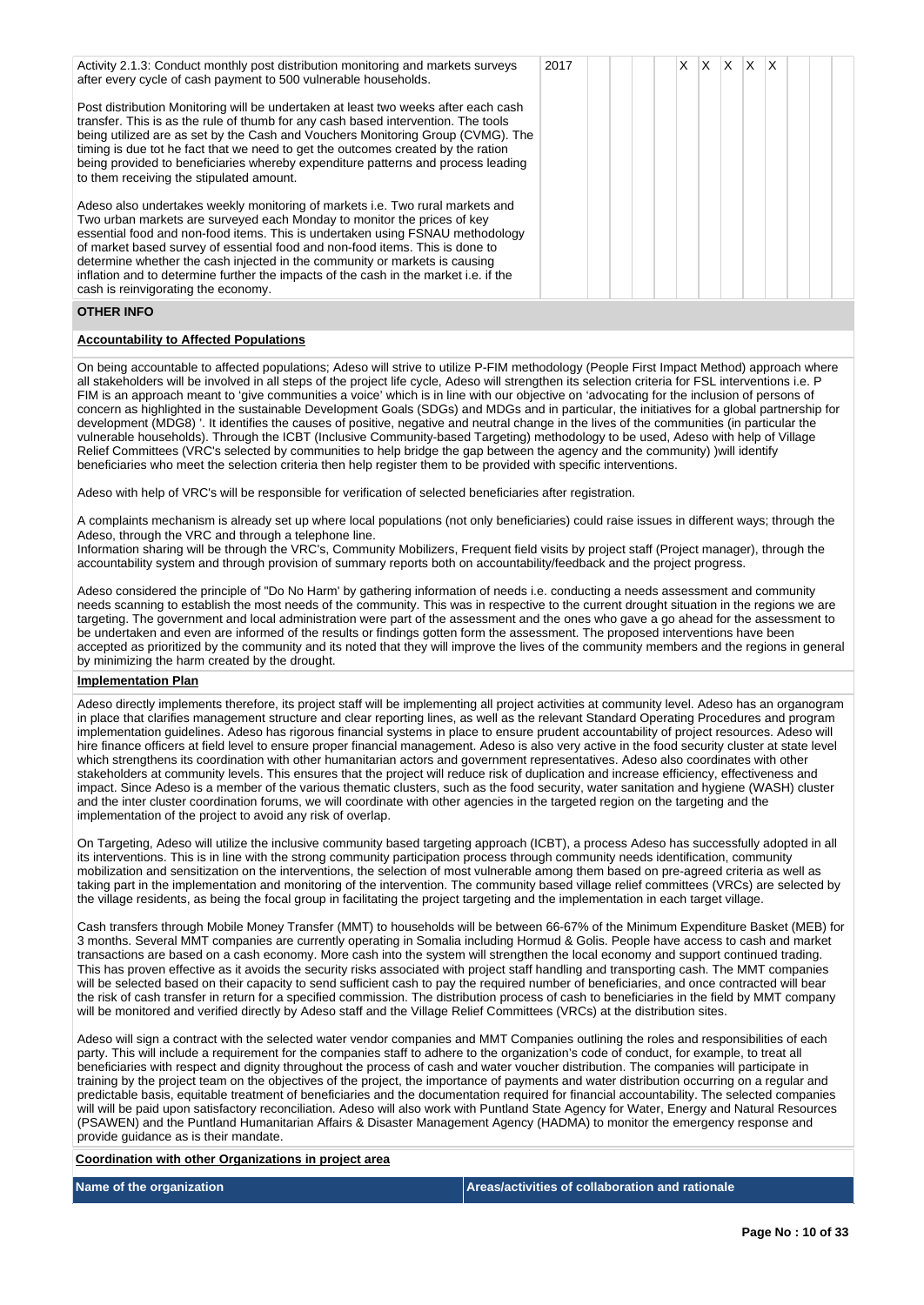### **Environment Marker Of The Project**

A+: Neutral Impact on environment with mitigation or enhancement

### **Gender Marker Of The Project**

2a- The project is designed to contribute significantly to gender equality

### **Justify Chosen Gender Marker Code**

The project is significantly targeting Women and Girls due to the fact that they are the mostly affected by drought situation in the targeted regions.

70% of targeted beneficiaries will be women and girls in unconditional cash transfer provision. This is because it is noted that the majority of individuals left at home to take care of household chores are women and that they spend more than half of their time to fetch water and look after the sick shots and other livestock due to their lack of energy.

Adeso recognizes the importance of gender mainstreaming in all its interventions. Just like any other disasters, the cyclical disasters in Somalia are not affecting all the people in the same way, and for high impact and sustainable project need to consider gender mainstreaming. Women and children are most affected by the disasters, either man-made or the natural in nature. Under this intervention, Adeso will ensure there is full participation of women in the targeting process, and the implementation of the project activities.

In particular, 70% of the Village Relief Committees (VRCs) will be women and their active participation will be ensured during the implementation process. The unconditional cash assistance and the water voucher trucking will consider vulnerable women to benefit more. This doesn't mean the project will only take in women, but the majority of the caretakers at home are women and there is high chances of the targeted households benefiting more if the primary beneficiary is a woman.

# **Protection Mainstreaming**

This project will mainstream protection in terms of targeting and selection of beneficiaries using an Inclusive Community Based Targeting approach, taking into account the different needs of minorities and marginalized community members that also fit the beneficiary selection criteria. These members will also sit on the Village Relief Committees.

The project will also take a Do No Harm and participatory approach ensuring that interventions and interactions are context specific and involve the community in all aspects of the project, before, during and after implementation thereby reducing risk of conflict over resources. Using mobile money modality for the cash transfers will also reduce risk of beneficiaries to insecurity, gender based violence and transport costs as they will not be traveling to collect their money. Instead cash is transferred directly to beneficiary phones.

In all our interventions (Food Security, Livelihoods and WASH), Adeso uses Protection Mainstreaming checklist as a technical guidance, developed Somalia cluster to support Somalia Food Security Cluster (FSC) members to mainstream interventions in Somalia which was developed after a series of intensive consultations with Somalia FSC members; where food assistance, nutritional and livelihood activities be implemented in non-discriminatory and impartial ways that promote the safety, dignity and integrity of the people receiving assistance.

Furthermore, Adeso also works with the Protection Cluster in collaboration and coordinated response by various actors with diverse mandates and experience to provide the primary responsibility to protect all individuals within their jurisdiction; especially the most vulnerable (women, children and elderly and people with disabilities) group.

Adeso is also aware of the universal acceptance that humanitarian assistance must meet the distinct needs of women, girls, boys and men to generate positive and sustainable outcomes. Consequently our key staff in program design and implementation has been trained on gender marker through UNOCHA Somalia. The proposed project is derived from HRP which has been subjected to gender analysis of need assessment justifies all activities and expected outcome advances gender equality.

Adeso recognizes that project assessment, design and implementation must pay special attention to minorities and vulnerable groups; such as women headed households, older people and people with specific needs. Our team ensures project delivery on the basis in lights of different needs; equal opportunities within the targeted community.

Adeso utilize a number of approaches to ensure coverage to most vulnerable population segments. These are, firstly, a methodology known as inclusive community based targeting endeavors active involvement of the targeted community to allow the Participating beneficiaries to raise their needs. Secondly, our project design and delivery process is sensitive to the needs of the most vulnerable segment of the target groups in terms of access, gender inclusion and safety and security of the most vulnerable groups. Thirdly, an elaborate routine response mechanism system where we specifically talk to (i.e. children, women, people with disabilities, older people) who commonly do not have opportunities talk to aid agencies.

## **Country Specific Information**

### **Safety and Security**

The security situation in the target regions of Mudug and Sanaag is relatively calm. The proposed areas of intervention are accessible and the ongoing USAID-FFP interventions are running on smoothly. Adeso has security plans in place for those regions as well as in its SOPs. Adeso also has a Somalia Security manager as well as security focal points that monitor the situation on the ground and should there be any changes in safety and security changes will be able to adequately support the project teams. We have weekly situation reports submitted to the management detailing the security situation and any anticipated changes in the coming weeks.

## **Access**

Adeso has been operating in this regions for a long time, for over 2 decades and uses a grass-roots approach to working with communities. Adeso directly implements since we have local highly capacity built staff with many years of programmatic experience in humanitarian intervention implementation.

Due to the above, we are able to access all areas as proposed and implement directly, monitor activities progress routinely without any hindrance whatsoever. Adeso undertakes regular security assessment in the areas we operate and the recent security assessment indicates that the proposed areas are accessible not only to the local staff but also to our HQ based staff.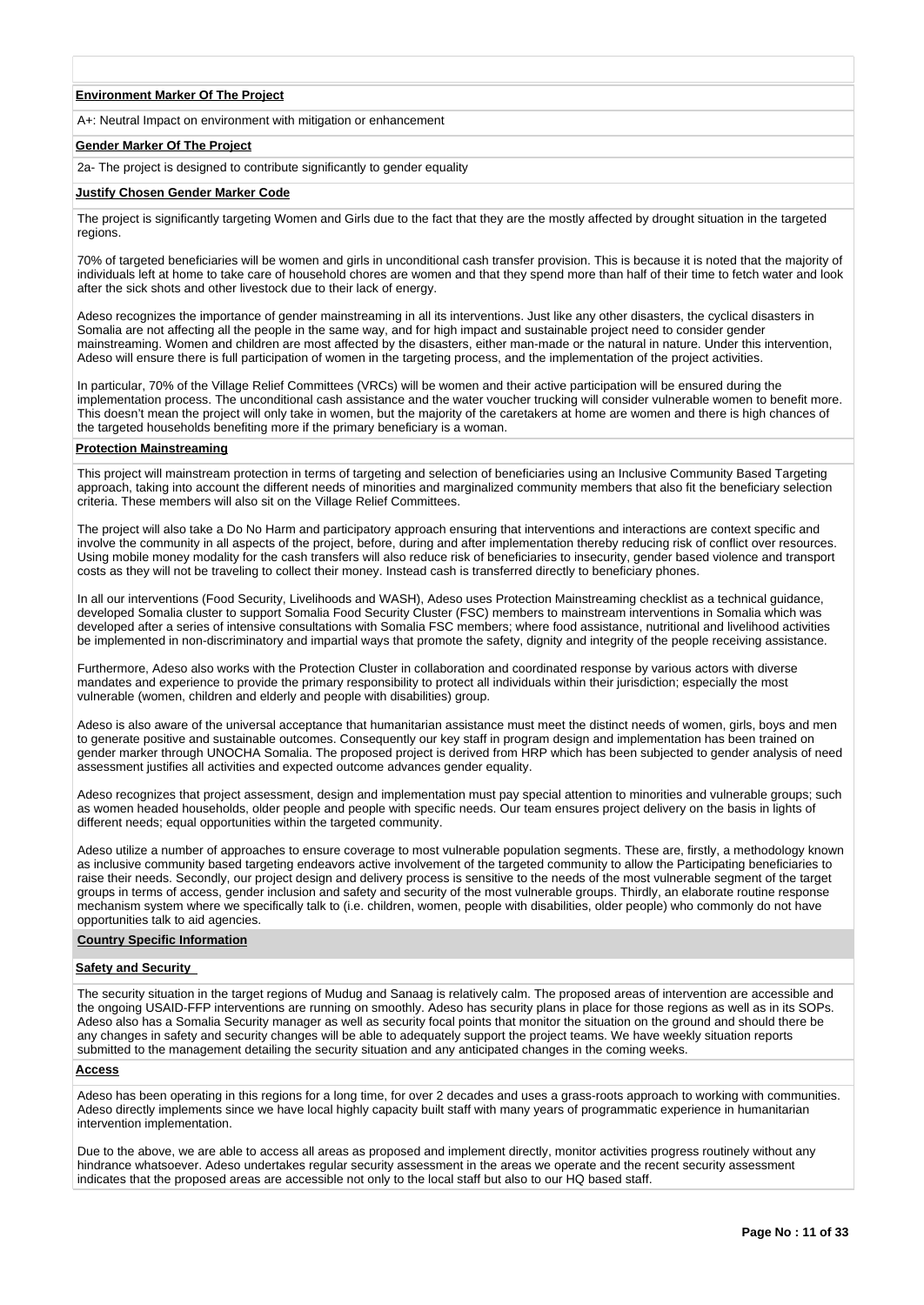# **BUDGET**

| BUDGEI |                                                                                                                                                                                                                                                                                                                                                                                                                                                                                                                                                                                                                                                                                                                                                                                                                                                                                                                                                                                                     |   |                |                       |                                          |                           |                   |
|--------|-----------------------------------------------------------------------------------------------------------------------------------------------------------------------------------------------------------------------------------------------------------------------------------------------------------------------------------------------------------------------------------------------------------------------------------------------------------------------------------------------------------------------------------------------------------------------------------------------------------------------------------------------------------------------------------------------------------------------------------------------------------------------------------------------------------------------------------------------------------------------------------------------------------------------------------------------------------------------------------------------------|---|----------------|-----------------------|------------------------------------------|---------------------------|-------------------|
| Code   | <b>Budget Line Description</b>                                                                                                                                                                                                                                                                                                                                                                                                                                                                                                                                                                                                                                                                                                                                                                                                                                                                                                                                                                      |   | D / S Quantity | <b>Unit</b><br>cost   | <b>Duration</b><br><b>Recurran</b><br>ce | $\%$<br>charged<br>to CHF | <b>Total Cost</b> |
|        | <b>Staff and Other Personnel Costs</b>                                                                                                                                                                                                                                                                                                                                                                                                                                                                                                                                                                                                                                                                                                                                                                                                                                                                                                                                                              |   |                |                       |                                          |                           |                   |
| 1.1    | Project officer                                                                                                                                                                                                                                                                                                                                                                                                                                                                                                                                                                                                                                                                                                                                                                                                                                                                                                                                                                                     | D |                | $1 \mid 1,275$<br>.00 | 6                                        | 100.00                    | 7,650.00          |
|        | 1 Project officer dedicating 100% of their time on the project for 6 months                                                                                                                                                                                                                                                                                                                                                                                                                                                                                                                                                                                                                                                                                                                                                                                                                                                                                                                         |   |                |                       |                                          |                           |                   |
| 1.2    | <b>Community Mobilzers</b>                                                                                                                                                                                                                                                                                                                                                                                                                                                                                                                                                                                                                                                                                                                                                                                                                                                                                                                                                                          | D |                | 3 750.0<br>0          | 6                                        | 100.00                    | 13,500.00         |
|        | 3 Community mobilizers dedicating 100% of their time on the project for 6 months                                                                                                                                                                                                                                                                                                                                                                                                                                                                                                                                                                                                                                                                                                                                                                                                                                                                                                                    |   |                |                       |                                          |                           |                   |
| 1.3    | Logistics and Security officer                                                                                                                                                                                                                                                                                                                                                                                                                                                                                                                                                                                                                                                                                                                                                                                                                                                                                                                                                                      | D |                | $1 \mid 1,275$<br>.00 | 6                                        | 50.00                     | 3,825.00          |
|        | 1 Logistics and Security officer dedicating 50% of their time on the project for 6 months                                                                                                                                                                                                                                                                                                                                                                                                                                                                                                                                                                                                                                                                                                                                                                                                                                                                                                           |   |                |                       |                                          |                           |                   |
| 1.4    | Finance and admin Officer                                                                                                                                                                                                                                                                                                                                                                                                                                                                                                                                                                                                                                                                                                                                                                                                                                                                                                                                                                           | D |                | $1 \mid 1,800$<br>.00 | 6                                        | 50.00                     | 5,400.00          |
|        | 1 Finance and Admin officer dedicating 50% of their time on the project for 6 months                                                                                                                                                                                                                                                                                                                                                                                                                                                                                                                                                                                                                                                                                                                                                                                                                                                                                                                |   |                |                       |                                          |                           |                   |
| 1.5    | Monitoring, Evaluation, Accountability & Learning (MEAL)<br>Officer                                                                                                                                                                                                                                                                                                                                                                                                                                                                                                                                                                                                                                                                                                                                                                                                                                                                                                                                 | D |                | $1 \mid 1,300$<br>.00 | 6                                        | 50.00                     | 3.900.00          |
|        | 1 Monitoring, Evaluation, Accountability & Learning Officer dedicating 50% of their time on the project for 6 months                                                                                                                                                                                                                                                                                                                                                                                                                                                                                                                                                                                                                                                                                                                                                                                                                                                                                |   |                |                       |                                          |                           |                   |
|        | <b>Section Total</b>                                                                                                                                                                                                                                                                                                                                                                                                                                                                                                                                                                                                                                                                                                                                                                                                                                                                                                                                                                                |   |                |                       |                                          |                           | 34,275.00         |
|        | Supplies, Commodities, Materials                                                                                                                                                                                                                                                                                                                                                                                                                                                                                                                                                                                                                                                                                                                                                                                                                                                                                                                                                                    |   |                |                       |                                          |                           |                   |
| 2.1    | Unconditional cash transfers for 250 poor HHs in Hobyo,<br>Jarriban of Mudug                                                                                                                                                                                                                                                                                                                                                                                                                                                                                                                                                                                                                                                                                                                                                                                                                                                                                                                        | D |                | 250 72.00             | 3                                        | 100.00                    | 54,000.00         |
|        | 250 households (1,500 people) receiving monthly unconditional cash transfer (UCT) of \$72 for 3 consecutive months (250*<br>\$72*3). The cash transfer value is based on 67% of the January 2017 MEB. FSC has recommended transfer value between 66%<br>to 80% of the current MEB.                                                                                                                                                                                                                                                                                                                                                                                                                                                                                                                                                                                                                                                                                                                  |   |                |                       |                                          |                           |                   |
| 2.2    | Unconditional cash transfers for 250 poor HHs in Lasgorey of<br>Sanaag                                                                                                                                                                                                                                                                                                                                                                                                                                                                                                                                                                                                                                                                                                                                                                                                                                                                                                                              | D |                | 250 150.0<br>0        | 3                                        | 100.00                    | 112,500.00        |
|        | 250 households (1,500 people) receiving monthly unconditional cash transfer (UCT) of \$150 for 3 consecutive months (250*<br>\$150*3). The cash transfer value is based on 67% of the January 2017 MEB. FSC has recommended transfer value between<br>66% to 80% of the current MEB.                                                                                                                                                                                                                                                                                                                                                                                                                                                                                                                                                                                                                                                                                                                |   |                |                       |                                          |                           |                   |
| 2.3    | Beneficiaries transfers fee at 2% for the total transfers                                                                                                                                                                                                                                                                                                                                                                                                                                                                                                                                                                                                                                                                                                                                                                                                                                                                                                                                           | D |                | $1 \mid 3,330$<br>.00 | 1                                        | 100.00                    | 3,330.00          |
|        | Adeso will procure services from a mobile money transfer company that has strong capacity to provide timely and more secure<br>cash transfers to the beneficiaries. Adeso has already worked with Hormud, Golis on large scale mobile cash transfers in the<br>same regions, that will minimize financial risk, and any risk to the beneficiaries. Adeso will partner with these companies. The<br>calculation is 2% of the total UCT amount $$166,500 (2\% * $166,500)$ .                                                                                                                                                                                                                                                                                                                                                                                                                                                                                                                          |   |                |                       |                                          |                           |                   |
| 2.4    | Livestock water trucking for 200 HHs through vouchers                                                                                                                                                                                                                                                                                                                                                                                                                                                                                                                                                                                                                                                                                                                                                                                                                                                                                                                                               | D | 2080           | 6.60                  | 3                                        | 100.00                    | 41,184.00         |
|        | This activity is complemented with another of our projects funded by the USAID Office of US Foreign Disaster Aid (OFDA), where<br>15 boreholes will be provided with fuel subsidy and repairs and therefore, 200 households (HHs) will be targeted under this<br>OFDA complementary response. SHF funding will provide 2080 barrels for 200 HHs for livestock water trucking, at an average of<br>80 shoats (goats and sheep) and 2 camel per HH. The water consumption per livestock is arrived at (80 shoats * 4 liters (L) of<br>water per week, +2 camel that consume 100L of water per week) that will give 520 liters per week in total. The cost of one barrel<br>at the rural areas is \$6.6 and the 520L will be 2.6 barrels (one barrel is 200L of water). Thus, one month will be 4 weeks *2.6<br>Barrel which equals to 10.4 per HH per month. Therefore 10.4 barrels*200 HHs is 2080 barrels per monht. Each barrel costs \$6.6<br>and these 200 HHs will provided water for 3 months. |   |                |                       |                                          |                           |                   |
| 2.5    | Printing 200 water vouchers                                                                                                                                                                                                                                                                                                                                                                                                                                                                                                                                                                                                                                                                                                                                                                                                                                                                                                                                                                         | D | 200            | 0.60                  | 1                                        | 100.00                    | 120.00            |
|        | Cost of printing 200 vouchers                                                                                                                                                                                                                                                                                                                                                                                                                                                                                                                                                                                                                                                                                                                                                                                                                                                                                                                                                                       |   |                |                       |                                          |                           |                   |
| 2.6    | Simcards for beneficiaries                                                                                                                                                                                                                                                                                                                                                                                                                                                                                                                                                                                                                                                                                                                                                                                                                                                                                                                                                                          | D | 50             | 2.00                  | 1                                        | 100.00                    | 100.00            |
|        | From our own evidence in cash programing about 20% of the population in the target regions do not have sim cards, and the<br>project will provide simcards to 20% of the total target HHs for unconditional cash transfers (20% * 500 = 50 HHs).                                                                                                                                                                                                                                                                                                                                                                                                                                                                                                                                                                                                                                                                                                                                                    |   |                |                       |                                          |                           |                   |
|        | <b>Section Total</b>                                                                                                                                                                                                                                                                                                                                                                                                                                                                                                                                                                                                                                                                                                                                                                                                                                                                                                                                                                                |   |                |                       |                                          |                           | 211,234.00        |
| Travel |                                                                                                                                                                                                                                                                                                                                                                                                                                                                                                                                                                                                                                                                                                                                                                                                                                                                                                                                                                                                     |   |                |                       |                                          |                           |                   |
| 5.1    | 2 Project Car hires Including Fuel Costs - One per region for 6<br>Months                                                                                                                                                                                                                                                                                                                                                                                                                                                                                                                                                                                                                                                                                                                                                                                                                                                                                                                           | D |                | $2 \mid 2,000$<br>.00 | 6                                        | 100.00                    | 24,000.00         |
|        | 2 vehicle will be hired, one based in each region (Mudug & Sanag) and will be used for the project related travels such as sites<br>visits, monitoring. the cost of hiring casual car in these regions are \$1600 and expected fuel use of \$400.                                                                                                                                                                                                                                                                                                                                                                                                                                                                                                                                                                                                                                                                                                                                                   |   |                |                       |                                          |                           |                   |
| 5.2    | Staff accommodation and meals during project monitorin                                                                                                                                                                                                                                                                                                                                                                                                                                                                                                                                                                                                                                                                                                                                                                                                                                                                                                                                              | D |                | $4 \mid 30.00$        | 40                                       | 100.00                    | 4,800.00          |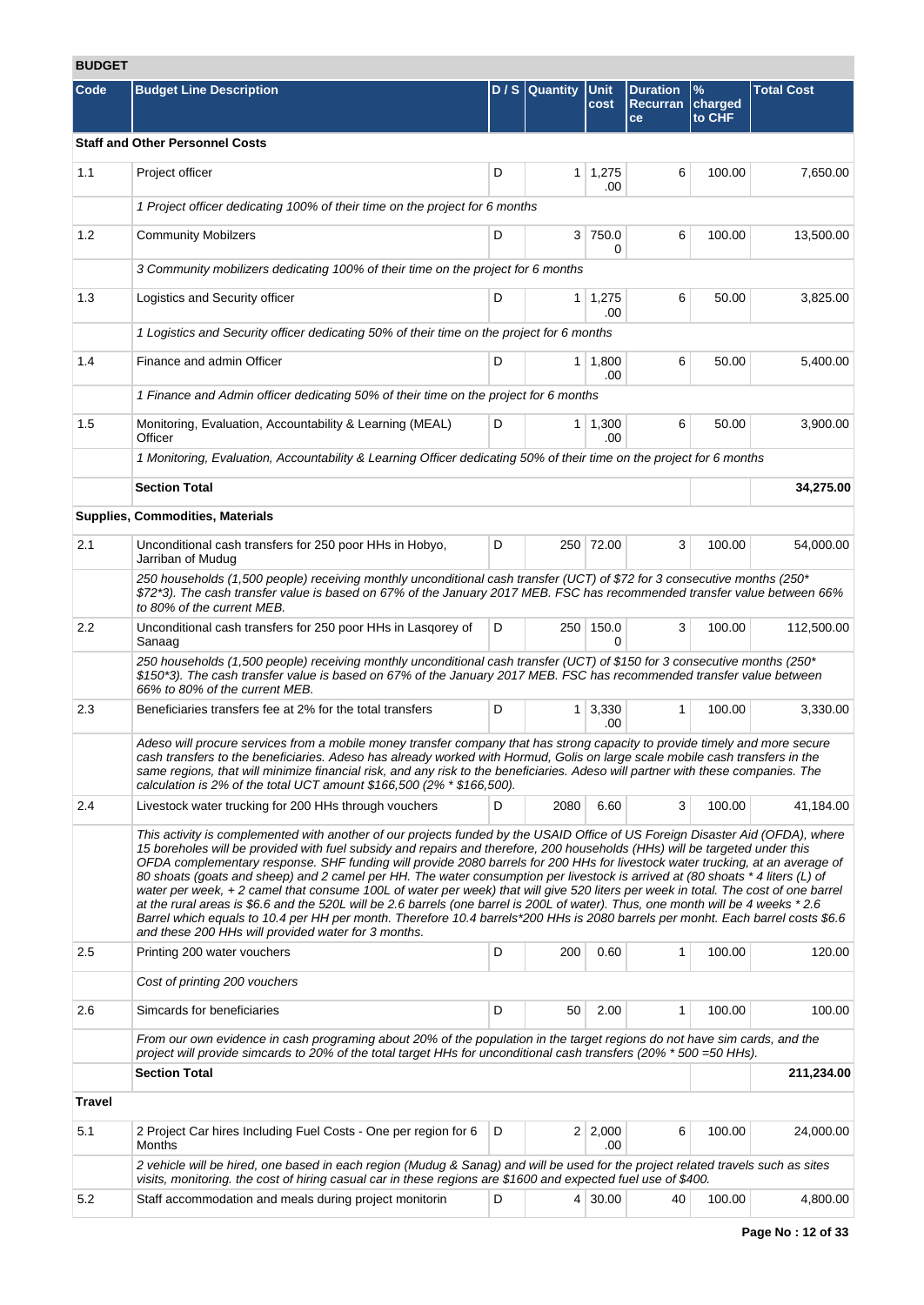|                   | 4 staff field visits for the project implementation sites in Mudug and Sanag spending 8 days per visits per month for 5 months (40<br>days), at a rate of \$30 per person $(4*8*5*830)$                                                                                           |   |                |                       |              |        |            |
|-------------------|-----------------------------------------------------------------------------------------------------------------------------------------------------------------------------------------------------------------------------------------------------------------------------------|---|----------------|-----------------------|--------------|--------|------------|
| 5.3               | project coordination travel by HADMA and line ministry                                                                                                                                                                                                                            | D |                | 5 50.00               | 16           | 100.00 | 4.000.00   |
|                   | 5 people coordination and sites visit for 4 days, 4 times in project period. This will be local travel within Somalia at daily rate of<br>\$50 for meals and accommodation per person per day.                                                                                    |   |                |                       |              |        |            |
| 5.4               | Flight Tickets International staff visiting project site                                                                                                                                                                                                                          | D |                | 10 500.0<br>$\Omega$  | $\mathbf{1}$ | 100.00 | 5,000.00   |
|                   | 10 tickets (2 Round Trips for 5 staff) for staff visiting Puntland during project period, at a rate of \$500 (UNHAS) per ticket. There is<br>no ECHO flight to Bosaso and Galkacyo, and only UNHAS and commercial flights operate. For security reasons, UNHAS is<br>recommended. |   |                |                       |              |        |            |
|                   | <b>Section Total</b>                                                                                                                                                                                                                                                              |   |                |                       |              |        | 37,800.00  |
|                   | <b>General Operating and Other Direct Costs</b>                                                                                                                                                                                                                                   |   |                |                       |              |        |            |
| 7.1               | Office & Guest House Rent - 2 Office                                                                                                                                                                                                                                              | D |                | $2 \mid 1,500$<br>.00 | 6            | 25.00  | 4,500.00   |
|                   | Contribution for Office & Guest House Rents - 2 Locations (Badhan and Galkaio)                                                                                                                                                                                                    |   |                |                       |              |        |            |
| 7.2               | Transfer Charge HQ to Field                                                                                                                                                                                                                                                       | D |                | $1 \mid 4,460$<br>.24 | $\mathbf{1}$ | 100.00 | 4,460.24   |
|                   | Tansfer charge from Head Quarters to field offices in Badhan and Galkacyo, at 1.5% of the total field offices transfers ((\$297,349<br>$*1.5\%)$                                                                                                                                  |   |                |                       |              |        |            |
| 7.3               | Communication (Internet, Phones and Thurayas)                                                                                                                                                                                                                                     | D |                | 2 750.0<br>$\Omega$   | 6            | 50.00  | 4,500.00   |
|                   | Cost of Internet (\$400), Phones(\$150) and Thurayas (\$200) for Badhan and Galkacyo Offices.                                                                                                                                                                                     |   |                |                       |              |        |            |
| 7.4               | Utilities (Electricity and Water)                                                                                                                                                                                                                                                 | D |                | $2 \mid 300.0$<br>0   | 6            | 100.00 | 3,600.00   |
|                   | Electricity (\$220) and Water (\$80) for Badhan and Galkacyo Offices)                                                                                                                                                                                                             |   |                |                       |              |        |            |
| 7.5               | Office stationary                                                                                                                                                                                                                                                                 | D | 2 <sup>1</sup> | 150.0<br>$\Omega$     | 6            | 80.00  | 1,440.00   |
|                   | Printing Cartrige (\$80), Printing Papers (\$70)                                                                                                                                                                                                                                  |   |                |                       |              |        |            |
|                   | <b>Section Total</b>                                                                                                                                                                                                                                                              |   |                |                       |              |        | 18,500.24  |
| <b>SubTotal</b>   |                                                                                                                                                                                                                                                                                   |   | 2,868.00       |                       |              |        | 301,809.24 |
| Direct            |                                                                                                                                                                                                                                                                                   |   |                |                       |              |        | 301,809.24 |
| Support           |                                                                                                                                                                                                                                                                                   |   |                |                       |              |        |            |
| <b>PSC Cost</b>   |                                                                                                                                                                                                                                                                                   |   |                |                       |              |        |            |
|                   | <b>PSC Cost Percent</b>                                                                                                                                                                                                                                                           |   |                |                       |              |        | 7.00       |
| <b>PSC Amount</b> |                                                                                                                                                                                                                                                                                   |   |                |                       |              |        | 21,126.65  |
| <b>Total Cost</b> |                                                                                                                                                                                                                                                                                   |   |                |                       |              |        | 322,935.89 |
|                   |                                                                                                                                                                                                                                                                                   |   |                |                       |              |        |            |

**Project Locations Location Estimated percentage of budget for each location Estimated number of beneficiaries for each location Activity Name Men Women Boys Girls Total** Mudug -> Hobyo -> Dejimaale 11 90 300 92 120 602 Activity 1.1.1 : Mobilization, conduct communitybased targeting, registration and verification of 2,400 vulnerable people to be provided with 3 months of water tracking services for their livestock. Under this activity, the project will mobilize the selected communities and conduct public information sharing with the communities about the project, the scope, targets, the duration, the entitlement and how the community will participate. in each selected village, committees will be formed and trained on their roles, and specifically the beneficiaries selection criteria. Beneficiaries households registration will be **Page No : 13 of 33**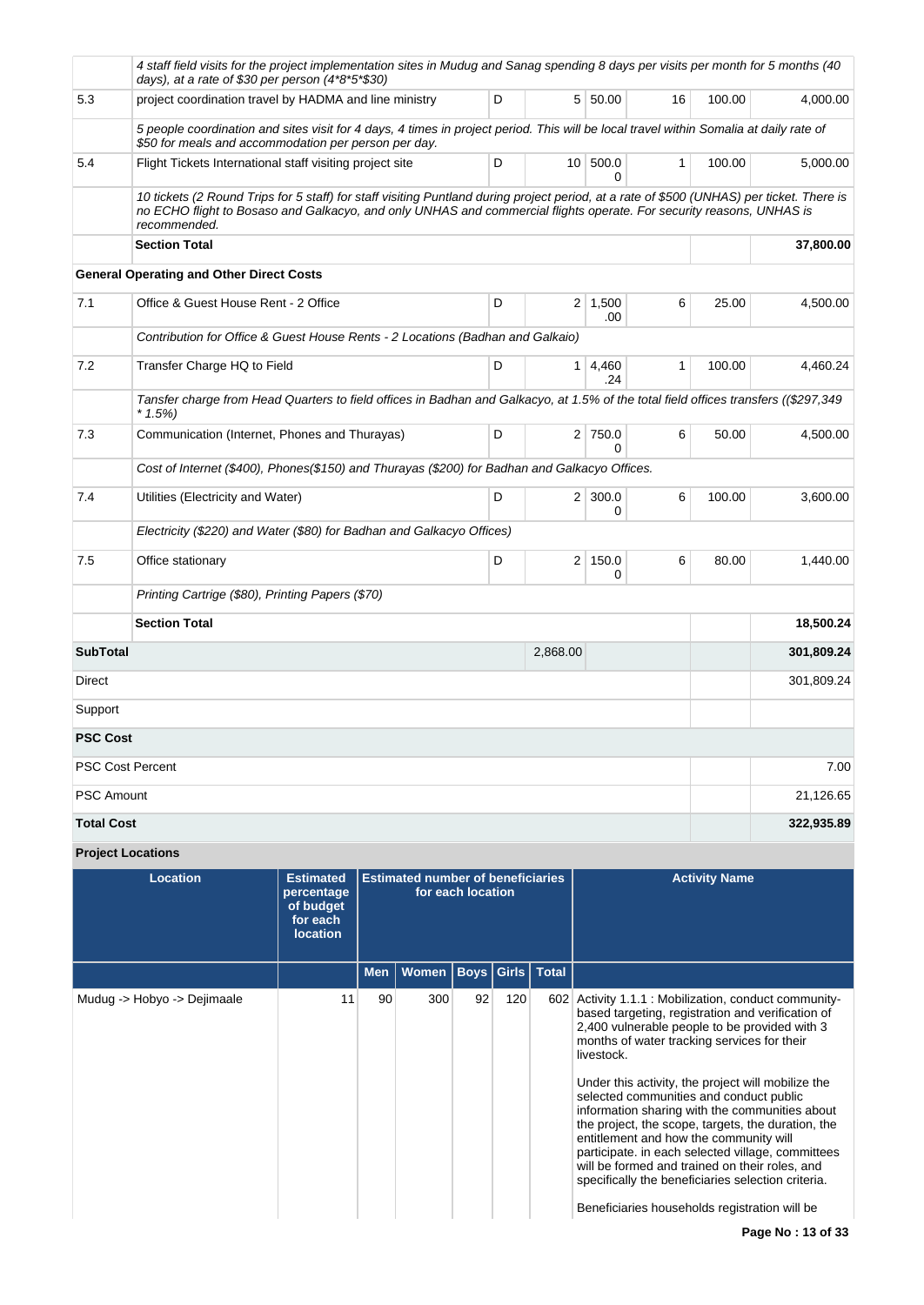undertaken in consultation with Village Relief Committees and opinion leaders using the online registration system as set up by Adeso whereby all the beneficiaries details including photo is taken (recorded) and a printable beneficiary card provided as an enlist into the beneficiaries database.

The value for each Voucher will be 68.64 dollars arrived at by determining the the cost of one barrel at the rural areas which is \$6.6; and the 520L will be 2.6 barrels (one barrel is 200L of water). Thus, one month will be 4 weeks 2.6 Barrel \$6.6 (\$68.64) and 3 months will be \$68.64 3 equivalent to \$41,184.00).

To ensure accountability, an open public verification will be done where the community verify each beneficiary and this will ensure only the most needy households will be reached. the beneficiaries selection criteria will include unable to provide water for the livestock, no other household income, has livestock remaining from the droughts effects with chance they will survive with this support and with minimal other assets. Activity 1.1.2 : Provision of Water to livestock of 200 vulnerable households (2,400 people) in the target locations of Sanaag and Mudug. the target livestock average per households is 80 shoats (goats and sheep and 2 camels).

Under this activity, the project team will procure water vouchers and distribute to the beneficiaries.

Through the community committees, reliable local water vendors that have been accredited by Puntland State Agency for Water, Energy and Natural Resources (PSAWEIN) to distribute clean and quality water will be identified and contracted for the provision of the water to the selected and registered beneficiary household.

The vendors will be trained on the processincluding the quality of water, linkage with Puntland State Agency for Water, Energy and Natural Resources (PASWEYN) who will do the water treatment, the amount of water per household, the frequency of delivery and the voucher redemption process.

At the distribution time (Household) beneficiaries will sign a receipt voucher indicating that they have been provided with Water. The Receipt will be in triplicate whereby one copy is maintained by the water vendor, the other signed copy is left with beneficiary and the last is retained by Adeso.

To ensure quality checks, the water voucher foil will be stamped with different kinds of stamps each month to ensure that there will be no duplication or forgery of any kind. The Stamped foils and receipt leaflets will be counter checked and signed before any payment is undertaken.

Puntland State Agency for Water, Energy and Natural Resources (PASWEYN) will also help with quality checks as they will be in charge of specifying and recommending water vendors to Adeso.

Activity 2.1.1 : Conduct community mobilization, beneficiaries selection, verification and validation of 500 Households for the unconditional cash transfers in Mudug and Sanaag Regions

Under this activity, the project will mobilize the communities at the project sites and share project information (including project overview, scope, entitlement, targets and their vulnerability criteria, duration and how the community will participate). committees will be formed in each target village, at least 40% of the committees will be active women with key roles in the committee.

**Page No : 14 of 33**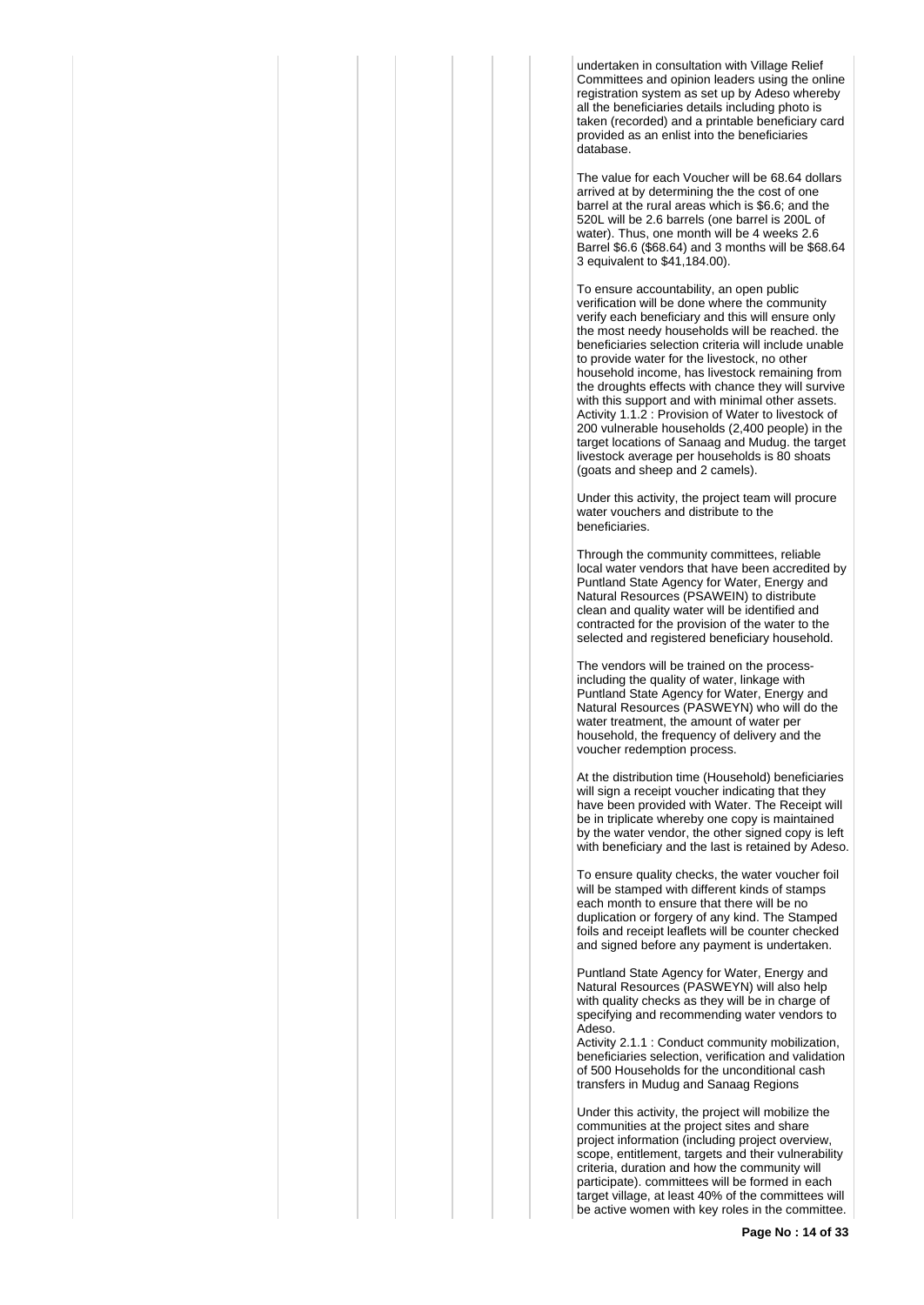|                            |    |    |     |    |     | The committees will be trained, they will signed<br>TOR that specify their roles in the local language<br>-that is also explained during the training. the<br>composition of the committees will be all<br>inclusive, the vulnerable groups such as women,<br>minorities, people with disabilities, IDPs and<br>returnees are not left out.                                                                                                                                                                                                           |
|----------------------------|----|----|-----|----|-----|-------------------------------------------------------------------------------------------------------------------------------------------------------------------------------------------------------------------------------------------------------------------------------------------------------------------------------------------------------------------------------------------------------------------------------------------------------------------------------------------------------------------------------------------------------|
|                            |    |    |     |    |     | The committees will do the community<br>engagement in the selection of the beneficiaries.<br>there will be public verification of the selected<br>households and thus, the those not meeting the<br>selection criteria are replaced.<br>Activity 2.1.2 : Carry out 3 months unconditional<br>cash payment to 500 vulnerable households in<br>the target regions of Mudug and Sanaag.                                                                                                                                                                  |
|                            |    |    |     |    |     | For Mudug, the value of each household transfer<br>per month will be 72 dollars which makes up for<br>66% of the MEB (FSNAU January 2017).                                                                                                                                                                                                                                                                                                                                                                                                            |
|                            |    |    |     |    |     | For Sanaag, the value of the each household<br>cash transfer per month will be 150 dollars<br>making up for 67% of the Full MEB costs as at<br>January 2017 FSNAU data.                                                                                                                                                                                                                                                                                                                                                                               |
|                            |    |    |     |    |     | To mitigate the risks of funds diversion and<br>corruption, Adeso will utilize Mobile Money<br>Transfer instead of the Manual Hawala system<br>where beneficiaries are sent their entitlements<br>through their mobile SIM Cards and they can<br>choose to withdraw the money or use 'sahal' the<br>mobile money payment system to purchase<br>goods or pay for services.                                                                                                                                                                             |
|                            |    |    |     |    |     | Also, Village Relief Committees and Open<br>sharing of selection criteria helps minimize<br>diversion of funds to the unwanted or<br>unregistered beneficiaries.                                                                                                                                                                                                                                                                                                                                                                                      |
|                            |    |    |     |    |     | There is an already set two way feedback and<br>accountability mechanism where the<br>accountability officer makes contact and is in<br>close discussion with registered beneficiaries to<br>make sure that they get their right entitlements at<br>the required times.<br>Activity 2.1.3 : Conduct monthly post distribution<br>monitoring and markets surveys after every cycle<br>of cash payment to 500 vulnerable households.                                                                                                                    |
|                            |    |    |     |    |     | Post distribution Monitoring will be undertaken at<br>least two weeks after each cash transfer. This is<br>as the rule of thumb for any cash based<br>intervention. The tools being utilized are as set<br>by the Cash and Vouchers Monitoring Group<br>(CVMG). The timing is due tot he fact that we<br>need to get the outcomes created by the ration<br>being provided to beneficiaries whereby<br>expenditure patterns and process leading to<br>them receiving the stipulated amount.                                                            |
|                            |    |    |     |    |     | Adeso also undertakes weekly monitoring of<br>markets i.e. Two rural markets and Two urban<br>markets are surveyed each Monday to monitor<br>the prices of key essential food and non-food<br>items. This is undertaken using FSNAU<br>methodology of market based survey of essential<br>food and non-food items. This is done to<br>determine whether the cash injected in the<br>community or markets is causing inflation and to<br>determine further the impacts of the cash in the<br>market i.e. if the cash is reinvigorating the<br>economy. |
| Mudug -> Hobyo -> Jicdhere | 12 | 92 | 322 | 92 | 122 | 628 Activity 1.1.1 : Mobilization, conduct community-<br>based targeting, registration and verification of<br>2,400 vulnerable people to be provided with 3<br>months of water tracking services for their<br>livestock.                                                                                                                                                                                                                                                                                                                              |
|                            |    |    |     |    |     | Under this activity, the project will mobilize the                                                                                                                                                                                                                                                                                                                                                                                                                                                                                                    |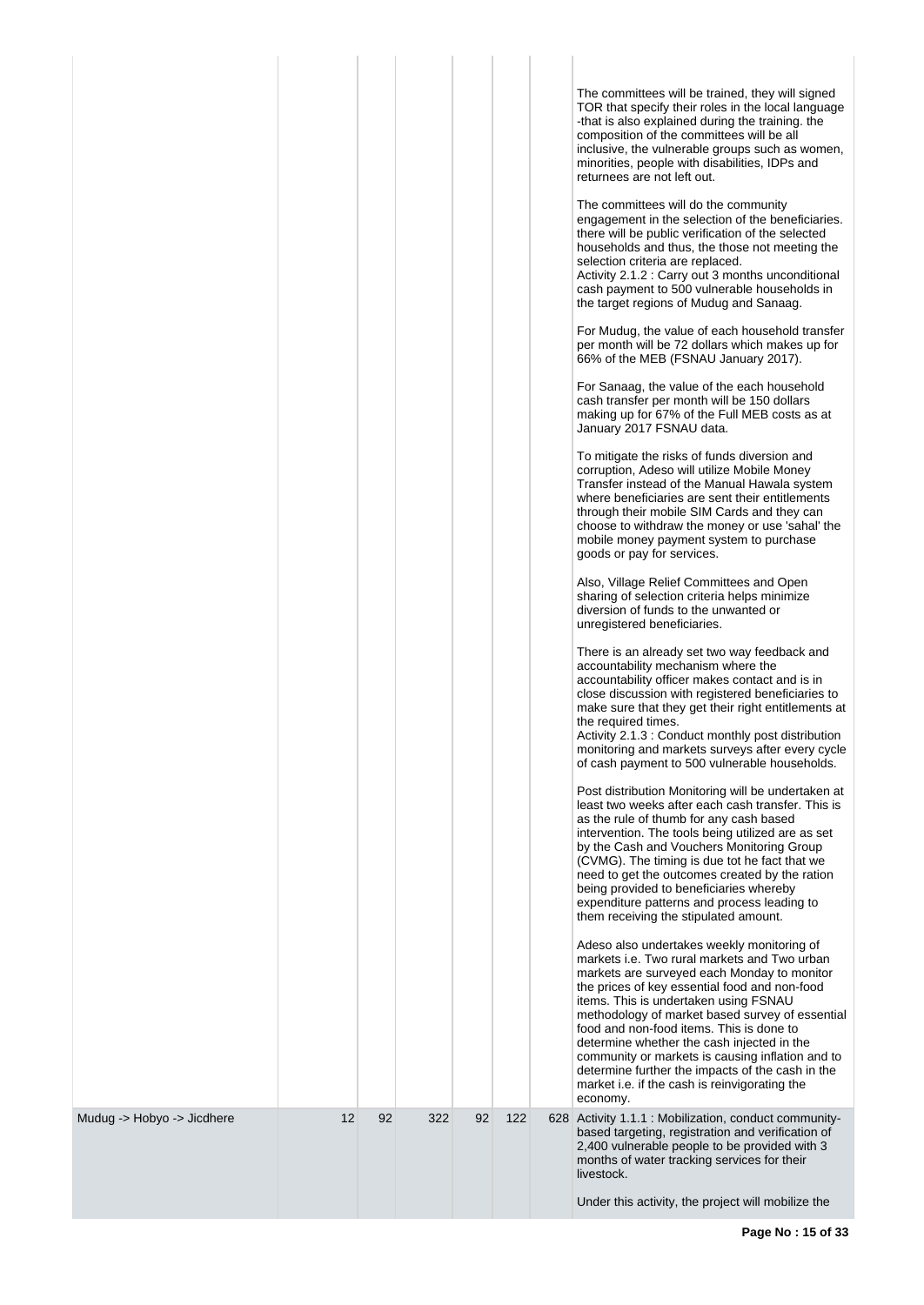selected communities and conduct public information sharing with the communities about the project, the scope, targets, the duration, the entitlement and how the community will participate. in each selected village, committees will be formed and trained on their roles, and specifically the beneficiaries selection criteria.

Beneficiaries households registration will be undertaken in consultation with Village Relief Committees and opinion leaders using the online registration system as set up by Adeso whereby all the beneficiaries details including photo is taken (recorded) and a printable beneficiary card provided as an enlist into the beneficiaries database.

The value for each Voucher will be 68.64 dollars arrived at by determining the the cost of one barrel at the rural areas which is \$6.6; and the 520L will be 2.6 barrels (one barrel is 200L of water). Thus, one month will be 4 weeks 2.6 Barrel \$6.6 (\$68.64) and 3 months will be \$68.64 3 equivalent to \$41,184.00).

To ensure accountability, an open public verification will be done where the community verify each beneficiary and this will ensure only the most needy households will be reached. the beneficiaries selection criteria will include unable to provide water for the livestock, no other household income, has livestock remaining from the droughts effects with chance they will survive with this support and with minimal other assets. Activity 1.1.2 : Provision of Water to livestock of 200 vulnerable households (2,400 people) in the target locations of Sanaag and Mudug. the target livestock average per households is 80 shoats (goats and sheep and 2 camels).

Under this activity, the project team will procure water vouchers and distribute to the beneficiaries.

Through the community committees, reliable local water vendors that have been accredited by Puntland State Agency for Water, Energy and Natural Resources (PSAWEIN) to distribute clean and quality water will be identified and contracted for the provision of the water to the selected and registered beneficiary household.

The vendors will be trained on the processincluding the quality of water, linkage with Puntland State Agency for Water, Energy and Natural Resources (PASWEYN) who will do the water treatment, the amount of water per household, the frequency of delivery and the voucher redemption process.

At the distribution time (Household) beneficiaries will sign a receipt voucher indicating that they have been provided with Water. The Receipt will be in triplicate whereby one copy is maintained by the water vendor, the other signed copy is left with beneficiary and the last is retained by Adeso.

To ensure quality checks, the water voucher foil will be stamped with different kinds of stamps each month to ensure that there will be no duplication or forgery of any kind. The Stamped foils and receipt leaflets will be counter checked and signed before any payment is undertaken.

Puntland State Agency for Water, Energy and Natural Resources (PASWEYN) will also help with quality checks as they will be in charge of specifying and recommending water vendors to Adeso.

Activity 2.1.1 : Conduct community mobilization, beneficiaries selection, verification and validation of 500 Households for the unconditional cash transfers in Mudug and Sanaag Regions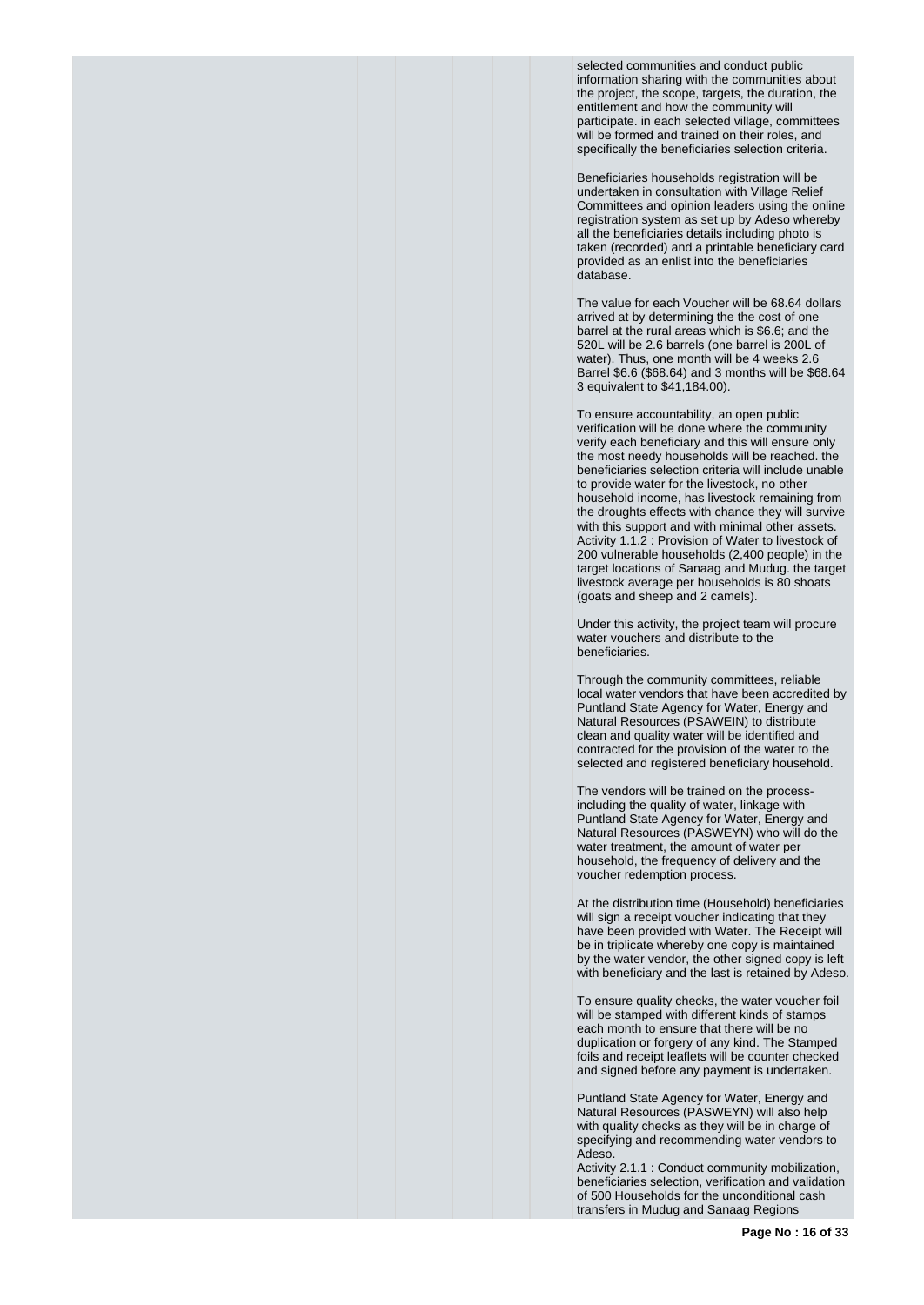Under this activity, the project will mobilize the communities at the project sites and share project information (including project overview, scope, entitlement, targets and their vulnerability criteria, duration and how the community will participate). committees will be formed in each target village, at least 40% of the committees will be active women with key roles in the committee.

The committees will be trained, they will signed TOR that specify their roles in the local language -that is also explained during the training. the composition of the committees will be all inclusive, the vulnerable groups such as women, minorities, people with disabilities, IDPs and returnees are not left out.

The committees will do the community engagement in the selection of the beneficiaries. there will be public verification of the selected households and thus, the those not meeting the selection criteria are replaced. Activity 2.1.2 : Carry out 3 months unconditional cash payment to 500 vulnerable households in the target regions of Mudug and Sanaag.

For Mudug, the value of each household transfer per month will be 72 dollars which makes up for 66% of the MEB (FSNAU January 2017).

For Sanaag, the value of the each household cash transfer per month will be 150 dollars making up for 67% of the Full MEB costs as at January 2017 FSNAU data.

To mitigate the risks of funds diversion and corruption, Adeso will utilize Mobile Money Transfer instead of the Manual Hawala system where beneficiaries are sent their entitlements through their mobile SIM Cards and they can choose to withdraw the money or use 'sahal' the mobile money payment system to purchase goods or pay for services.

Also, Village Relief Committees and Open sharing of selection criteria helps minimize diversion of funds to the unwanted or unregistered beneficiaries.

There is an already set two way feedback and accountability mechanism where the accountability officer makes contact and is in close discussion with registered beneficiaries to make sure that they get their right entitlements at the required times.

Activity 2.1.3 : Conduct monthly post distribution monitoring and markets surveys after every cycle of cash payment to 500 vulnerable households.

Post distribution Monitoring will be undertaken at least two weeks after each cash transfer. This is as the rule of thumb for any cash based intervention. The tools being utilized are as set by the Cash and Vouchers Monitoring Group (CVMG). The timing is due tot he fact that we need to get the outcomes created by the ration being provided to beneficiaries whereby expenditure patterns and process leading to them receiving the stipulated amount.

Adeso also undertakes weekly monitoring of markets i.e. Two rural markets and Two urban markets are surveyed each Monday to monitor the prices of key essential food and non-food items. This is undertaken using FSNAU methodology of market based survey of essential food and non-food items. This is done to determine whether the cash injected in the community or markets is causing inflation and to determine further the impacts of the cash in the market i.e. if the cash is reinvigorating the

**Page No : 17 of 33**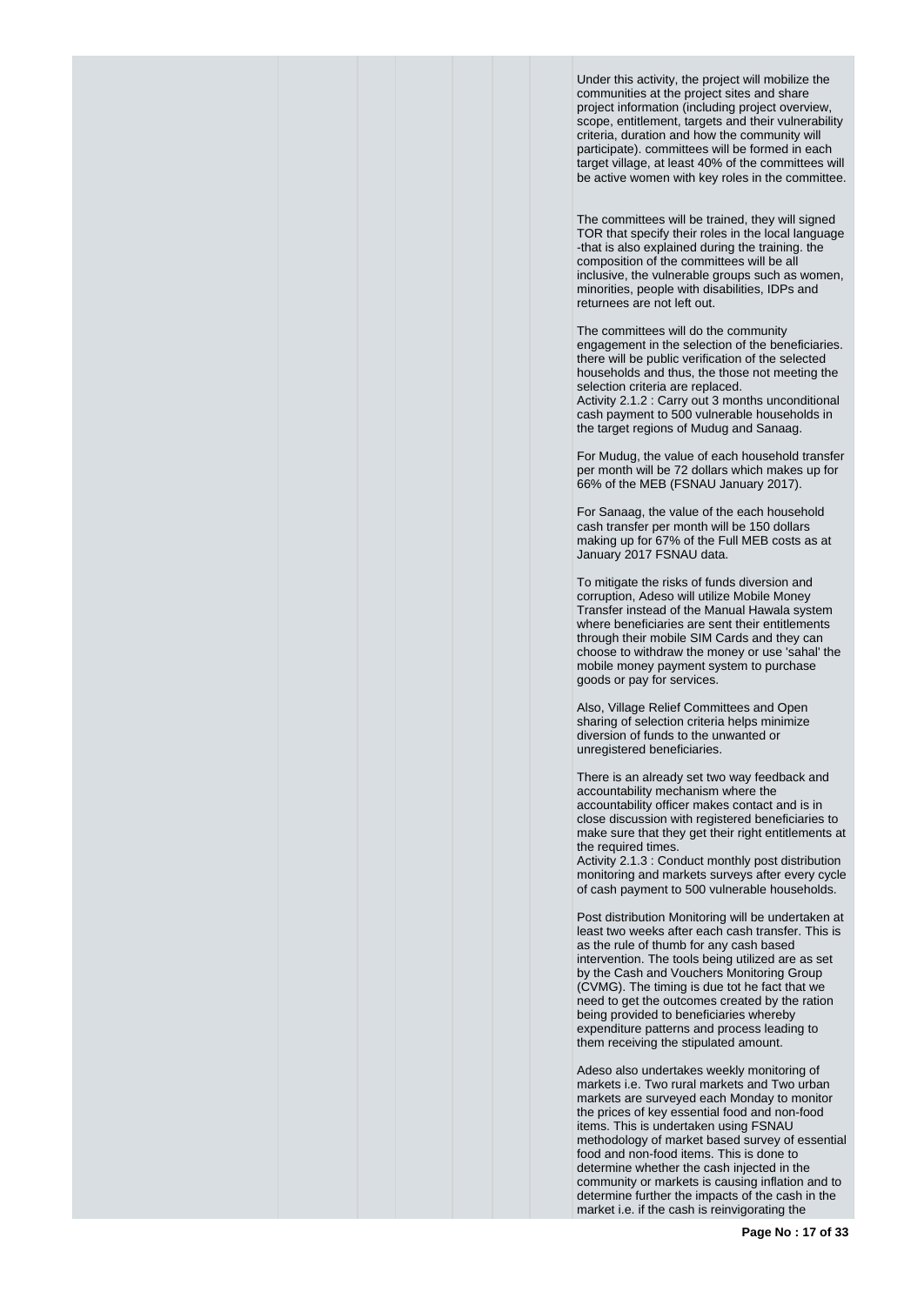|                         |    |    |     |    |     | economy.                                                                                                                                                                                                                                                                                                                                                                                                                                                                                                                                                                                                                                                                                                               |
|-------------------------|----|----|-----|----|-----|------------------------------------------------------------------------------------------------------------------------------------------------------------------------------------------------------------------------------------------------------------------------------------------------------------------------------------------------------------------------------------------------------------------------------------------------------------------------------------------------------------------------------------------------------------------------------------------------------------------------------------------------------------------------------------------------------------------------|
| Mudug -> Hobyo -> Wisil | 11 | 90 | 300 | 92 | 120 | 602 Activity 1.1.1 : Mobilization, conduct community-<br>based targeting, registration and verification of<br>2,400 vulnerable people to be provided with 3<br>months of water tracking services for their<br>livestock.                                                                                                                                                                                                                                                                                                                                                                                                                                                                                               |
|                         |    |    |     |    |     | Under this activity, the project will mobilize the<br>selected communities and conduct public<br>information sharing with the communities about<br>the project, the scope, targets, the duration, the<br>entitlement and how the community will<br>participate. in each selected village, committees<br>will be formed and trained on their roles, and<br>specifically the beneficiaries selection criteria.                                                                                                                                                                                                                                                                                                           |
|                         |    |    |     |    |     | Beneficiaries households registration will be<br>undertaken in consultation with Village Relief<br>Committees and opinion leaders using the online<br>registration system as set up by Adeso whereby<br>all the beneficiaries details including photo is<br>taken (recorded) and a printable beneficiary card<br>provided as an enlist into the beneficiaries<br>database.                                                                                                                                                                                                                                                                                                                                             |
|                         |    |    |     |    |     | The value for each Voucher will be 68.64 dollars<br>arrived at by determining the the cost of one<br>barrel at the rural areas which is \$6.6; and the<br>520L will be 2.6 barrels (one barrel is 200L of<br>water). Thus, one month will be 4 weeks 2.6<br>Barrel \$6.6 (\$68.64) and 3 months will be \$68.64<br>3 equivalent to \$41,184.00).                                                                                                                                                                                                                                                                                                                                                                       |
|                         |    |    |     |    |     | To ensure accountability, an open public<br>verification will be done where the community<br>verify each beneficiary and this will ensure only<br>the most needy households will be reached. the<br>beneficiaries selection criteria will include unable<br>to provide water for the livestock, no other<br>household income, has livestock remaining from<br>the droughts effects with chance they will survive<br>with this support and with minimal other assets.<br>Activity 1.1.2 : Provision of Water to livestock of<br>200 vulnerable households (2,400 people) in the<br>target locations of Sanaag and Mudug. the target<br>livestock average per households is 80 shoats<br>(goats and sheep and 2 camels). |
|                         |    |    |     |    |     | Under this activity, the project team will procure<br>water vouchers and distribute to the<br>beneficiaries.                                                                                                                                                                                                                                                                                                                                                                                                                                                                                                                                                                                                           |
|                         |    |    |     |    |     | Through the community committees, reliable<br>local water vendors that have been accredited by<br>Puntland State Agency for Water, Energy and<br>Natural Resources (PSAWEIN) to distribute<br>clean and quality water will be identified and<br>contracted for the provision of the water to the<br>selected and registered beneficiary household.                                                                                                                                                                                                                                                                                                                                                                     |
|                         |    |    |     |    |     | The vendors will be trained on the process-<br>including the quality of water, linkage with<br>Puntland State Agency for Water, Energy and<br>Natural Resources (PASWEYN) who will do the<br>water treatment, the amount of water per<br>household, the frequency of delivery and the<br>voucher redemption process.                                                                                                                                                                                                                                                                                                                                                                                                   |
|                         |    |    |     |    |     | At the distribution time (Household) beneficiaries<br>will sign a receipt voucher indicating that they<br>have been provided with Water. The Receipt will<br>be in triplicate whereby one copy is maintained<br>by the water vendor, the other signed copy is left<br>with beneficiary and the last is retained by Adeso.                                                                                                                                                                                                                                                                                                                                                                                              |
|                         |    |    |     |    |     | To ensure quality checks, the water voucher foil<br>will be stamped with different kinds of stamps<br>each month to ensure that there will be no<br>duplication or forgery of any kind. The Stamped<br>foils and receipt leaflets will be counter checked<br>and signed before any payment is undertaken.                                                                                                                                                                                                                                                                                                                                                                                                              |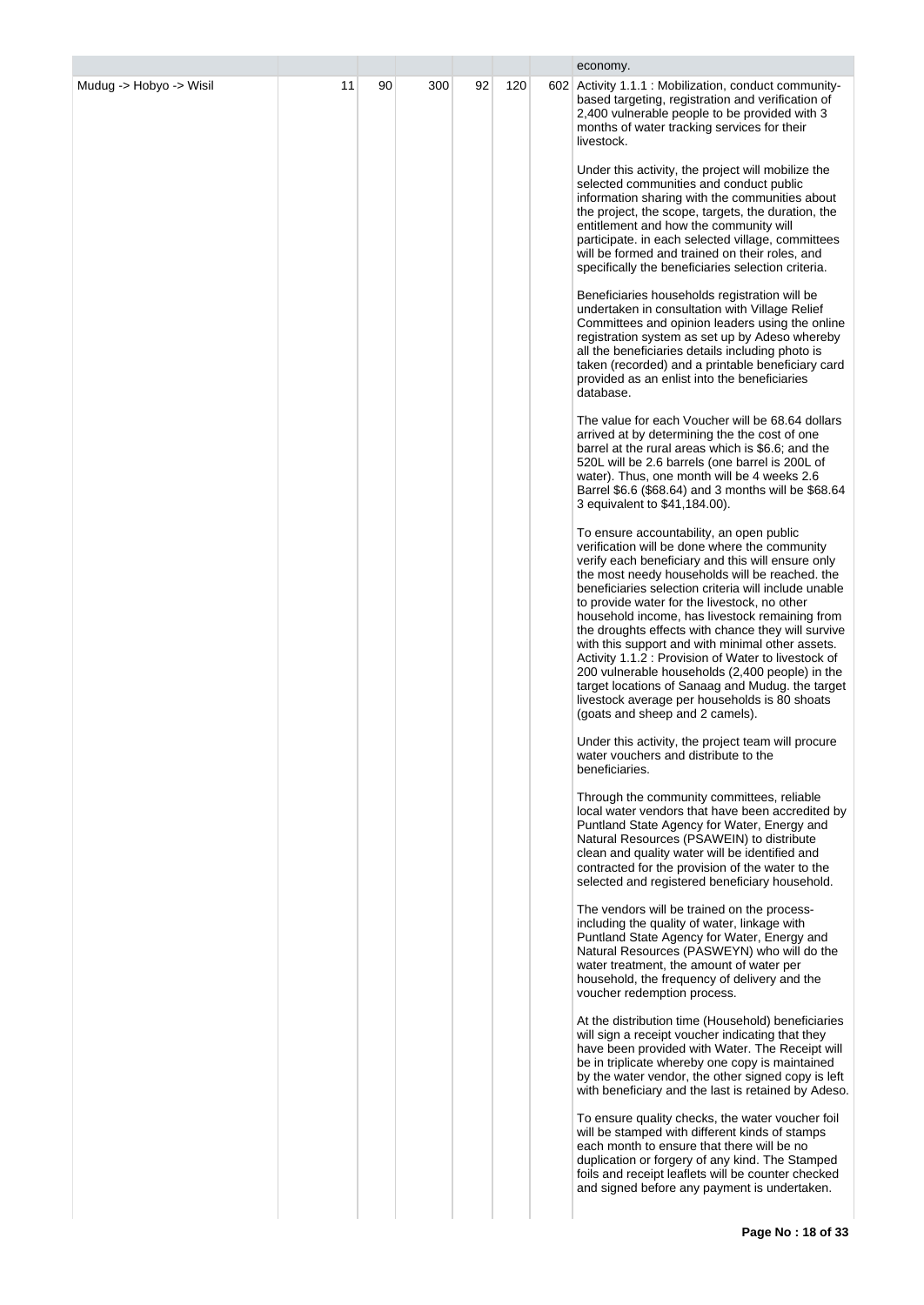Puntland State Agency for Water, Energy and Natural Resources (PASWEYN) will also help with quality checks as they will be in charge of specifying and recommending water vendors to Adeso.

Activity 2.1.1 : Conduct community mobilization, beneficiaries selection, verification and validation of 500 Households for the unconditional cash transfers in Mudug and Sanaag Regions

Under this activity, the project will mobilize the communities at the project sites and share project information (including project overview, scope, entitlement, targets and their vulnerability criteria, duration and how the community will participate). committees will be formed in each target village, at least 40% of the committees will be active women with key roles in the committee.

The committees will be trained, they will signed TOR that specify their roles in the local language -that is also explained during the training. the composition of the committees will be all inclusive, the vulnerable groups such as women, minorities, people with disabilities, IDPs and returnees are not left out.

The committees will do the community engagement in the selection of the beneficiaries. there will be public verification of the selected households and thus, the those not meeting the selection criteria are replaced. Activity 2.1.2 : Carry out 3 months unconditional cash payment to 500 vulnerable households in the target regions of Mudug and Sanaag.

For Mudug, the value of each household transfer per month will be 72 dollars which makes up for 66% of the MEB (FSNAU January 2017).

For Sanaag, the value of the each household cash transfer per month will be 150 dollars making up for 67% of the Full MEB costs as at January 2017 FSNAU data.

To mitigate the risks of funds diversion and corruption, Adeso will utilize Mobile Money Transfer instead of the Manual Hawala system where beneficiaries are sent their entitlements through their mobile SIM Cards and they can choose to withdraw the money or use 'sahal' the mobile money payment system to purchase goods or pay for services.

Also, Village Relief Committees and Open sharing of selection criteria helps minimize diversion of funds to the unwanted or unregistered beneficiaries.

There is an already set two way feedback and accountability mechanism where the accountability officer makes contact and is in close discussion with registered beneficiaries to make sure that they get their right entitlements at the required times.

Activity 2.1.3 : Conduct monthly post distribution monitoring and markets surveys after every cycle of cash payment to 500 vulnerable households.

Post distribution Monitoring will be undertaken at least two weeks after each cash transfer. This is as the rule of thumb for any cash based intervention. The tools being utilized are as set by the Cash and Vouchers Monitoring Group (CVMG). The timing is due tot he fact that we need to get the outcomes created by the ration being provided to beneficiaries whereby expenditure patterns and process leading to them receiving the stipulated amount.

Adeso also undertakes weekly monitoring of markets i.e. Two rural markets and Two urban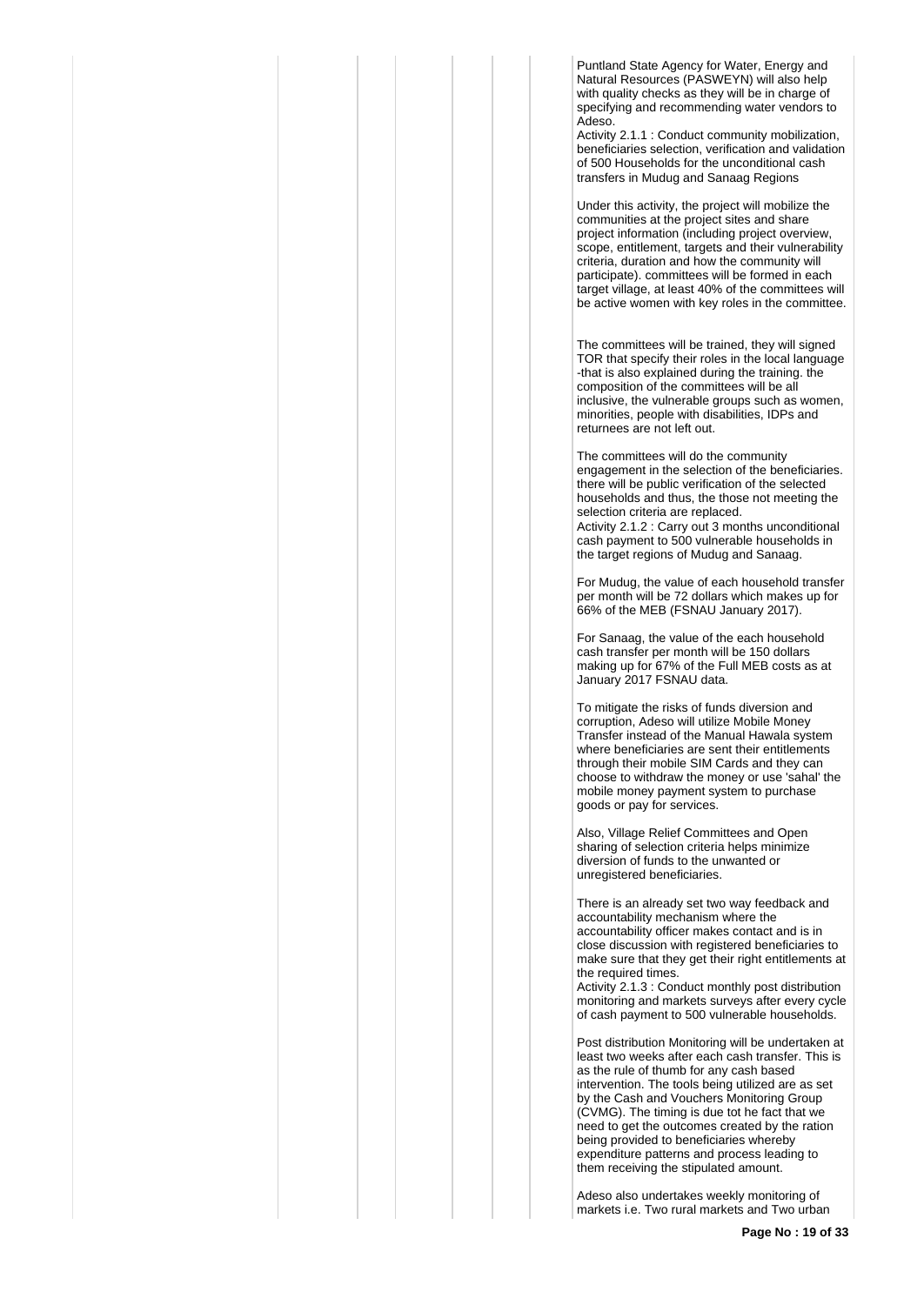|                                |    |    |     |    |     | markets are surveyed each Monday to monitor<br>the prices of key essential food and non-food<br>items. This is undertaken using FSNAU<br>methodology of market based survey of essential<br>food and non-food items. This is done to<br>determine whether the cash injected in the<br>community or markets is causing inflation and to<br>determine further the impacts of the cash in the<br>market i.e. if the cash is reinvigorating the<br>economy.                                                                                                                                                                                                                                                                |
|--------------------------------|----|----|-----|----|-----|------------------------------------------------------------------------------------------------------------------------------------------------------------------------------------------------------------------------------------------------------------------------------------------------------------------------------------------------------------------------------------------------------------------------------------------------------------------------------------------------------------------------------------------------------------------------------------------------------------------------------------------------------------------------------------------------------------------------|
| Mudug -> Jariiban -> Cel-Xagar | 11 | 89 | 297 | 89 | 119 | 594 Activity 1.1.1 : Mobilization, conduct community-<br>based targeting, registration and verification of<br>2,400 vulnerable people to be provided with 3<br>months of water tracking services for their<br>livestock.                                                                                                                                                                                                                                                                                                                                                                                                                                                                                               |
|                                |    |    |     |    |     | Under this activity, the project will mobilize the<br>selected communities and conduct public<br>information sharing with the communities about<br>the project, the scope, targets, the duration, the<br>entitlement and how the community will<br>participate. in each selected village, committees<br>will be formed and trained on their roles, and<br>specifically the beneficiaries selection criteria.                                                                                                                                                                                                                                                                                                           |
|                                |    |    |     |    |     | Beneficiaries households registration will be<br>undertaken in consultation with Village Relief<br>Committees and opinion leaders using the online<br>registration system as set up by Adeso whereby<br>all the beneficiaries details including photo is<br>taken (recorded) and a printable beneficiary card<br>provided as an enlist into the beneficiaries<br>database.                                                                                                                                                                                                                                                                                                                                             |
|                                |    |    |     |    |     | The value for each Voucher will be 68.64 dollars<br>arrived at by determining the the cost of one<br>barrel at the rural areas which is \$6.6; and the<br>520L will be 2.6 barrels (one barrel is 200L of<br>water). Thus, one month will be 4 weeks 2.6<br>Barrel \$6.6 (\$68.64) and 3 months will be \$68.64<br>3 equivalent to \$41,184.00).                                                                                                                                                                                                                                                                                                                                                                       |
|                                |    |    |     |    |     | To ensure accountability, an open public<br>verification will be done where the community<br>verify each beneficiary and this will ensure only<br>the most needy households will be reached. the<br>beneficiaries selection criteria will include unable<br>to provide water for the livestock, no other<br>household income, has livestock remaining from<br>the droughts effects with chance they will survive<br>with this support and with minimal other assets.<br>Activity 1.1.2 : Provision of Water to livestock of<br>200 vulnerable households (2,400 people) in the<br>target locations of Sanaag and Mudug. the target<br>livestock average per households is 80 shoats<br>(goats and sheep and 2 camels). |
|                                |    |    |     |    |     | Under this activity, the project team will procure<br>water vouchers and distribute to the<br>beneficiaries.<br>Through the community committees, reliable<br>local water vendors that have been accredited by                                                                                                                                                                                                                                                                                                                                                                                                                                                                                                         |
|                                |    |    |     |    |     | Puntland State Agency for Water, Energy and<br>Natural Resources (PSAWEIN) to distribute<br>clean and quality water will be identified and<br>contracted for the provision of the water to the<br>selected and registered beneficiary household.                                                                                                                                                                                                                                                                                                                                                                                                                                                                       |
|                                |    |    |     |    |     | The vendors will be trained on the process-<br>including the quality of water, linkage with<br>Puntland State Agency for Water, Energy and<br>Natural Resources (PASWEYN) who will do the<br>water treatment, the amount of water per<br>household, the frequency of delivery and the<br>voucher redemption process.                                                                                                                                                                                                                                                                                                                                                                                                   |
|                                |    |    |     |    |     | At the distribution time (Household) beneficiaries<br>will sign a receipt voucher indicating that they<br>have been provided with Water. The Receipt will<br>be in triplicate whereby one copy is maintained<br>by the water vendor, the other signed copy is left                                                                                                                                                                                                                                                                                                                                                                                                                                                     |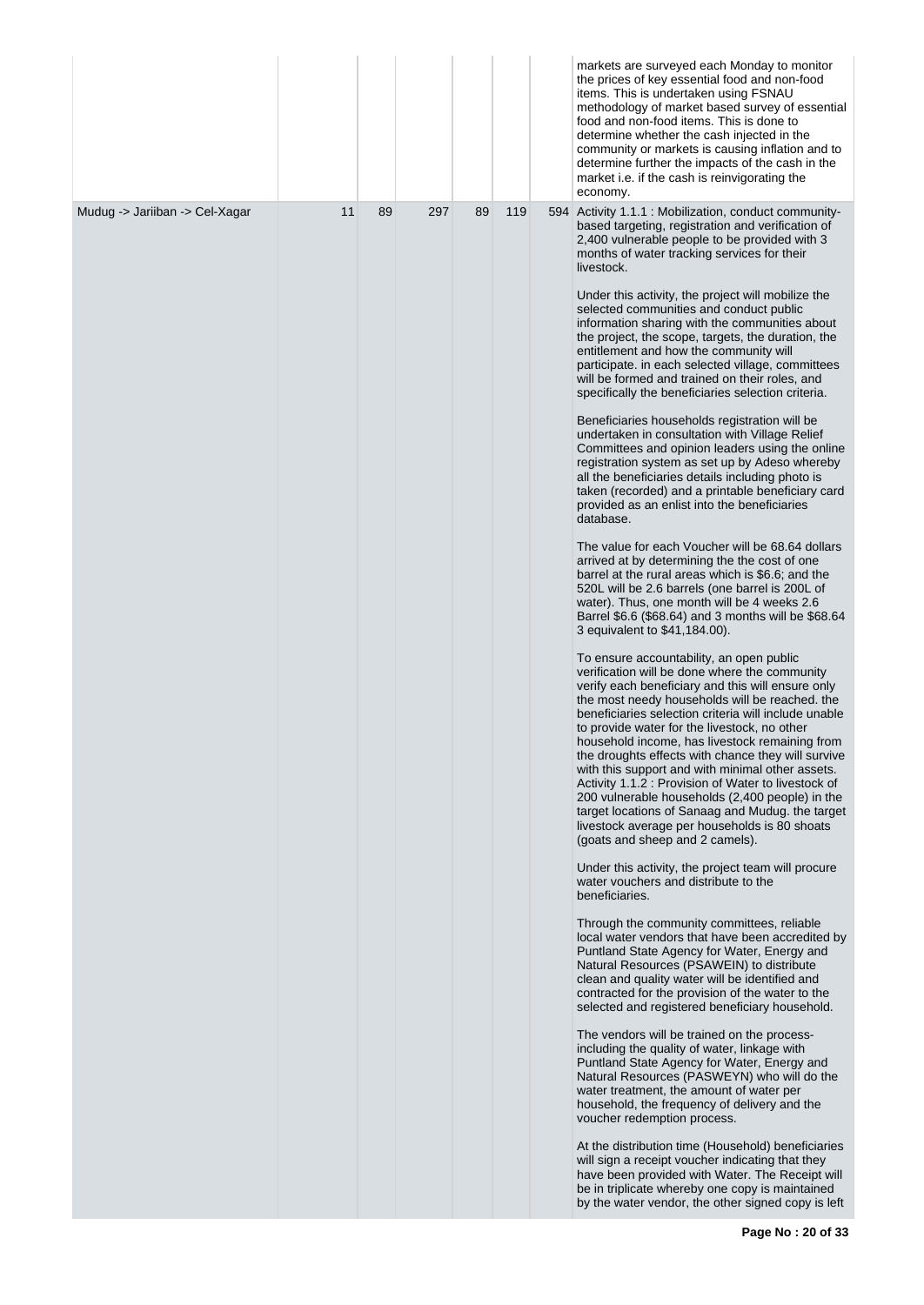with beneficiary and the last is retained by Adeso.

To ensure quality checks, the water voucher foil will be stamped with different kinds of stamps each month to ensure that there will be no duplication or forgery of any kind. The Stamped foils and receipt leaflets will be counter checked and signed before any payment is undertaken.

Puntland State Agency for Water, Energy and Natural Resources (PASWEYN) will also help with quality checks as they will be in charge of specifying and recommending water vendors to Adeso.

Activity 2.1.1 : Conduct community mobilization, beneficiaries selection, verification and validation of 500 Households for the unconditional cash transfers in Mudug and Sanaag Regions

Under this activity, the project will mobilize the communities at the project sites and share project information (including project overview, scope, entitlement, targets and their vulnerability criteria, duration and how the community will participate). committees will be formed in each target village, at least 40% of the committees will be active women with key roles in the committee.

The committees will be trained, they will signed TOR that specify their roles in the local language -that is also explained during the training. the composition of the committees will be all inclusive, the vulnerable groups such as women, minorities, people with disabilities, IDPs and returnees are not left out.

The committees will do the community engagement in the selection of the beneficiaries. there will be public verification of the selected households and thus, the those not meeting the selection criteria are replaced. Activity 2.1.2 : Carry out 3 months unconditional cash payment to 500 vulnerable households in the target regions of Mudug and Sanaag.

For Mudug, the value of each household transfer per month will be 72 dollars which makes up for 66% of the MEB (FSNAU January 2017).

For Sanaag, the value of the each household cash transfer per month will be 150 dollars making up for 67% of the Full MEB costs as at January 2017 FSNAU data.

To mitigate the risks of funds diversion and corruption, Adeso will utilize Mobile Money Transfer instead of the Manual Hawala system where beneficiaries are sent their entitlements through their mobile SIM Cards and they can choose to withdraw the money or use 'sahal' the mobile money payment system to purchase goods or pay for services.

Also, Village Relief Committees and Open sharing of selection criteria helps minimize diversion of funds to the unwanted or unregistered beneficiaries.

There is an already set two way feedback and accountability mechanism where the accountability officer makes contact and is in close discussion with registered beneficiaries to make sure that they get their right entitlements at the required times.

Activity 2.1.3 : Conduct monthly post distribution monitoring and markets surveys after every cycle of cash payment to 500 vulnerable households.

Post distribution Monitoring will be undertaken at least two weeks after each cash transfer. This is as the rule of thumb for any cash based intervention. The tools being utilized are as set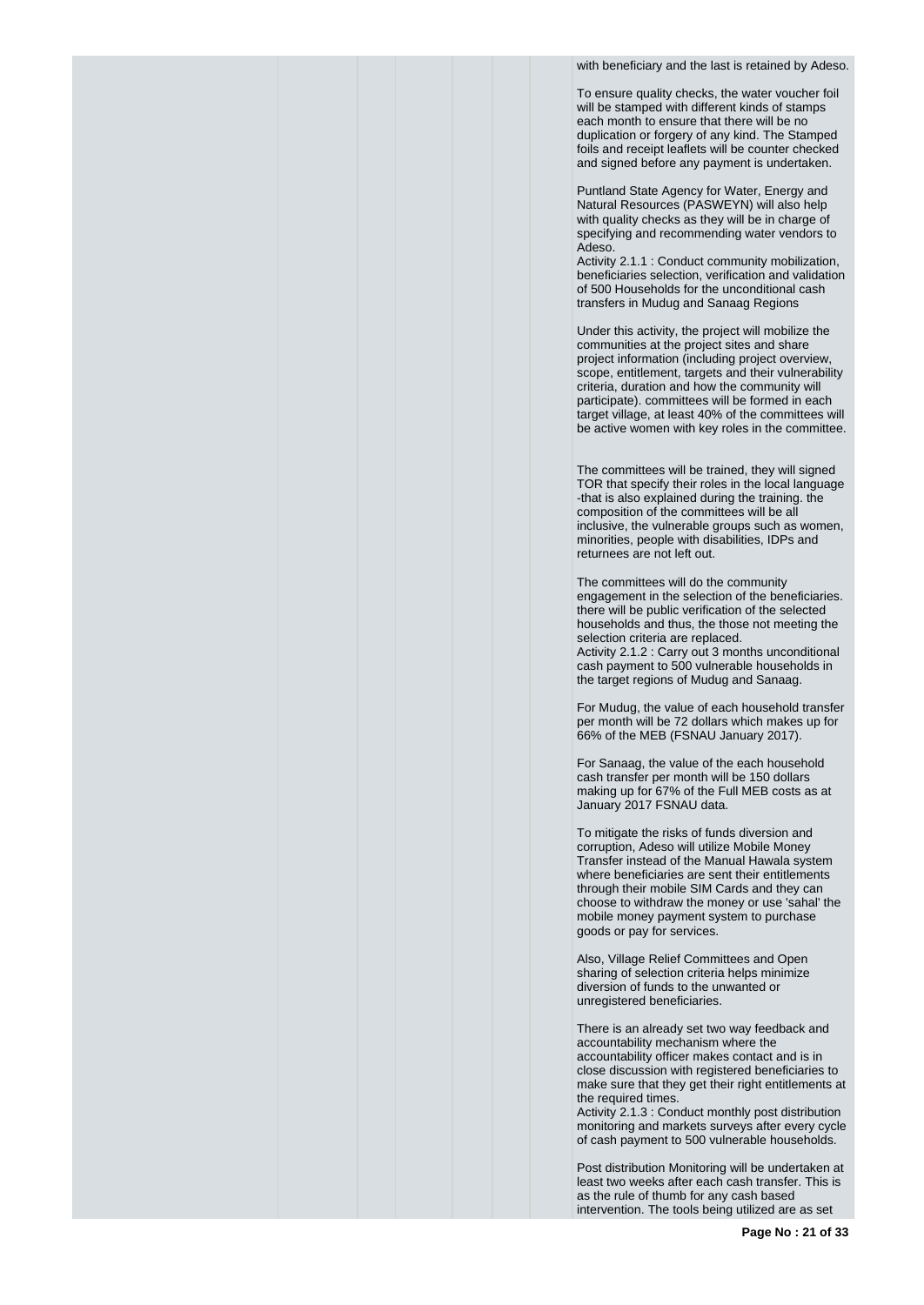|                                       |    |    |     |    |     | by the Cash and Vouchers Monitoring Group<br>(CVMG). The timing is due tot he fact that we<br>need to get the outcomes created by the ration<br>being provided to beneficiaries whereby<br>expenditure patterns and process leading to<br>them receiving the stipulated amount.<br>Adeso also undertakes weekly monitoring of<br>markets i.e. Two rural markets and Two urban<br>markets are surveyed each Monday to monitor<br>the prices of key essential food and non-food<br>items. This is undertaken using FSNAU<br>methodology of market based survey of essential<br>food and non-food items. This is done to<br>determine whether the cash injected in the<br>community or markets is causing inflation and to<br>determine further the impacts of the cash in the<br>market i.e. if the cash is reinvigorating the<br>economy.                                                                                                                                                                                                                                                                                                                                                                                                                                                                                                                                                                                                                                                                                                                                                                                                                                                                                                                                                                                                                                                                                                                                                                                                                                                                                                                                                                                                                                                                                                                                                                                                                                                                                                                                                                                                                                                                                                                                |
|---------------------------------------|----|----|-----|----|-----|-------------------------------------------------------------------------------------------------------------------------------------------------------------------------------------------------------------------------------------------------------------------------------------------------------------------------------------------------------------------------------------------------------------------------------------------------------------------------------------------------------------------------------------------------------------------------------------------------------------------------------------------------------------------------------------------------------------------------------------------------------------------------------------------------------------------------------------------------------------------------------------------------------------------------------------------------------------------------------------------------------------------------------------------------------------------------------------------------------------------------------------------------------------------------------------------------------------------------------------------------------------------------------------------------------------------------------------------------------------------------------------------------------------------------------------------------------------------------------------------------------------------------------------------------------------------------------------------------------------------------------------------------------------------------------------------------------------------------------------------------------------------------------------------------------------------------------------------------------------------------------------------------------------------------------------------------------------------------------------------------------------------------------------------------------------------------------------------------------------------------------------------------------------------------------------------------------------------------------------------------------------------------------------------------------------------------------------------------------------------------------------------------------------------------------------------------------------------------------------------------------------------------------------------------------------------------------------------------------------------------------------------------------------------------------------------------------------------------------------------------------------------------|
| Mudug -> Jariiban -> Lebi-<br>Lamaane | 11 | 89 | 297 | 89 | 119 | 594 Activity 1.1.1 : Mobilization, conduct community-<br>based targeting, registration and verification of<br>2,400 vulnerable people to be provided with 3<br>months of water tracking services for their<br>livestock.<br>Under this activity, the project will mobilize the<br>selected communities and conduct public<br>information sharing with the communities about<br>the project, the scope, targets, the duration, the<br>entitlement and how the community will<br>participate. in each selected village, committees<br>will be formed and trained on their roles, and<br>specifically the beneficiaries selection criteria.<br>Beneficiaries households registration will be<br>undertaken in consultation with Village Relief<br>Committees and opinion leaders using the online<br>registration system as set up by Adeso whereby<br>all the beneficiaries details including photo is<br>taken (recorded) and a printable beneficiary card<br>provided as an enlist into the beneficiaries<br>database.<br>The value for each Voucher will be 68.64 dollars<br>arrived at by determining the the cost of one<br>barrel at the rural areas which is \$6.6; and the<br>520L will be 2.6 barrels (one barrel is 200L of<br>water). Thus, one month will be 4 weeks 2.6<br>Barrel \$6.6 (\$68.64) and 3 months will be \$68.64<br>3 equivalent to \$41,184.00).<br>To ensure accountability, an open public<br>verification will be done where the community<br>verify each beneficiary and this will ensure only<br>the most needy households will be reached, the<br>beneficiaries selection criteria will include unable<br>to provide water for the livestock, no other<br>household income, has livestock remaining from<br>the droughts effects with chance they will survive<br>with this support and with minimal other assets.<br>Activity 1.1.2 : Provision of Water to livestock of<br>200 vulnerable households (2,400 people) in the<br>target locations of Sanaag and Mudug. the target<br>livestock average per households is 80 shoats<br>(goats and sheep and 2 camels).<br>Under this activity, the project team will procure<br>water vouchers and distribute to the<br>beneficiaries.<br>Through the community committees, reliable<br>local water vendors that have been accredited by<br>Puntland State Agency for Water, Energy and<br>Natural Resources (PSAWEIN) to distribute<br>clean and quality water will be identified and<br>contracted for the provision of the water to the<br>selected and registered beneficiary household.<br>The vendors will be trained on the process-<br>including the quality of water, linkage with<br>Puntland State Agency for Water, Energy and<br>Natural Resources (PASWEYN) who will do the |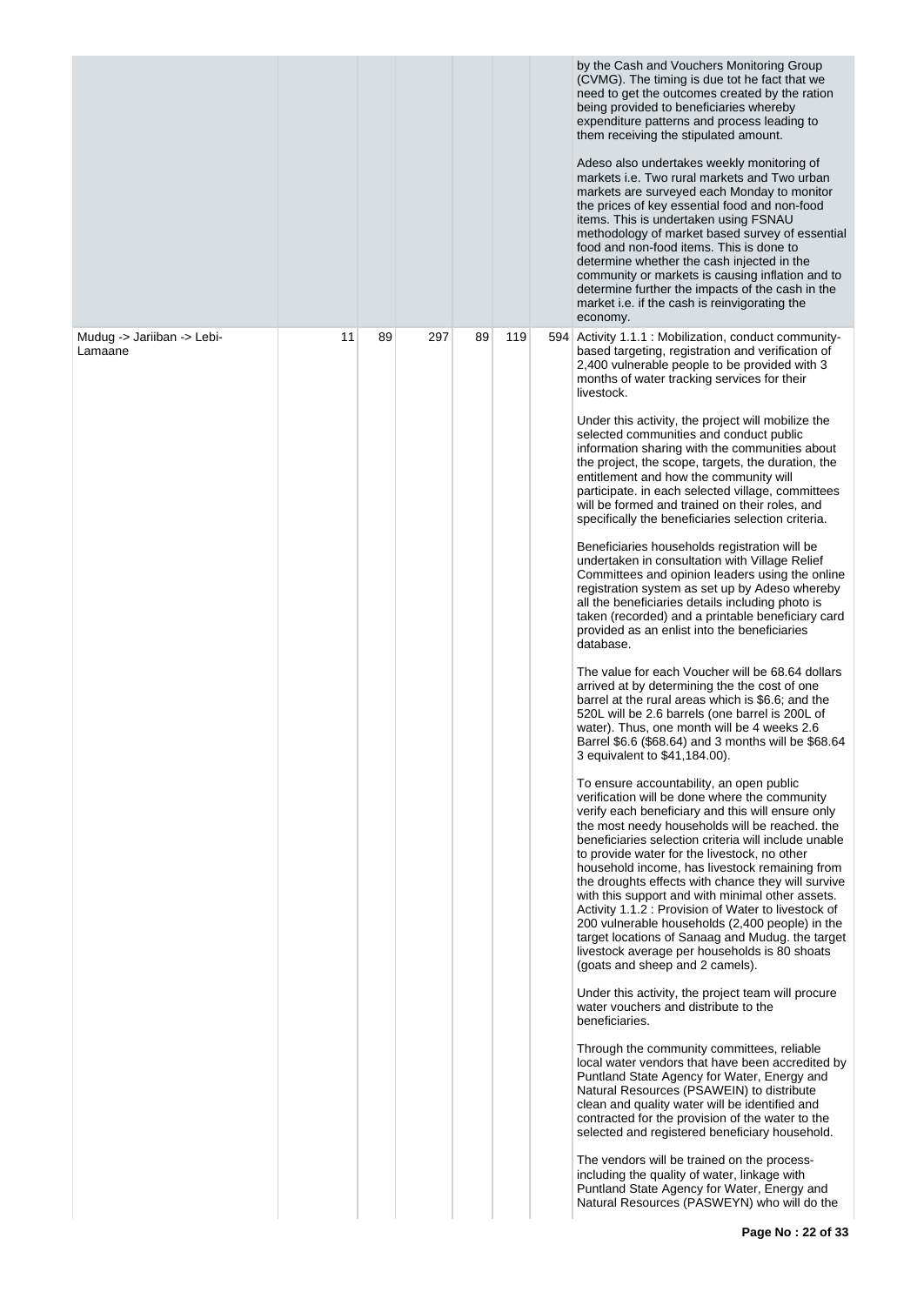water treatment, the amount of water per household, the frequency of delivery and the voucher redemption process.

At the distribution time (Household) beneficiaries will sign a receipt voucher indicating that they have been provided with Water. The Receipt will be in triplicate whereby one copy is maintained by the water vendor, the other signed copy is left with beneficiary and the last is retained by Adeso.

To ensure quality checks, the water voucher foil will be stamped with different kinds of stamps each month to ensure that there will be no duplication or forgery of any kind. The Stamped foils and receipt leaflets will be counter checked and signed before any payment is undertaken.

Puntland State Agency for Water, Energy and Natural Resources (PASWEYN) will also help with quality checks as they will be in charge of specifying and recommending water vendors to Adeso.

Activity 2.1.1 : Conduct community mobilization, beneficiaries selection, verification and validation of 500 Households for the unconditional cash transfers in Mudug and Sanaag Regions

Under this activity, the project will mobilize the communities at the project sites and share project information (including project overview, scope, entitlement, targets and their vulnerability criteria, duration and how the community will participate). committees will be formed in each target village, at least 40% of the committees will be active women with key roles in the committee.

The committees will be trained, they will signed TOR that specify their roles in the local language -that is also explained during the training. the composition of the committees will be all inclusive, the vulnerable groups such as women, minorities, people with disabilities, IDPs and returnees are not left out.

The committees will do the community engagement in the selection of the beneficiaries. there will be public verification of the selected households and thus, the those not meeting the selection criteria are replaced. Activity 2.1.2 : Carry out 3 months unconditional cash payment to 500 vulnerable households in the target regions of Mudug and Sanaag.

For Mudug, the value of each household transfer per month will be 72 dollars which makes up for 66% of the MEB (FSNAU January 2017).

For Sanaag, the value of the each household cash transfer per month will be 150 dollars making up for 67% of the Full MEB costs as at January 2017 FSNAU data.

To mitigate the risks of funds diversion and corruption, Adeso will utilize Mobile Money Transfer instead of the Manual Hawala system where beneficiaries are sent their entitlements through their mobile SIM Cards and they can choose to withdraw the money or use 'sahal' the mobile money payment system to purchase goods or pay for services.

Also, Village Relief Committees and Open sharing of selection criteria helps minimize diversion of funds to the unwanted or unregistered beneficiaries.

There is an already set two way feedback and accountability mechanism where the accountability officer makes contact and is in close discussion with registered beneficiaries to make sure that they get their right entitlements at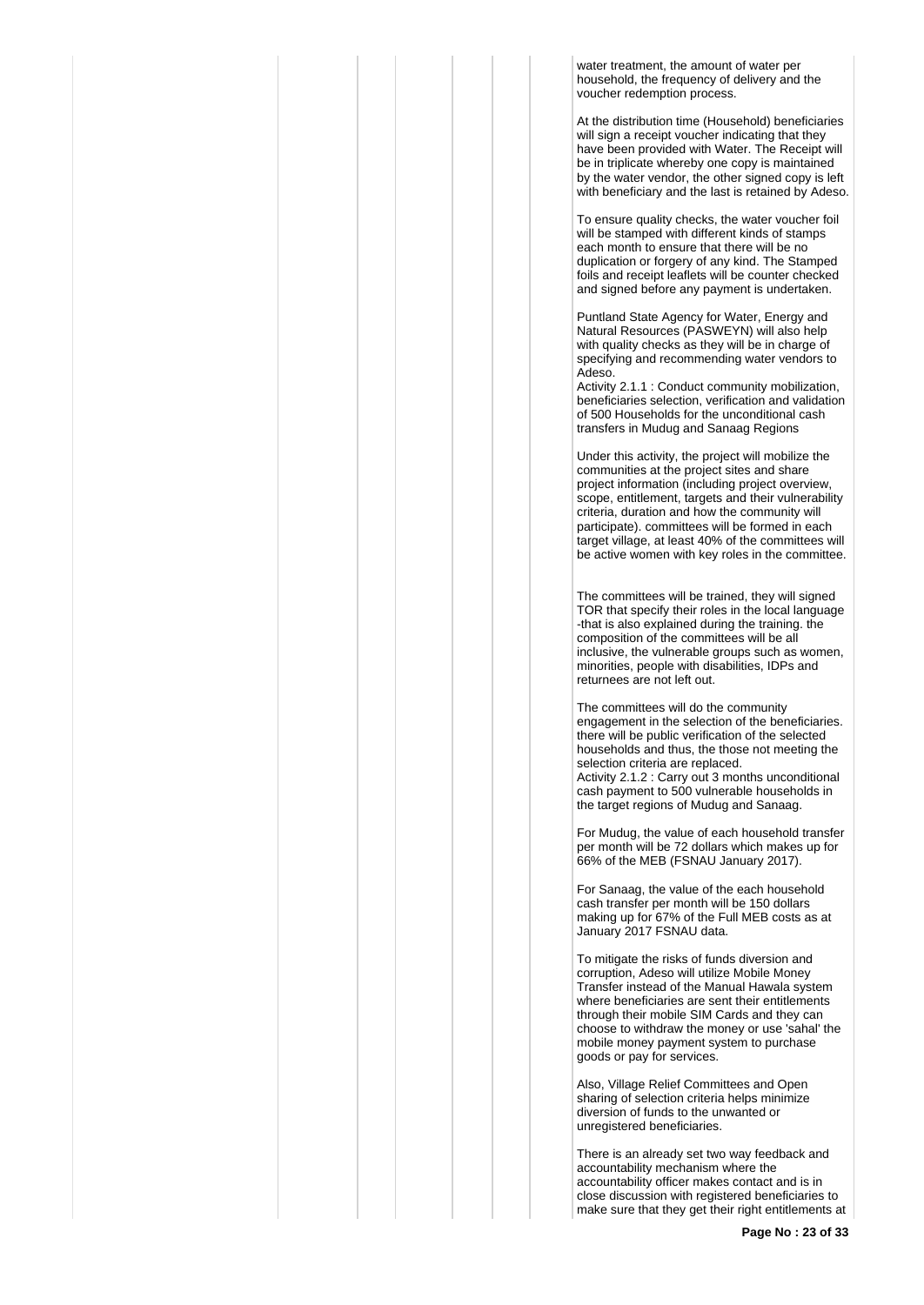|                             |    |    |     |    |     | the required times.<br>Activity 2.1.3 : Conduct monthly post distribution<br>monitoring and markets surveys after every cycle<br>of cash payment to 500 vulnerable households.<br>Post distribution Monitoring will be undertaken at<br>least two weeks after each cash transfer. This is<br>as the rule of thumb for any cash based<br>intervention. The tools being utilized are as set<br>by the Cash and Vouchers Monitoring Group<br>(CVMG). The timing is due tot he fact that we<br>need to get the outcomes created by the ration<br>being provided to beneficiaries whereby<br>expenditure patterns and process leading to<br>them receiving the stipulated amount.<br>Adeso also undertakes weekly monitoring of<br>markets i.e. Two rural markets and Two urban<br>markets are surveyed each Monday to monitor<br>the prices of key essential food and non-food<br>items. This is undertaken using FSNAU<br>methodology of market based survey of essential<br>food and non-food items. This is done to<br>determine whether the cash injected in the<br>community or markets is causing inflation and to<br>determine further the impacts of the cash in the<br>market i.e. if the cash is reinvigorating the<br>economy.                                                                                                                                                                                                                                                                                                                                                                                                                                                                                                                                                                                                                                                                                                                                                                                                                                                                                                                                                                                                                                                                                                                                 |
|-----------------------------|----|----|-----|----|-----|-----------------------------------------------------------------------------------------------------------------------------------------------------------------------------------------------------------------------------------------------------------------------------------------------------------------------------------------------------------------------------------------------------------------------------------------------------------------------------------------------------------------------------------------------------------------------------------------------------------------------------------------------------------------------------------------------------------------------------------------------------------------------------------------------------------------------------------------------------------------------------------------------------------------------------------------------------------------------------------------------------------------------------------------------------------------------------------------------------------------------------------------------------------------------------------------------------------------------------------------------------------------------------------------------------------------------------------------------------------------------------------------------------------------------------------------------------------------------------------------------------------------------------------------------------------------------------------------------------------------------------------------------------------------------------------------------------------------------------------------------------------------------------------------------------------------------------------------------------------------------------------------------------------------------------------------------------------------------------------------------------------------------------------------------------------------------------------------------------------------------------------------------------------------------------------------------------------------------------------------------------------------------------------------------------------------------------------------------------------------------|
| Mudug -> Jariiban -> Semade | 11 | 89 | 297 | 89 | 119 | 594 Activity 1.1.1 : Mobilization, conduct community-<br>based targeting, registration and verification of<br>2,400 vulnerable people to be provided with 3<br>months of water tracking services for their<br>livestock.<br>Under this activity, the project will mobilize the<br>selected communities and conduct public<br>information sharing with the communities about<br>the project, the scope, targets, the duration, the<br>entitlement and how the community will<br>participate. in each selected village, committees<br>will be formed and trained on their roles, and<br>specifically the beneficiaries selection criteria.<br>Beneficiaries households registration will be<br>undertaken in consultation with Village Relief<br>Committees and opinion leaders using the online<br>registration system as set up by Adeso whereby<br>all the beneficiaries details including photo is<br>taken (recorded) and a printable beneficiary card<br>provided as an enlist into the beneficiaries<br>database.<br>The value for each Voucher will be 68.64 dollars<br>arrived at by determining the the cost of one<br>barrel at the rural areas which is \$6.6; and the<br>520L will be 2.6 barrels (one barrel is 200L of<br>water). Thus, one month will be 4 weeks 2.6<br>Barrel \$6.6 (\$68.64) and 3 months will be \$68.64<br>3 equivalent to \$41,184.00).<br>To ensure accountability, an open public<br>verification will be done where the community<br>verify each beneficiary and this will ensure only<br>the most needy households will be reached, the<br>beneficiaries selection criteria will include unable<br>to provide water for the livestock, no other<br>household income, has livestock remaining from<br>the droughts effects with chance they will survive<br>with this support and with minimal other assets.<br>Activity 1.1.2 : Provision of Water to livestock of<br>200 vulnerable households (2,400 people) in the<br>target locations of Sanaag and Mudug. the target<br>livestock average per households is 80 shoats<br>(goats and sheep and 2 camels).<br>Under this activity, the project team will procure<br>water vouchers and distribute to the<br>beneficiaries.<br>Through the community committees, reliable<br>local water vendors that have been accredited by<br>Puntland State Agency for Water, Energy and |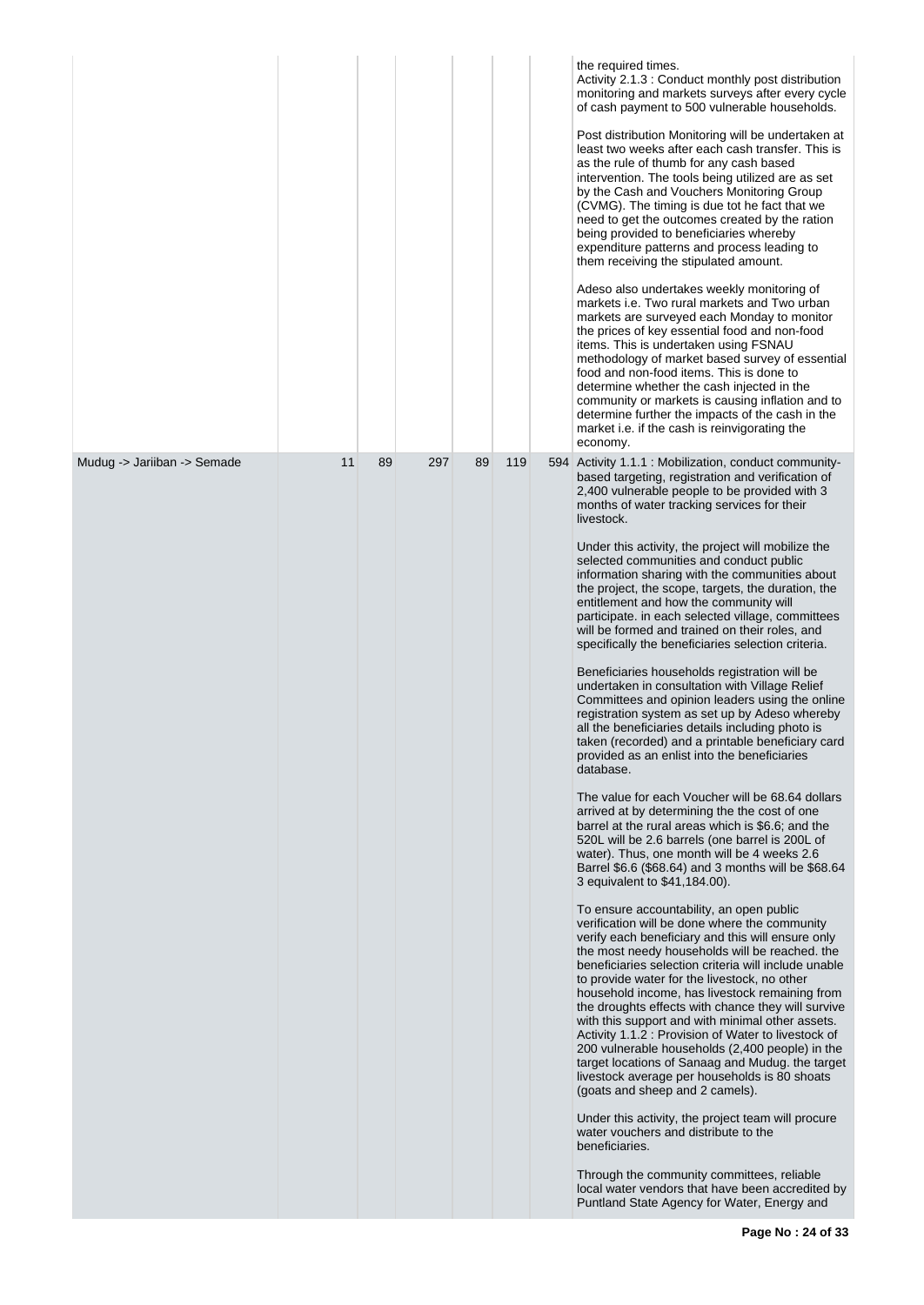Natural Resources (PSAWEIN) to distribute clean and quality water will be identified and contracted for the provision of the water to the selected and registered beneficiary household.

The vendors will be trained on the processincluding the quality of water, linkage with Puntland State Agency for Water, Energy and Natural Resources (PASWEYN) who will do the water treatment, the amount of water per household, the frequency of delivery and the voucher redemption process.

At the distribution time (Household) beneficiaries will sign a receipt voucher indicating that they have been provided with Water. The Receipt will be in triplicate whereby one copy is maintained by the water vendor, the other signed copy is left with beneficiary and the last is retained by Adeso.

To ensure quality checks, the water voucher foil will be stamped with different kinds of stamps each month to ensure that there will be no duplication or forgery of any kind. The Stamped foils and receipt leaflets will be counter checked and signed before any payment is undertaken.

Puntland State Agency for Water, Energy and Natural Resources (PASWEYN) will also help with quality checks as they will be in charge of specifying and recommending water vendors to Adeso.

Activity 2.1.1 : Conduct community mobilization, beneficiaries selection, verification and validation of 500 Households for the unconditional cash transfers in Mudug and Sanaag Regions

Under this activity, the project will mobilize the communities at the project sites and share project information (including project overview, scope, entitlement, targets and their vulnerability criteria, duration and how the community will participate). committees will be formed in each target village, at least 40% of the committees will be active women with key roles in the committee.

The committees will be trained, they will signed TOR that specify their roles in the local language -that is also explained during the training. the composition of the committees will be all inclusive, the vulnerable groups such as women, minorities, people with disabilities, IDPs and returnees are not left out.

The committees will do the community engagement in the selection of the beneficiaries. there will be public verification of the selected households and thus, the those not meeting the selection criteria are replaced.

Activity 2.1.2 : Carry out 3 months unconditional cash payment to 500 vulnerable households in the target regions of Mudug and Sanaag.

For Mudug, the value of each household transfer per month will be 72 dollars which makes up for 66% of the MEB (FSNAU January 2017).

For Sanaag, the value of the each household cash transfer per month will be 150 dollars making up for 67% of the Full MEB costs as at January 2017 FSNAU data.

To mitigate the risks of funds diversion and corruption, Adeso will utilize Mobile Money Transfer instead of the Manual Hawala system where beneficiaries are sent their entitlements through their mobile SIM Cards and they can choose to withdraw the money or use 'sahal' the mobile money payment system to purchase goods or pay for services.

Also, Village Relief Committees and Open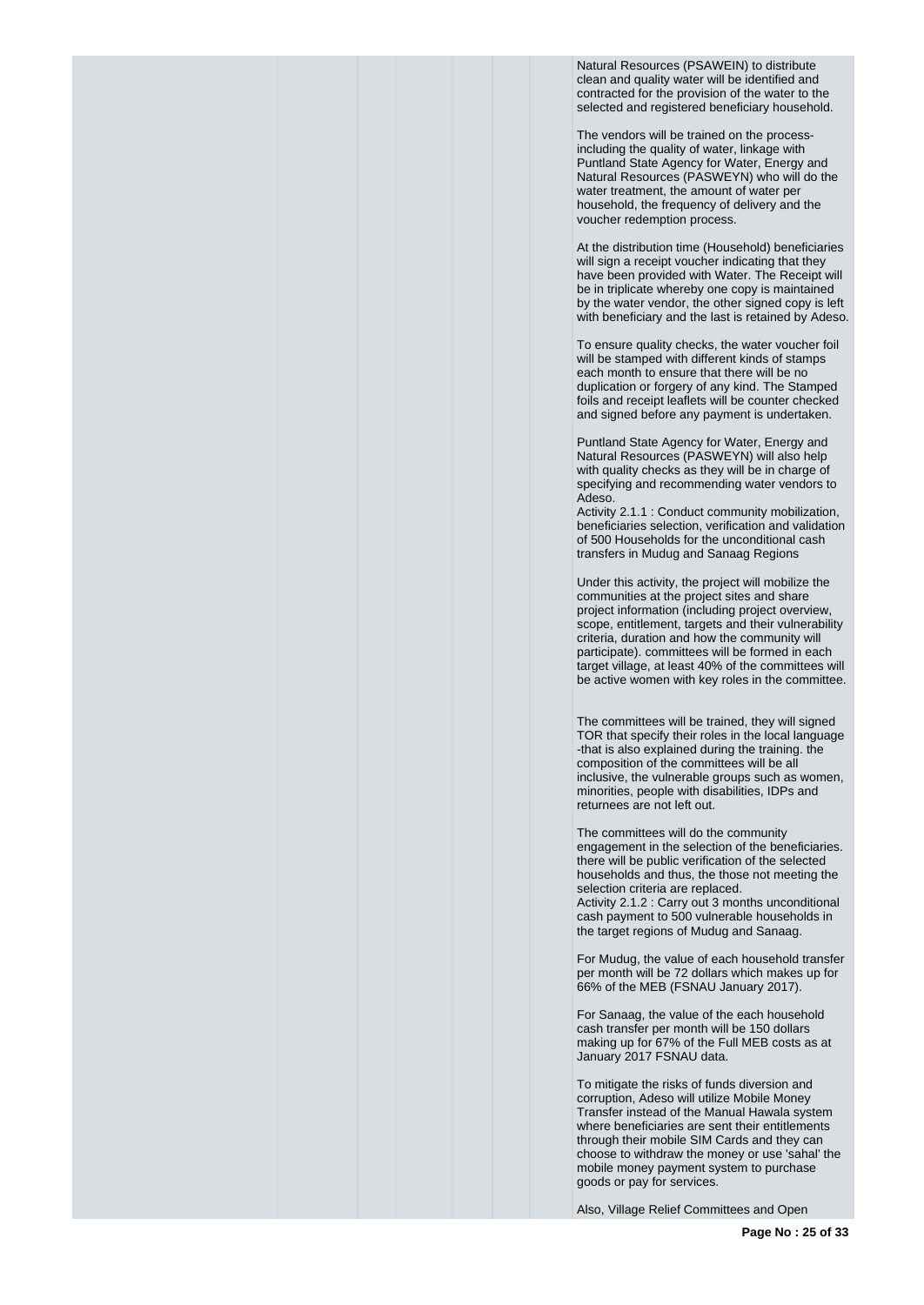|                               |    |    |     |    |     | sharing of selection criteria helps minimize<br>diversion of funds to the unwanted or<br>unregistered beneficiaries.<br>There is an already set two way feedback and<br>accountability mechanism where the<br>accountability officer makes contact and is in<br>close discussion with registered beneficiaries to<br>make sure that they get their right entitlements at<br>the required times.<br>Activity 2.1.3 : Conduct monthly post distribution<br>monitoring and markets surveys after every cycle<br>of cash payment to 500 vulnerable households.<br>Post distribution Monitoring will be undertaken at<br>least two weeks after each cash transfer. This is<br>as the rule of thumb for any cash based<br>intervention. The tools being utilized are as set<br>by the Cash and Vouchers Monitoring Group<br>(CVMG). The timing is due tot he fact that we<br>need to get the outcomes created by the ration<br>being provided to beneficiaries whereby<br>expenditure patterns and process leading to<br>them receiving the stipulated amount.<br>Adeso also undertakes weekly monitoring of<br>markets i.e. Two rural markets and Two urban<br>markets are surveyed each Monday to monitor<br>the prices of key essential food and non-food<br>items. This is undertaken using FSNAU<br>methodology of market based survey of essential<br>food and non-food items. This is done to<br>determine whether the cash injected in the<br>community or markets is causing inflation and to<br>determine further the impacts of the cash in the<br>market i.e. if the cash is reinvigorating the                                                                                                                                                                                                                                                                                                                                                                                                                                                                         |
|-------------------------------|----|----|-----|----|-----|-------------------------------------------------------------------------------------------------------------------------------------------------------------------------------------------------------------------------------------------------------------------------------------------------------------------------------------------------------------------------------------------------------------------------------------------------------------------------------------------------------------------------------------------------------------------------------------------------------------------------------------------------------------------------------------------------------------------------------------------------------------------------------------------------------------------------------------------------------------------------------------------------------------------------------------------------------------------------------------------------------------------------------------------------------------------------------------------------------------------------------------------------------------------------------------------------------------------------------------------------------------------------------------------------------------------------------------------------------------------------------------------------------------------------------------------------------------------------------------------------------------------------------------------------------------------------------------------------------------------------------------------------------------------------------------------------------------------------------------------------------------------------------------------------------------------------------------------------------------------------------------------------------------------------------------------------------------------------------------------------------------------------------------------------------------------------------|
| Sanaag -> Laasqoray -> Dhahar | 11 | 89 | 297 | 89 | 119 | economy.<br>594 Activity 1.1.1 : Mobilization, conduct community-<br>based targeting, registration and verification of<br>2,400 vulnerable people to be provided with 3<br>months of water tracking services for their<br>livestock.<br>Under this activity, the project will mobilize the<br>selected communities and conduct public<br>information sharing with the communities about<br>the project, the scope, targets, the duration, the<br>entitlement and how the community will<br>participate. in each selected village, committees<br>will be formed and trained on their roles, and<br>specifically the beneficiaries selection criteria.<br>Beneficiaries households registration will be<br>undertaken in consultation with Village Relief<br>Committees and opinion leaders using the online<br>registration system as set up by Adeso whereby<br>all the beneficiaries details including photo is<br>taken (recorded) and a printable beneficiary card<br>provided as an enlist into the beneficiaries<br>database.<br>The value for each Voucher will be 68.64 dollars<br>arrived at by determining the the cost of one<br>barrel at the rural areas which is \$6.6; and the<br>520L will be 2.6 barrels (one barrel is 200L of<br>water). Thus, one month will be 4 weeks 2.6<br>Barrel \$6.6 (\$68.64) and 3 months will be \$68.64<br>3 equivalent to \$41,184.00).<br>To ensure accountability, an open public<br>verification will be done where the community<br>verify each beneficiary and this will ensure only<br>the most needy households will be reached, the<br>beneficiaries selection criteria will include unable<br>to provide water for the livestock, no other<br>household income, has livestock remaining from<br>the droughts effects with chance they will survive<br>with this support and with minimal other assets.<br>Activity 1.1.2 : Provision of Water to livestock of<br>200 vulnerable households (2,400 people) in the<br>target locations of Sanaag and Mudug. the target<br>livestock average per households is 80 shoats |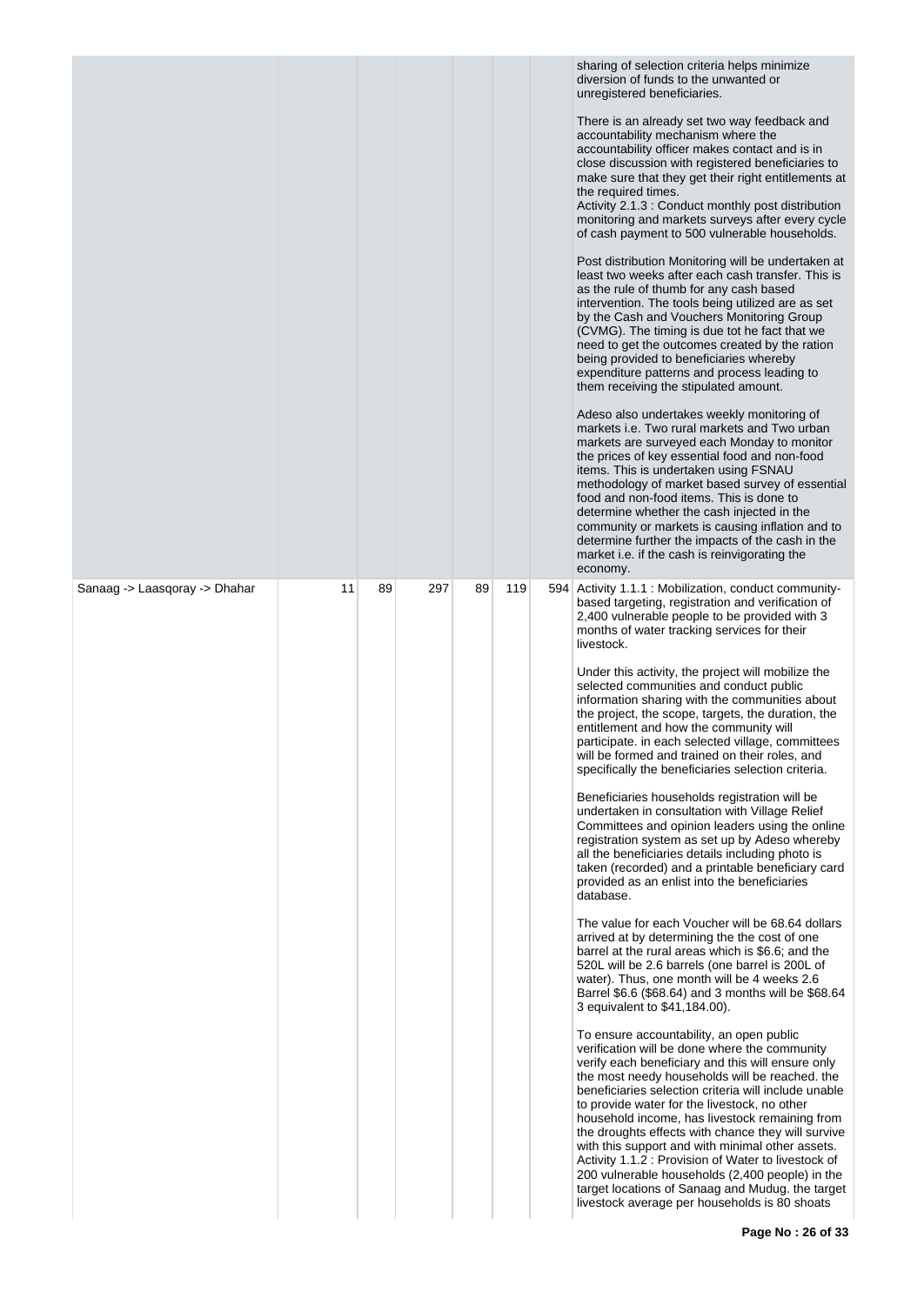(goats and sheep and 2 camels).

Under this activity, the project team will procure water vouchers and distribute to the beneficiaries.

Through the community committees, reliable local water vendors that have been accredited by Puntland State Agency for Water, Energy and Natural Resources (PSAWEIN) to distribute clean and quality water will be identified and contracted for the provision of the water to the selected and registered beneficiary household.

The vendors will be trained on the processincluding the quality of water, linkage with Puntland State Agency for Water, Energy and Natural Resources (PASWEYN) who will do the water treatment, the amount of water per household, the frequency of delivery and the voucher redemption process.

At the distribution time (Household) beneficiaries will sign a receipt voucher indicating that they have been provided with Water. The Receipt will be in triplicate whereby one copy is maintained by the water vendor, the other signed copy is left with beneficiary and the last is retained by Adeso.

To ensure quality checks, the water voucher foil will be stamped with different kinds of stamps each month to ensure that there will be no duplication or forgery of any kind. The Stamped foils and receipt leaflets will be counter checked and signed before any payment is undertaken.

Puntland State Agency for Water, Energy and Natural Resources (PASWEYN) will also help with quality checks as they will be in charge of specifying and recommending water vendors to Adeso.

Activity 2.1.1 : Conduct community mobilization, beneficiaries selection, verification and validation of 500 Households for the unconditional cash transfers in Mudug and Sanaag Regions

Under this activity, the project will mobilize the communities at the project sites and share project information (including project overview, scope, entitlement, targets and their vulnerability criteria, duration and how the community will participate). committees will be formed in each target village, at least 40% of the committees will be active women with key roles in the committee.

The committees will be trained, they will signed TOR that specify their roles in the local language -that is also explained during the training. the composition of the committees will be all inclusive, the vulnerable groups such as women, minorities, people with disabilities, IDPs and returnees are not left out.

The committees will do the community engagement in the selection of the beneficiaries. there will be public verification of the selected households and thus, the those not meeting the selection criteria are replaced. Activity 2.1.2 : Carry out 3 months unconditional cash payment to 500 vulnerable households in the target regions of Mudug and Sanaag.

For Mudug, the value of each household transfer per month will be 72 dollars which makes up for 66% of the MEB (FSNAU January 2017).

For Sanaag, the value of the each household cash transfer per month will be 150 dollars making up for 67% of the Full MEB costs as at January 2017 FSNAU data.

To mitigate the risks of funds diversion and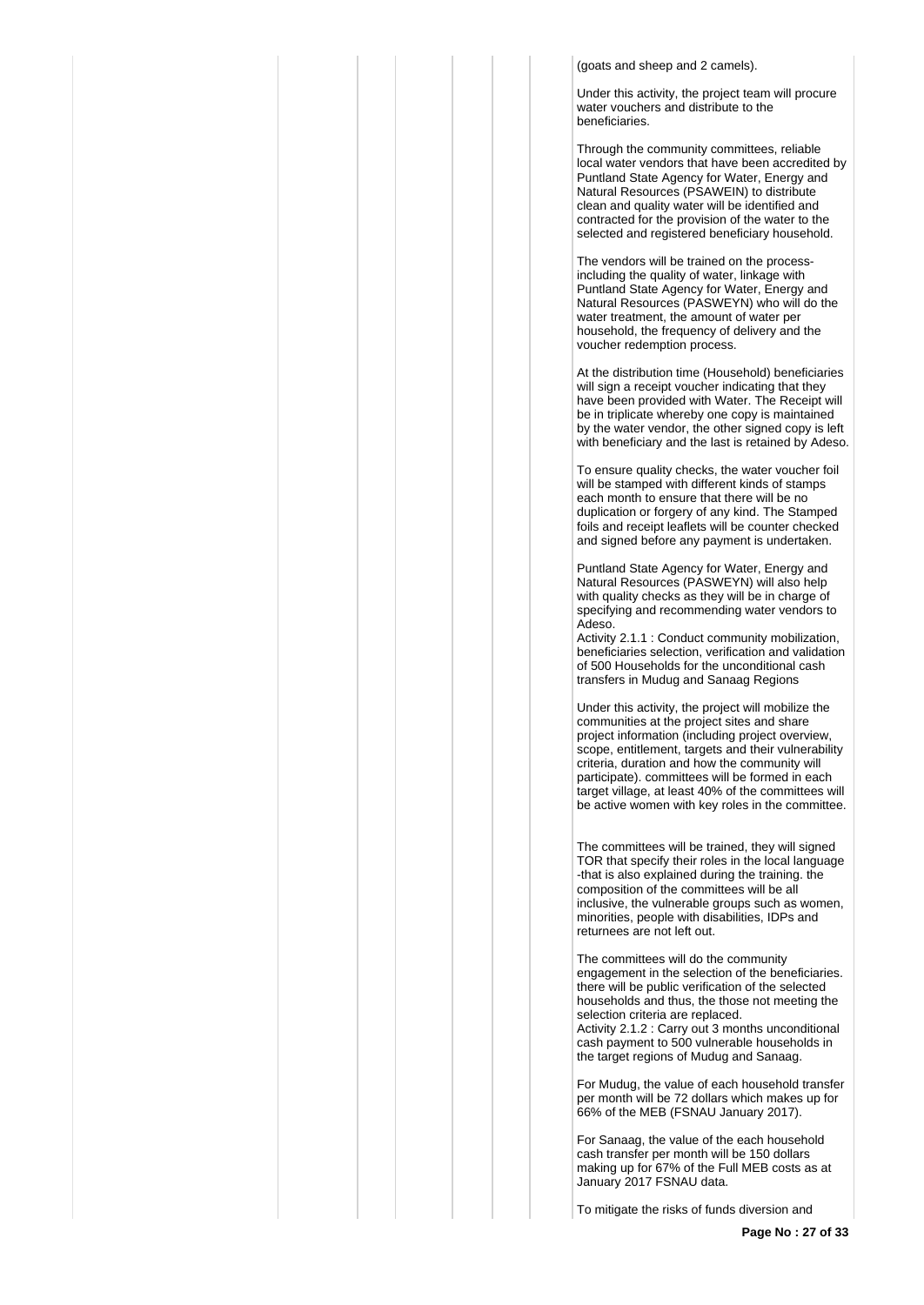|                                 |    |    |     |    |     | corruption, Adeso will utilize Mobile Money<br>Transfer instead of the Manual Hawala system<br>where beneficiaries are sent their entitlements<br>through their mobile SIM Cards and they can<br>choose to withdraw the money or use 'sahal' the<br>mobile money payment system to purchase<br>goods or pay for services.<br>Also, Village Relief Committees and Open<br>sharing of selection criteria helps minimize<br>diversion of funds to the unwanted or<br>unregistered beneficiaries.<br>There is an already set two way feedback and<br>accountability mechanism where the<br>accountability officer makes contact and is in<br>close discussion with registered beneficiaries to<br>make sure that they get their right entitlements at<br>the required times.<br>Activity 2.1.3 : Conduct monthly post distribution<br>monitoring and markets surveys after every cycle<br>of cash payment to 500 vulnerable households.<br>Post distribution Monitoring will be undertaken at<br>least two weeks after each cash transfer. This is<br>as the rule of thumb for any cash based<br>intervention. The tools being utilized are as set<br>by the Cash and Vouchers Monitoring Group<br>(CVMG). The timing is due tot he fact that we<br>need to get the outcomes created by the ration<br>being provided to beneficiaries whereby<br>expenditure patterns and process leading to<br>them receiving the stipulated amount.<br>Adeso also undertakes weekly monitoring of<br>markets i.e. Two rural markets and Two urban<br>markets are surveyed each Monday to monitor<br>the prices of key essential food and non-food<br>items. This is undertaken using FSNAU<br>methodology of market based survey of essential<br>food and non-food items. This is done to<br>determine whether the cash injected in the<br>community or markets is causing inflation and to<br>determine further the impacts of the cash in the<br>market i.e. if the cash is reinvigorating the<br>economy. |
|---------------------------------|----|----|-----|----|-----|--------------------------------------------------------------------------------------------------------------------------------------------------------------------------------------------------------------------------------------------------------------------------------------------------------------------------------------------------------------------------------------------------------------------------------------------------------------------------------------------------------------------------------------------------------------------------------------------------------------------------------------------------------------------------------------------------------------------------------------------------------------------------------------------------------------------------------------------------------------------------------------------------------------------------------------------------------------------------------------------------------------------------------------------------------------------------------------------------------------------------------------------------------------------------------------------------------------------------------------------------------------------------------------------------------------------------------------------------------------------------------------------------------------------------------------------------------------------------------------------------------------------------------------------------------------------------------------------------------------------------------------------------------------------------------------------------------------------------------------------------------------------------------------------------------------------------------------------------------------------------------------------------------------------------------------------------------------------------------------------|
| Sanaag -> Laasqoray -> Duriduri | 11 | 89 | 297 | 89 | 119 | 594 Activity 1.1.1 : Mobilization, conduct community-<br>based targeting, registration and verification of<br>2,400 vulnerable people to be provided with 3<br>months of water tracking services for their<br>livestock.<br>Under this activity, the project will mobilize the<br>selected communities and conduct public<br>information sharing with the communities about<br>the project, the scope, targets, the duration, the<br>entitlement and how the community will<br>participate. in each selected village, committees<br>will be formed and trained on their roles, and<br>specifically the beneficiaries selection criteria.<br>Beneficiaries households registration will be<br>undertaken in consultation with Village Relief<br>Committees and opinion leaders using the online<br>registration system as set up by Adeso whereby<br>all the beneficiaries details including photo is<br>taken (recorded) and a printable beneficiary card<br>provided as an enlist into the beneficiaries<br>database.<br>The value for each Voucher will be 68.64 dollars<br>arrived at by determining the the cost of one<br>barrel at the rural areas which is \$6.6; and the<br>520L will be 2.6 barrels (one barrel is 200L of<br>water). Thus, one month will be 4 weeks 2.6<br>Barrel \$6.6 (\$68.64) and 3 months will be \$68.64<br>3 equivalent to \$41,184.00).<br>To ensure accountability, an open public<br>verification will be done where the community<br>verify each beneficiary and this will ensure only<br>the most needy households will be reached. the                                                                                                                                                                                                                                                                                                                                                                                                             |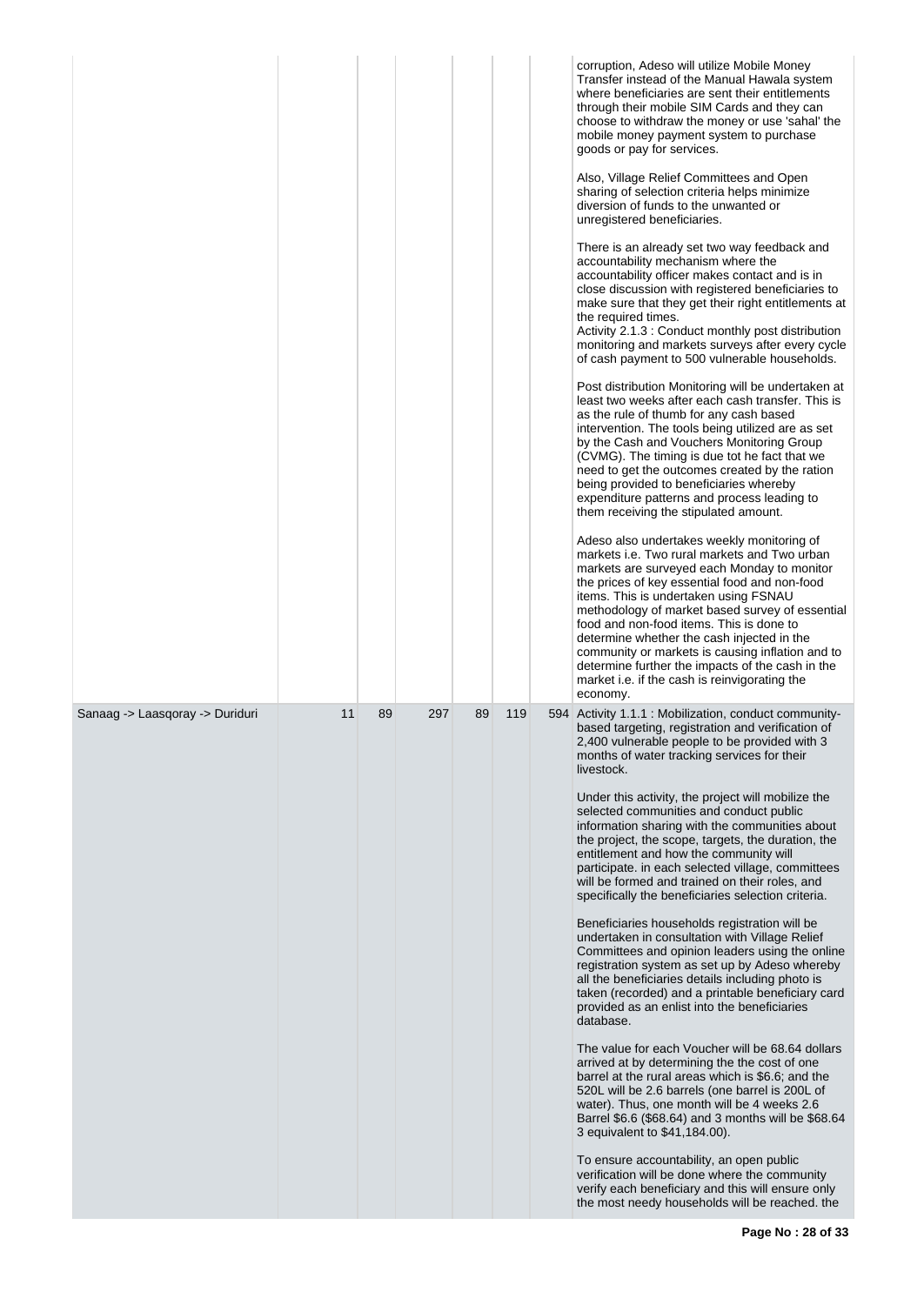beneficiaries selection criteria will include unable to provide water for the livestock, no other household income, has livestock remaining from the droughts effects with chance they will survive with this support and with minimal other assets. Activity 1.1.2 : Provision of Water to livestock of 200 vulnerable households (2,400 people) in the target locations of Sanaag and Mudug. the target livestock average per households is 80 shoats (goats and sheep and 2 camels).

Under this activity, the project team will procure water vouchers and distribute to the beneficiaries.

Through the community committees, reliable local water vendors that have been accredited by Puntland State Agency for Water, Energy and Natural Resources (PSAWEIN) to distribute clean and quality water will be identified and contracted for the provision of the water to the selected and registered beneficiary household.

The vendors will be trained on the processincluding the quality of water, linkage with Puntland State Agency for Water, Energy and Natural Resources (PASWEYN) who will do the water treatment, the amount of water per household, the frequency of delivery and the voucher redemption process.

At the distribution time (Household) beneficiaries will sign a receipt voucher indicating that they have been provided with Water. The Receipt will be in triplicate whereby one copy is maintained by the water vendor, the other signed copy is left with beneficiary and the last is retained by Adeso.

To ensure quality checks, the water voucher foil will be stamped with different kinds of stamps each month to ensure that there will be no duplication or forgery of any kind. The Stamped foils and receipt leaflets will be counter checked and signed before any payment is undertaken.

Puntland State Agency for Water, Energy and Natural Resources (PASWEYN) will also help with quality checks as they will be in charge of specifying and recommending water vendors to Adeso.

Activity 2.1.1 : Conduct community mobilization, beneficiaries selection, verification and validation of 500 Households for the unconditional cash transfers in Mudug and Sanaag Regions

Under this activity, the project will mobilize the communities at the project sites and share project information (including project overview, scope, entitlement, targets and their vulnerability criteria, duration and how the community will participate). committees will be formed in each target village, at least 40% of the committees will be active women with key roles in the committee.

The committees will be trained, they will signed TOR that specify their roles in the local language -that is also explained during the training. the composition of the committees will be all inclusive, the vulnerable groups such as women, minorities, people with disabilities, IDPs and returnees are not left out.

The committees will do the community engagement in the selection of the beneficiaries. there will be public verification of the selected households and thus, the those not meeting the selection criteria are replaced. Activity 2.1.2 : Carry out 3 months unconditional cash payment to 500 vulnerable households in the target regions of Mudug and Sanaag.

For Mudug, the value of each household transfer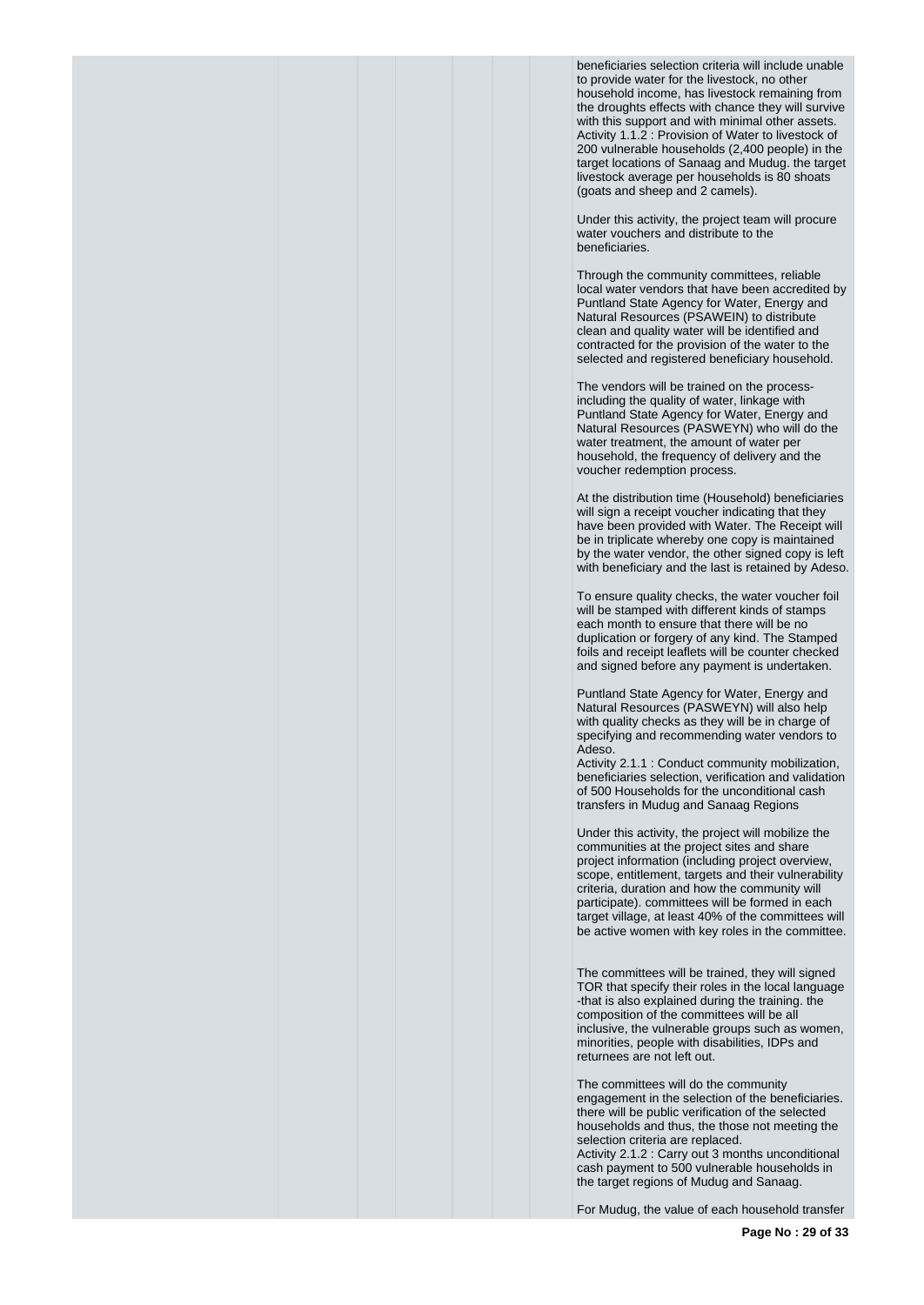|                                        |    |    |     |    |     | per month will be 72 dollars which makes up for<br>66% of the MEB (FSNAU January 2017).<br>For Sanaag, the value of the each household<br>cash transfer per month will be 150 dollars<br>making up for 67% of the Full MEB costs as at<br>January 2017 FSNAU data.<br>To mitigate the risks of funds diversion and<br>corruption, Adeso will utilize Mobile Money<br>Transfer instead of the Manual Hawala system<br>where beneficiaries are sent their entitlements<br>through their mobile SIM Cards and they can<br>choose to withdraw the money or use 'sahal' the<br>mobile money payment system to purchase<br>goods or pay for services.<br>Also, Village Relief Committees and Open<br>sharing of selection criteria helps minimize<br>diversion of funds to the unwanted or<br>unregistered beneficiaries.<br>There is an already set two way feedback and<br>accountability mechanism where the<br>accountability officer makes contact and is in<br>close discussion with registered beneficiaries to<br>make sure that they get their right entitlements at<br>the required times.<br>Activity 2.1.3 : Conduct monthly post distribution<br>monitoring and markets surveys after every cycle<br>of cash payment to 500 vulnerable households.<br>Post distribution Monitoring will be undertaken at<br>least two weeks after each cash transfer. This is<br>as the rule of thumb for any cash based<br>intervention. The tools being utilized are as set<br>by the Cash and Vouchers Monitoring Group<br>(CVMG). The timing is due tot he fact that we<br>need to get the outcomes created by the ration<br>being provided to beneficiaries whereby<br>expenditure patterns and process leading to<br>them receiving the stipulated amount.<br>Adeso also undertakes weekly monitoring of<br>markets i.e. Two rural markets and Two urban<br>markets are surveyed each Monday to monitor<br>the prices of key essential food and non-food<br>items. This is undertaken using FSNAU<br>methodology of market based survey of essential<br>food and non-food items. This is done to<br>determine whether the cash injected in the<br>community or markets is causing inflation and to<br>determine further the impacts of the cash in the<br>market i.e. if the cash is reinvigorating the<br>economy. |
|----------------------------------------|----|----|-----|----|-----|------------------------------------------------------------------------------------------------------------------------------------------------------------------------------------------------------------------------------------------------------------------------------------------------------------------------------------------------------------------------------------------------------------------------------------------------------------------------------------------------------------------------------------------------------------------------------------------------------------------------------------------------------------------------------------------------------------------------------------------------------------------------------------------------------------------------------------------------------------------------------------------------------------------------------------------------------------------------------------------------------------------------------------------------------------------------------------------------------------------------------------------------------------------------------------------------------------------------------------------------------------------------------------------------------------------------------------------------------------------------------------------------------------------------------------------------------------------------------------------------------------------------------------------------------------------------------------------------------------------------------------------------------------------------------------------------------------------------------------------------------------------------------------------------------------------------------------------------------------------------------------------------------------------------------------------------------------------------------------------------------------------------------------------------------------------------------------------------------------------------------------------------------------------------------------------------------------------------------------------------------------------------------------------------------------------|
| Sanaag -> Laasqoray -> Mush-<br>Xaleed | 11 | 89 | 297 | 89 | 123 | 598 Activity 1.1.1 : Mobilization, conduct community-<br>based targeting, registration and verification of<br>2,400 vulnerable people to be provided with 3<br>months of water tracking services for their<br>livestock.<br>Under this activity, the project will mobilize the<br>selected communities and conduct public<br>information sharing with the communities about<br>the project, the scope, targets, the duration, the<br>entitlement and how the community will<br>participate. in each selected village, committees<br>will be formed and trained on their roles, and<br>specifically the beneficiaries selection criteria.<br>Beneficiaries households registration will be<br>undertaken in consultation with Village Relief<br>Committees and opinion leaders using the online<br>registration system as set up by Adeso whereby<br>all the beneficiaries details including photo is<br>taken (recorded) and a printable beneficiary card<br>provided as an enlist into the beneficiaries<br>database.<br>The value for each Voucher will be 68.64 dollars<br>arrived at by determining the the cost of one<br>barrel at the rural areas which is \$6.6; and the                                                                                                                                                                                                                                                                                                                                                                                                                                                                                                                                                                                                                                                                                                                                                                                                                                                                                                                                                                                                                                                                                                                                 |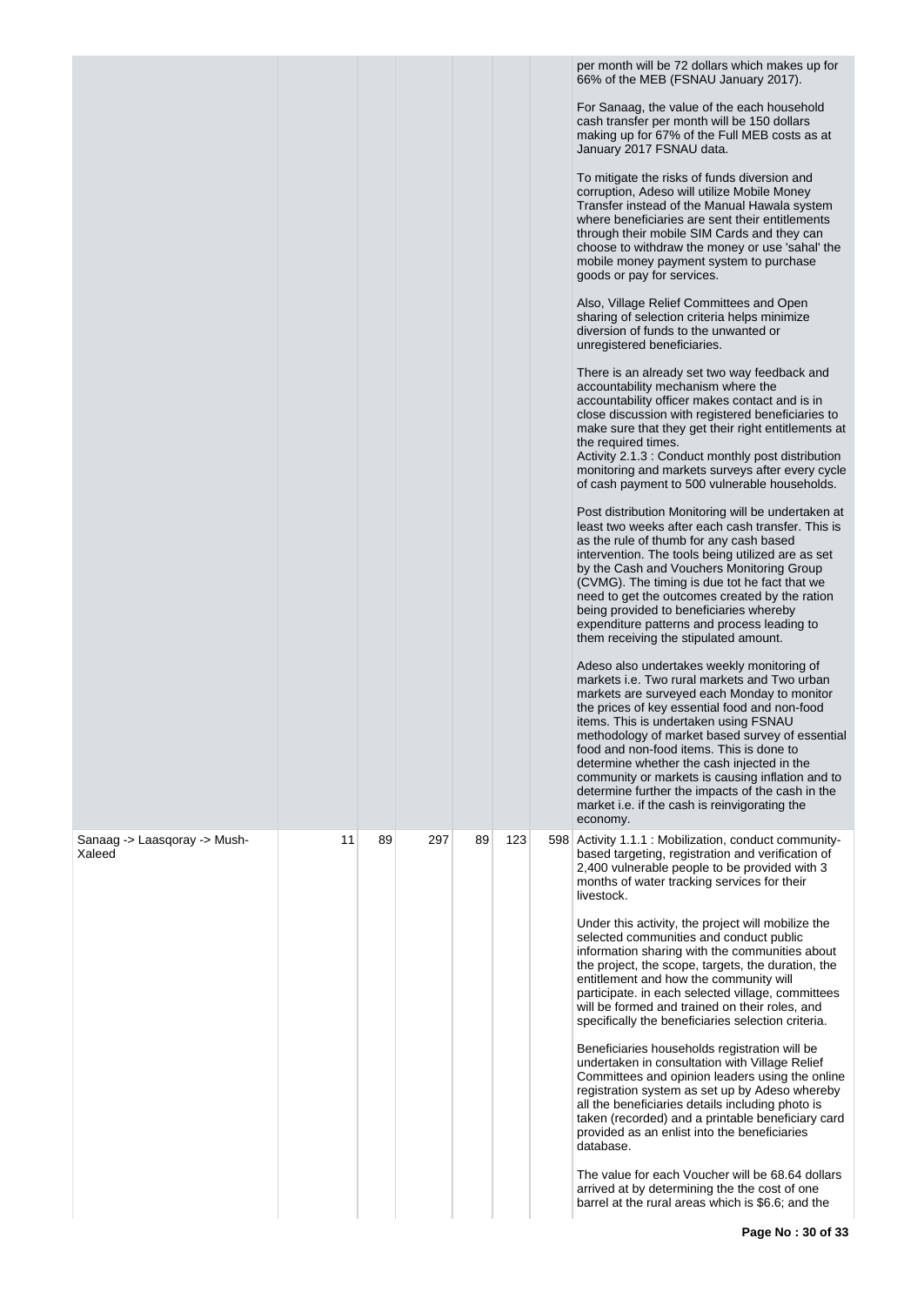520L will be 2.6 barrels (one barrel is 200L of water). Thus, one month will be 4 weeks 2.6 Barrel \$6.6 (\$68.64) and 3 months will be \$68.64 3 equivalent to \$41,184.00).

To ensure accountability, an open public verification will be done where the community verify each beneficiary and this will ensure only the most needy households will be reached. the beneficiaries selection criteria will include unable to provide water for the livestock, no other household income, has livestock remaining from the droughts effects with chance they will survive with this support and with minimal other assets. Activity 1.1.2 : Provision of Water to livestock of 200 vulnerable households (2,400 people) in the target locations of Sanaag and Mudug. the target livestock average per households is 80 shoats (goats and sheep and 2 camels).

Under this activity, the project team will procure water vouchers and distribute to the beneficiaries.

Through the community committees, reliable local water vendors that have been accredited by Puntland State Agency for Water, Energy and Natural Resources (PSAWEIN) to distribute clean and quality water will be identified and contracted for the provision of the water to the selected and registered beneficiary household.

The vendors will be trained on the processincluding the quality of water, linkage with Puntland State Agency for Water, Energy and Natural Resources (PASWEYN) who will do the water treatment, the amount of water per household, the frequency of delivery and the voucher redemption process.

At the distribution time (Household) beneficiaries will sign a receipt voucher indicating that they have been provided with Water. The Receipt will be in triplicate whereby one copy is maintained by the water vendor, the other signed copy is left with beneficiary and the last is retained by Adeso.

To ensure quality checks, the water voucher foil will be stamped with different kinds of stamps each month to ensure that there will be no duplication or forgery of any kind. The Stamped foils and receipt leaflets will be counter checked and signed before any payment is undertaken.

Puntland State Agency for Water, Energy and Natural Resources (PASWEYN) will also help with quality checks as they will be in charge of specifying and recommending water vendors to Adeso.

Activity 2.1.1 : Conduct community mobilization, beneficiaries selection, verification and validation of 500 Households for the unconditional cash transfers in Mudug and Sanaag Regions

Under this activity, the project will mobilize the communities at the project sites and share project information (including project overview, scope, entitlement, targets and their vulnerability criteria, duration and how the community will participate). committees will be formed in each target village, at least 40% of the committees will be active women with key roles in the committee.

The committees will be trained, they will signed TOR that specify their roles in the local language -that is also explained during the training. the composition of the committees will be all inclusive, the vulnerable groups such as women, minorities, people with disabilities, IDPs and returnees are not left out.

The committees will do the community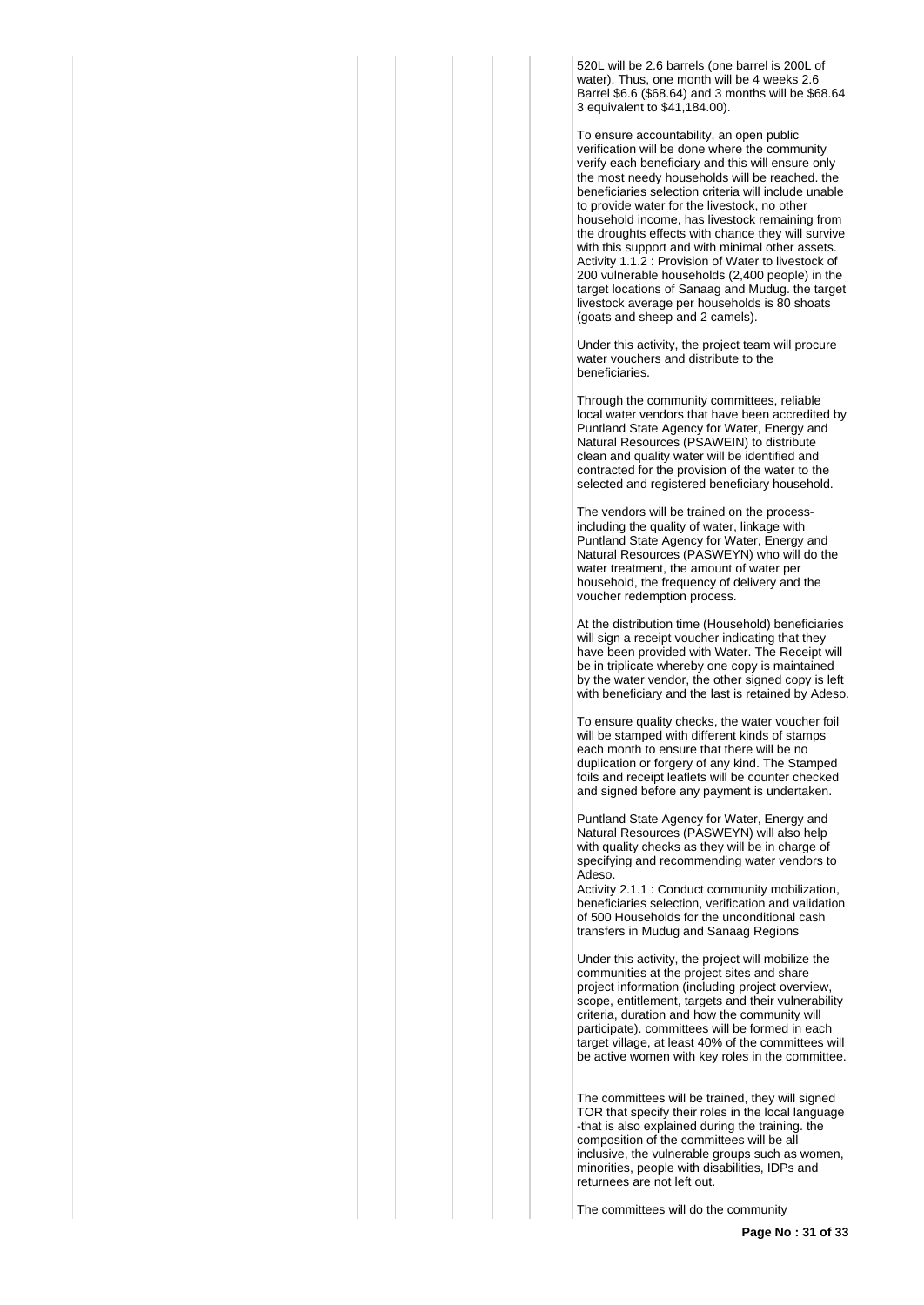|                                     | engagement in the selection of the beneficiaries.<br>there will be public verification of the selected<br>households and thus, the those not meeting the<br>selection criteria are replaced.<br>Activity 2.1.2 : Carry out 3 months unconditional<br>cash payment to 500 vulnerable households in<br>the target regions of Mudug and Sanaag.<br>For Mudug, the value of each household transfer<br>per month will be 72 dollars which makes up for<br>66% of the MEB (FSNAU January 2017).<br>For Sanaag, the value of the each household<br>cash transfer per month will be 150 dollars<br>making up for 67% of the Full MEB costs as at<br>January 2017 FSNAU data.<br>To mitigate the risks of funds diversion and<br>corruption, Adeso will utilize Mobile Money<br>Transfer instead of the Manual Hawala system<br>where beneficiaries are sent their entitlements<br>through their mobile SIM Cards and they can<br>choose to withdraw the money or use 'sahal' the<br>mobile money payment system to purchase<br>goods or pay for services.<br>Also, Village Relief Committees and Open<br>sharing of selection criteria helps minimize<br>diversion of funds to the unwanted or<br>unregistered beneficiaries.<br>There is an already set two way feedback and<br>accountability mechanism where the<br>accountability officer makes contact and is in<br>close discussion with registered beneficiaries to<br>make sure that they get their right entitlements at<br>the required times.<br>Activity 2.1.3 : Conduct monthly post distribution<br>monitoring and markets surveys after every cycle<br>of cash payment to 500 vulnerable households.<br>Post distribution Monitoring will be undertaken at<br>least two weeks after each cash transfer. This is<br>as the rule of thumb for any cash based<br>intervention. The tools being utilized are as set<br>by the Cash and Vouchers Monitoring Group<br>(CVMG). The timing is due tot he fact that we<br>need to get the outcomes created by the ration<br>being provided to beneficiaries whereby<br>expenditure patterns and process leading to<br>them receiving the stipulated amount.<br>Adeso also undertakes weekly monitoring of<br>markets i.e. Two rural markets and Two urban<br>markets are surveyed each Monday to monitor<br>the prices of key essential food and non-food<br>items. This is undertaken using FSNAU<br>methodology of market based survey of essential<br>food and non-food items. This is done to<br>determine whether the cash injected in the<br>community or markets is causing inflation and to<br>determine further the impacts of the cash in the<br>market i.e. if the cash is reinvigorating the<br>economy. |  |  |  |
|-------------------------------------|---------------------------------------------------------------------------------------------------------------------------------------------------------------------------------------------------------------------------------------------------------------------------------------------------------------------------------------------------------------------------------------------------------------------------------------------------------------------------------------------------------------------------------------------------------------------------------------------------------------------------------------------------------------------------------------------------------------------------------------------------------------------------------------------------------------------------------------------------------------------------------------------------------------------------------------------------------------------------------------------------------------------------------------------------------------------------------------------------------------------------------------------------------------------------------------------------------------------------------------------------------------------------------------------------------------------------------------------------------------------------------------------------------------------------------------------------------------------------------------------------------------------------------------------------------------------------------------------------------------------------------------------------------------------------------------------------------------------------------------------------------------------------------------------------------------------------------------------------------------------------------------------------------------------------------------------------------------------------------------------------------------------------------------------------------------------------------------------------------------------------------------------------------------------------------------------------------------------------------------------------------------------------------------------------------------------------------------------------------------------------------------------------------------------------------------------------------------------------------------------------------------------------------------------------------------------------------------------------------------------------------------------------------------------------------------------------------------------|--|--|--|
| <b>Documents</b>                    |                                                                                                                                                                                                                                                                                                                                                                                                                                                                                                                                                                                                                                                                                                                                                                                                                                                                                                                                                                                                                                                                                                                                                                                                                                                                                                                                                                                                                                                                                                                                                                                                                                                                                                                                                                                                                                                                                                                                                                                                                                                                                                                                                                                                                                                                                                                                                                                                                                                                                                                                                                                                                                                                                                                     |  |  |  |
| <b>Category Name</b>                | <b>Document Description</b>                                                                                                                                                                                                                                                                                                                                                                                                                                                                                                                                                                                                                                                                                                                                                                                                                                                                                                                                                                                                                                                                                                                                                                                                                                                                                                                                                                                                                                                                                                                                                                                                                                                                                                                                                                                                                                                                                                                                                                                                                                                                                                                                                                                                                                                                                                                                                                                                                                                                                                                                                                                                                                                                                         |  |  |  |
| <b>Project Supporting Documents</b> | Cash Monthly PDM form - MMT.doc                                                                                                                                                                                                                                                                                                                                                                                                                                                                                                                                                                                                                                                                                                                                                                                                                                                                                                                                                                                                                                                                                                                                                                                                                                                                                                                                                                                                                                                                                                                                                                                                                                                                                                                                                                                                                                                                                                                                                                                                                                                                                                                                                                                                                                                                                                                                                                                                                                                                                                                                                                                                                                                                                     |  |  |  |
| <b>Project Supporting Documents</b> | Market Price Survey Data Form ndf                                                                                                                                                                                                                                                                                                                                                                                                                                                                                                                                                                                                                                                                                                                                                                                                                                                                                                                                                                                                                                                                                                                                                                                                                                                                                                                                                                                                                                                                                                                                                                                                                                                                                                                                                                                                                                                                                                                                                                                                                                                                                                                                                                                                                                                                                                                                                                                                                                                                                                                                                                                                                                                                                   |  |  |  |

| <b>Project Supporting Documents</b> | Market Price Survey Data Form.pdf         |
|-------------------------------------|-------------------------------------------|
| <b>Project Supporting Documents</b> | Revised Internal Cash Baseline tool.doc   |
| <b>Project Supporting Documents</b> | Memo for Cash Grants Adeso.pdf            |
| <b>Project Supporting Documents</b> | Memo for Cash Grants - Adeso.pdf          |
| <b>Project Supporting Documents</b> | Memo for Cash Grants Adeso 8 Mar 2017.pdf |